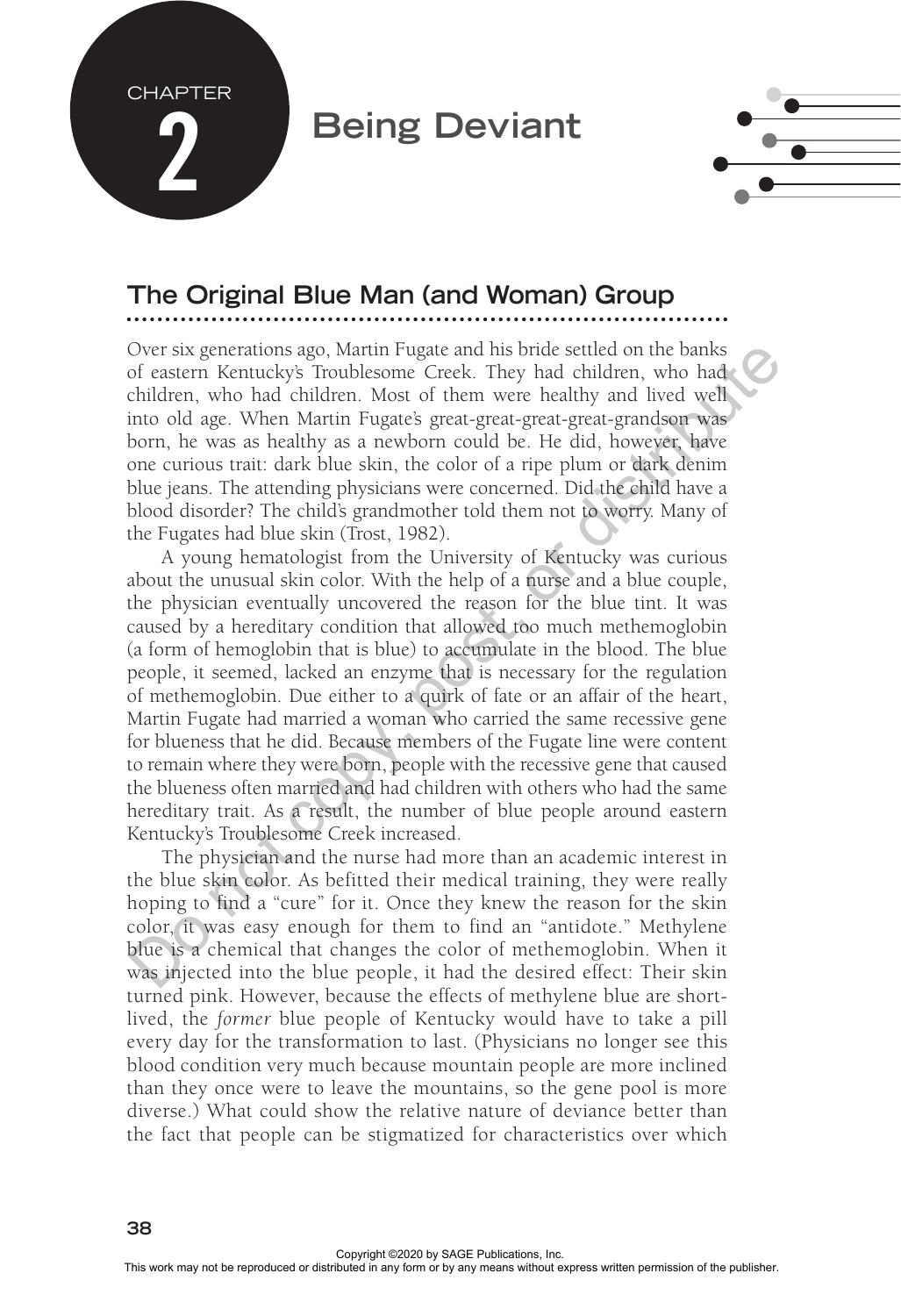they have little or no control? If being blue among a bunch of other blue people can be labeled as deviant and in need of cure, then anything can be.

# **Being and Doing**

An individual's identity contains two separable parts (Goffman, 1971). One part is *social identity,* which consists of general social statuses, such as gender, race, class, and nativity. The other part is *personal identity,* which is more idiosyncratic and requires familiarity with an individual for it to be known. It includes an individual's name and appearance, as well as distinctive attributes, traits, or marks. These two identities, of course, complement one another, and social identity is always "fleshed out" by personal identity. Although being a "mother" is part of social identity, each mother has unique characteristics that make up her personal identity (e.g., *this*  mom likes to mow the lawn and jog 5 miles a day). Some relationships involve interactants who know one another personally and know that they are known in both their social and personal identities. Other relationships, however, are more impersonal, involving interactants who know one another only in terms of social identity. We all have access to many identities, both social and personal, that we can present to others (Shanahan, Bauldry, Roberts, Macmillan, & Russo, 2014). part is ordid identity, which consists of general socials statues, such as general consumer det, race, class, and nativity. The other part is personal identity, which is more idiosyncratic and requirers familiarity with an

An individual may do all he or she can to keep a deeply discrediting trait hidden entirely or restricted to personal identity alone so that only a few others will be aware of it (Ridolfo & Ward, 2013). In fact, it may be a central part of one's life to keep discrediting parts of personal identity from contaminating social identity (or vice versa) (Husain & Kelly, 2017; Schroeder & Mowen, 2014). Some of what we are we embrace willingly and fully, while other parts we take on reluctantly, as something imposed on us against our wills. The human body is both a possession and a prison, being liberating and flexible in some ways but restrictive and difficult to change in other ways (Burke & Stets, 2009; Kosut & Moore, 2010; Lizardo & Collett, 2013; MacKinnon & Heise, 2010; Richardson, 2010; Thompson & Thompson, 2014).

A study in Los Angeles showed how former members of Chicano gangs present themselves to show others that they have left their gang lives behind. These ex–gang members demonstrated their exit from gang life by abandoning the indicators of gang embodiment that they had once enthusiastically embraced: shaved heads, baggy clothes, and gang tattoos. These men did what they could to change or modify their bodies and bodily presentations while still giving off signs of masculinity that focused on their new roles as "men of God" or as "family men." It was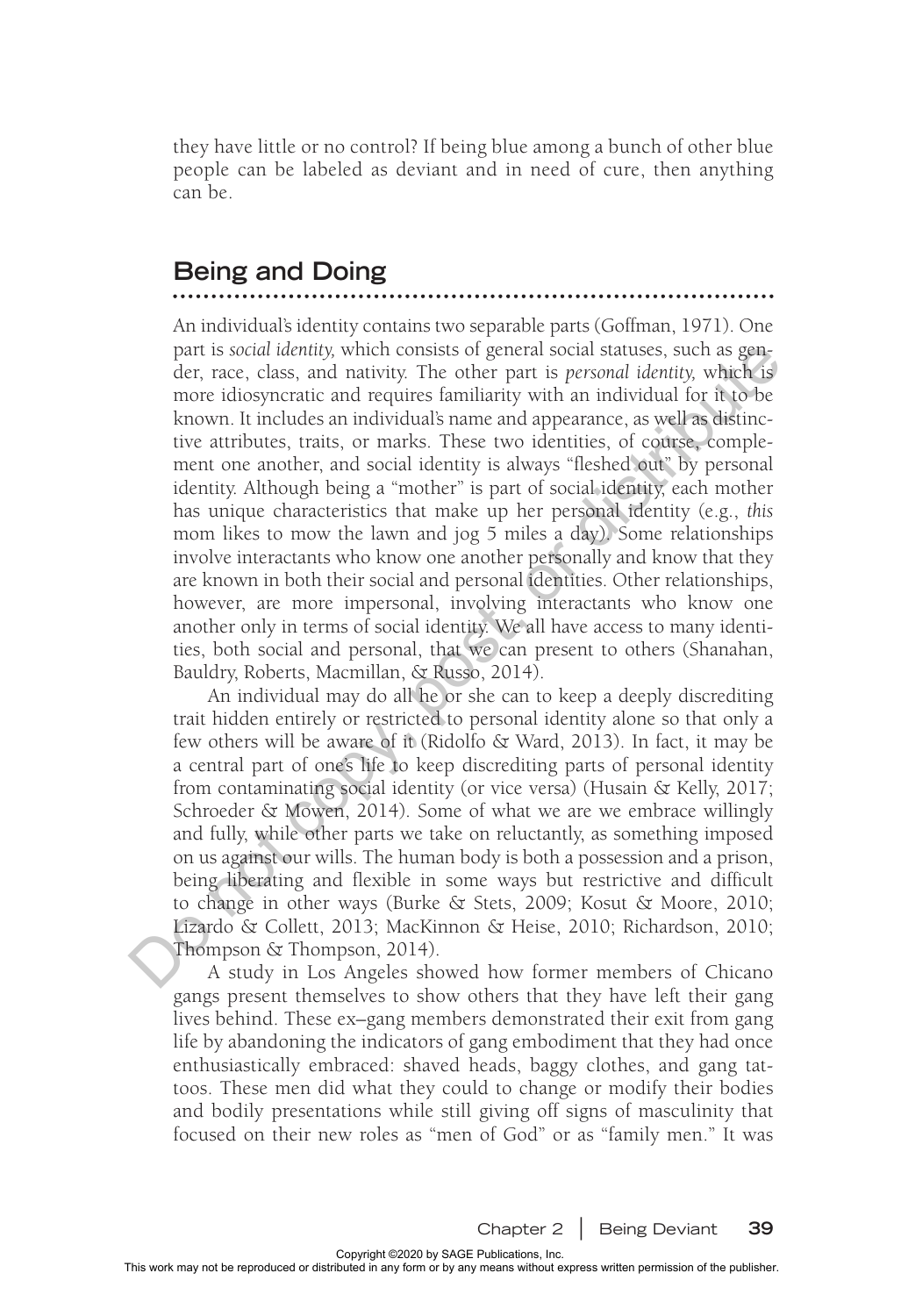important to these former gang members, who were generally viewed as "tough guys," that they not be viewed as "sissies" or "unmanly" (Flores, 2016).

The experiences of people who are treated as deviant for what they *are*—their shame, guilt, or rejection by others—may not be appreciably different from the experiences of people who are treated as deviant for what they *do*. Both human behaviors and human beings must be part of our understanding of deviance, because deviance is sometimes a matter of being rather than doing (Sagarin, 1975).

The belief that one is a certain thing, particularly when the concept of isness carries with it a sense of destiny . . . creates a feeling of immutability in that role. The language reinforces both the identity and the immutability, and the role occupant at that point finds it impossible to believe that he can be or is other than what he has defined himself as being. (Sagarin, 1975, p. 152)

*Role engulfment* can occur in which an individual feels trapped in some particular role and powerless to leave it (Schur, 1971). Others may think this person is *only* what he or she is believed to be. We sometimes do feel imprisoned by our bodies rather than liberated, and we are imbued with all kinds of meanings and traits, coming from both the self and others (Etorre, 2010; Fiske, 2012; Moore & Kosut, 2010). Human bodies are socialized to meet the demands of the societies and groups within which they live, which can make it difficult to move someplace else and to adjust to new situations (Brown, 2017).

The English colonized Ireland, claiming it as part of the British Empire in 1494. The English were sure that Irish Catholics were far beneath them in every way possible, and so they enforced a strict separation between the two groups. The Irish were forbidden to vote, to move freely, to live in incorporated towns, to buy or inherit land from Protestants, or to marry outside their group. The Irish Potato Famine of the nineteenth century forced large numbers of Irish to leave their homeland, and some of them migrated to the United States. As had been true in England, some people in the United States viewed the Irish as a separate and naturally inferior race of beings, having more in common with other despised groups (e.g., blacks) than with whites. The Irish decided that to improve their situation, they must scapegoat and harass people worse off than themselves, while emphasizing their similarities with whites. For example, they built a political power base in large northern cities (e.g., Boston, New York, and Chicago), as well as became active in labor unions, which used to prohibit African Americans from joining. By the beginning of the twentieth century, the Irish Catholics in America had come a long way toward defining themselves—as well as being defined by most others—as part of the white race. Other groups that had at one time also been viewed as nonwhite The belief that one is a certain thing, particularly when the concept of isness carries with it a sense of destiny . . . creates a feel-<br>ing of immutablity in that role. The language reinforces both the<br>identity and the i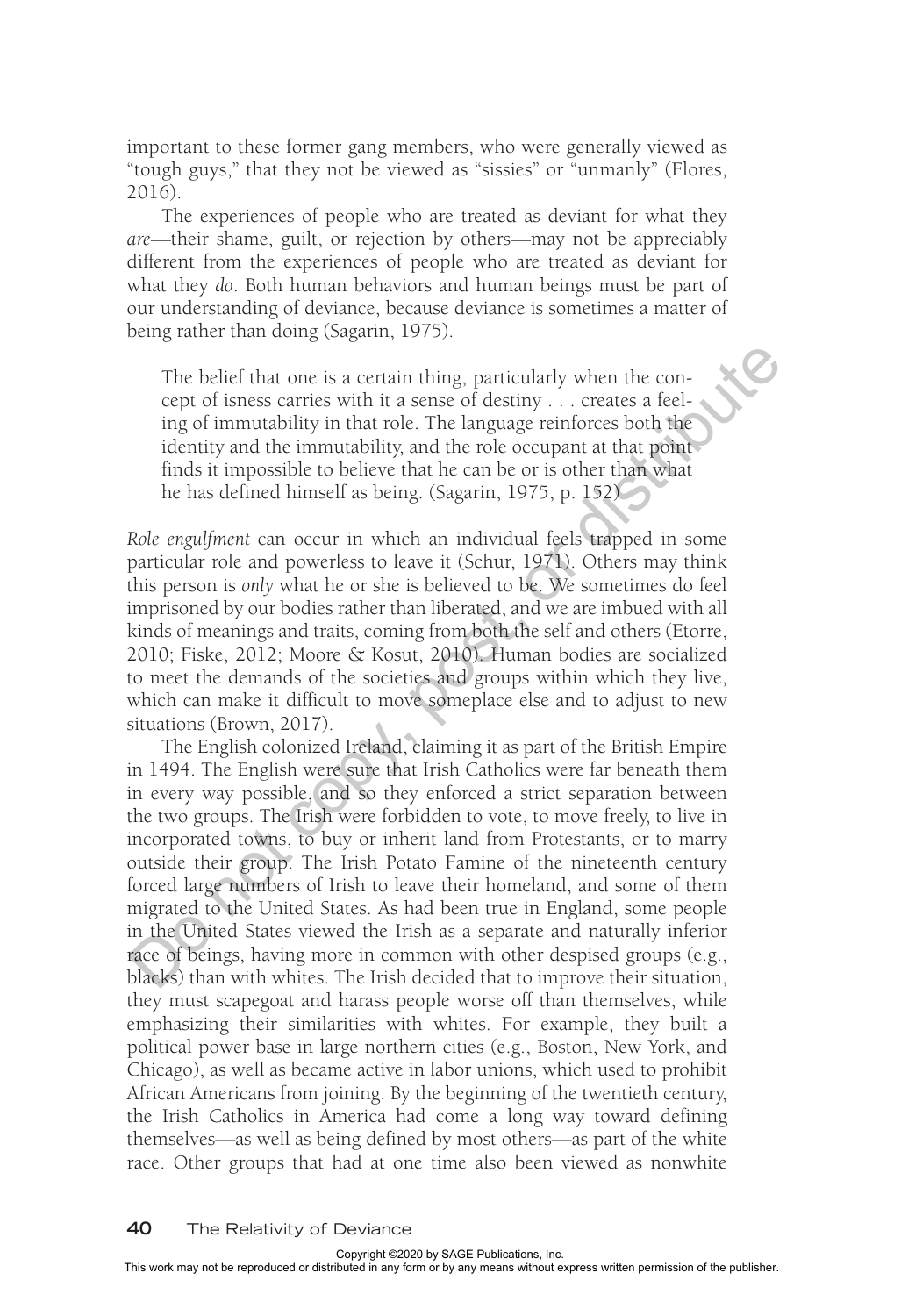and inferior have also successfully integrated and are now, despite the fact that they do not have light skin, defined as "white": Italians, Jews, Greeks, and some Latin Americans (Ignatiev, 1995). Even something that seems as concrete and immutable as race or ethnicity is in fact not.

# **Deviance and Responsibility**

## **Attaching Blame**

The *fundamental attribution error* (FAE) is the mistake of attaching responsibility for some happening to an individual (or individuals) rather than to the social situation within which it occurs; it is the error of giving too much responsibility to individual disposition and not enough to environmental or contextual factors (Nisbett & Ross, 1991; O'Brien, 2006). In one experiment, observers were asked to view two teams of equally talented basketball players. One team was playing in a gymnasium that had plenty of light, and the second team was playing in a poorly lit gym (and doing far worse at making baskets). The observers were asked to rate the players, and they decided that the players in the brighter gym were better (Gladwell, 2000). They confused context with character, deciding that it was players' *character traits* that explained what happened rather than an obvious and important difference in environmental conditions. **EXECUTE TO EXECUTE TO THE for that the matter of the mistake of attaching** responsibility for some happening to an individual (or individuals) rather than to the social situation within which it cocurs; it is the error o

Although we should never miss the role played by individual factors in what humans are, we must also be fully aware of the power of context. We will find, more often than not, that what we do and are, as well as how what we do and are is evaluated, reflects context more than anything else. We may be more fun at parties—and viewed that way by others—precisely because parties *are* fun. If we found ourselves in a bar fight, however, all this would change. We wouldn't be fun people at all (nor would we be viewed that way by others).

In June of 1867, the first Westerner visited Tahiti, Captain Sam Wallis, from England. To ingratiate himself with his hosts, he gave them gifts, some of which were iron tools. The Tahitians quickly learned how valuable they were for carving, chopping, cutting, and pounding. They wanted more of the sailors' iron implements for themselves. What might the islanders have that would be of value to these men of the sea after their very long voyage on an all-male ship? Tahitian men decided that it would be worth the trade to send their wives, daughters, sisters—in fact, any female would do—to Wallis's ship to offer up both their bodies and their sexual favors to the sailors in exchange for knives, hatchets, axes, nails, or any other pieces of iron that they had. Although these were previously sexually restrained Polynesian girls and women, their sexuality and identities over time were transformed in the interest of procuring steel and according to the interests of men. Years later, another ship with a different captain (Captain Cook)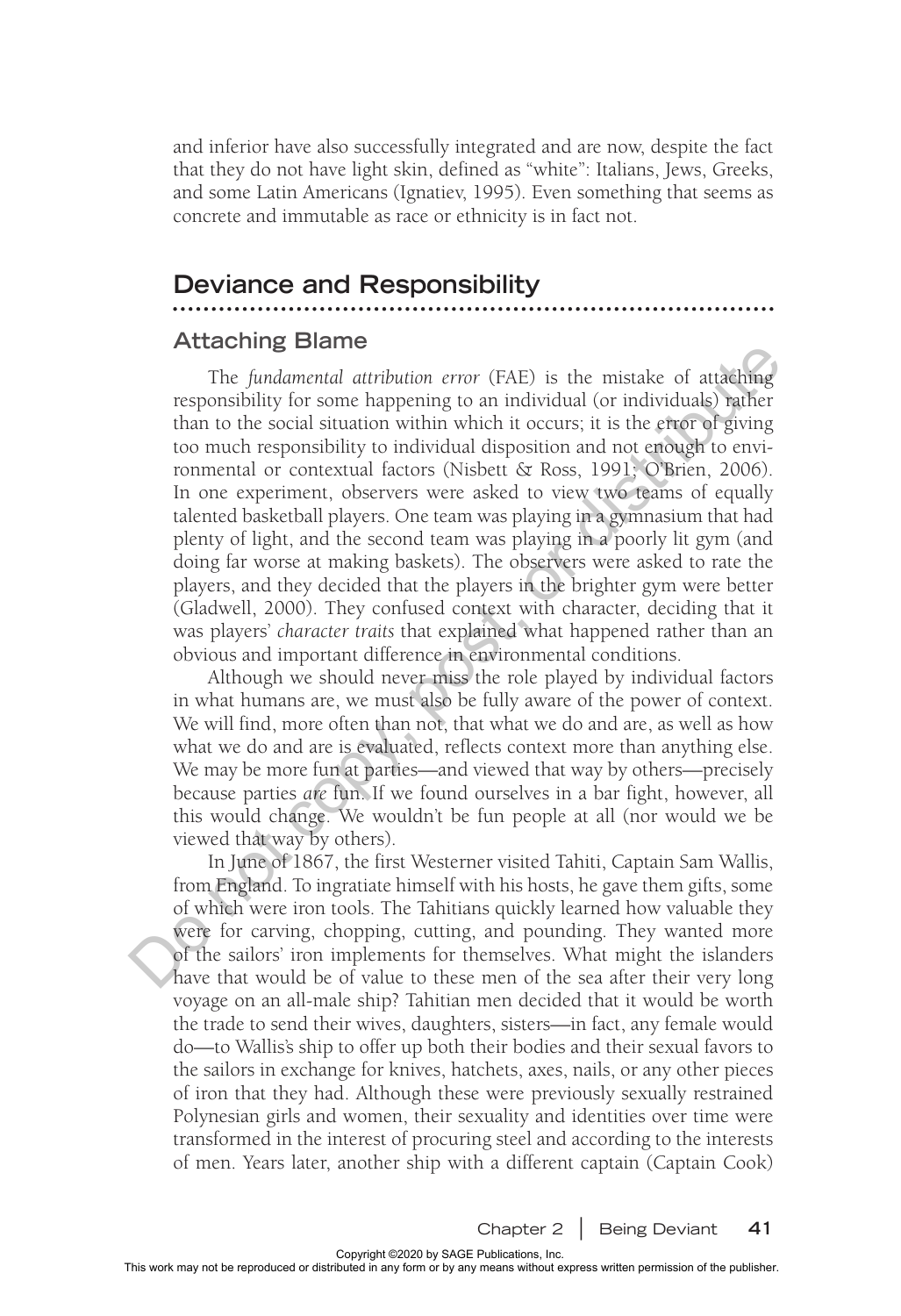visited Tahiti. The women they met were so uninhibited that these sailors were tempted to take apart their life boats in order to remove the nails to trade to the women for sexual access (Howe, 1984). Tahitian women changed to become more promiscuous, it is true, but the reason is found in social context and the nature of the relationships it makes possible. It was actually the philandering English and their surplus of iron that made the difference.

The attribution of responsibility is strongly influenced by whether deviance is considered to be ascribed or achieved. *Ascribed deviance* is attached by others to someone who is viewed as having a physical or visible impairment, and the individual can acquire that status regardless of his or her behaviors or wishes. By contrast, *achieved deviance* involves some intentional or deliberate activity on the part of a rule breaker. Ascribed deviance would cover the situation of individuals who are rejected for physical disabilities, and achieved deviance would cover embezzlers or bank robbers. Unlike the ascribed, the achieved have had to acquire rule-breaking status, at least to some extent, on the strength of what they do (Mankoff, 1976, pp. 241–242).

If deviance is ascribed, it is more likely to be viewed as a misfortune devalued perhaps, but not in the same category as achieved deviance. With achieved deviance, because something has indeed been done, negative reactions are more likely to be warranted and are easier to justify. It practically goes without saying that *behavior* that breaks rules or violates expectations will regularly be viewed as achieved, and *conditions* or *attributes* that break rules or violate expectations are more likely to be viewed as ascribed (e.g., the situation of my father and his left-handedness, from Chapter 1). It is also possible for individuals to fall somewhere in between, displaying something that is perceived to be voluntary, but still what one *is* rather than what one *does* (Sagarin, 1975). An individual who is hard of hearing but who refuses to get a hearing aid falls into this category (Mauldin, 2016). Because the individual could hear better by purchasing a hearing aid but chooses not to get one, he or she is perceived to be "deaf by choice." The deviancy of deafness exists not because the individual is hard of hearing, but because he or she is defined by others as being able to do something to hear better but choosing not to. It is generally true, however, that "isness" is less blameworthy than "didness." attached by others to someone who is viewed as having a physical or visible<br>mignairment, and the individual can acquire that status regardless of his of<br>mer behaviors or wishes. By contrast, *achieved deviance* involves so

Some individuals get labeled as deviant and negatively sanctioned because they are viewed by others as a bothersome annoyance. In Irwin's (1985) words, they are *rabble.* If rabble keep to themselves and cause nobody any trouble, they are given little attention. However, if they take their annoying traits or conduct to places where they do not belong—or are defined as not belonging by influential or powerful individuals—police will usually be called to return them to places where rabble are more likely to be accepted or to cart them off to jail (Fitzpatrick & Myrstol, 2011; Huey, 2012; Way & Patten, 2013). It is not their inherent dangerousness but their offensiveness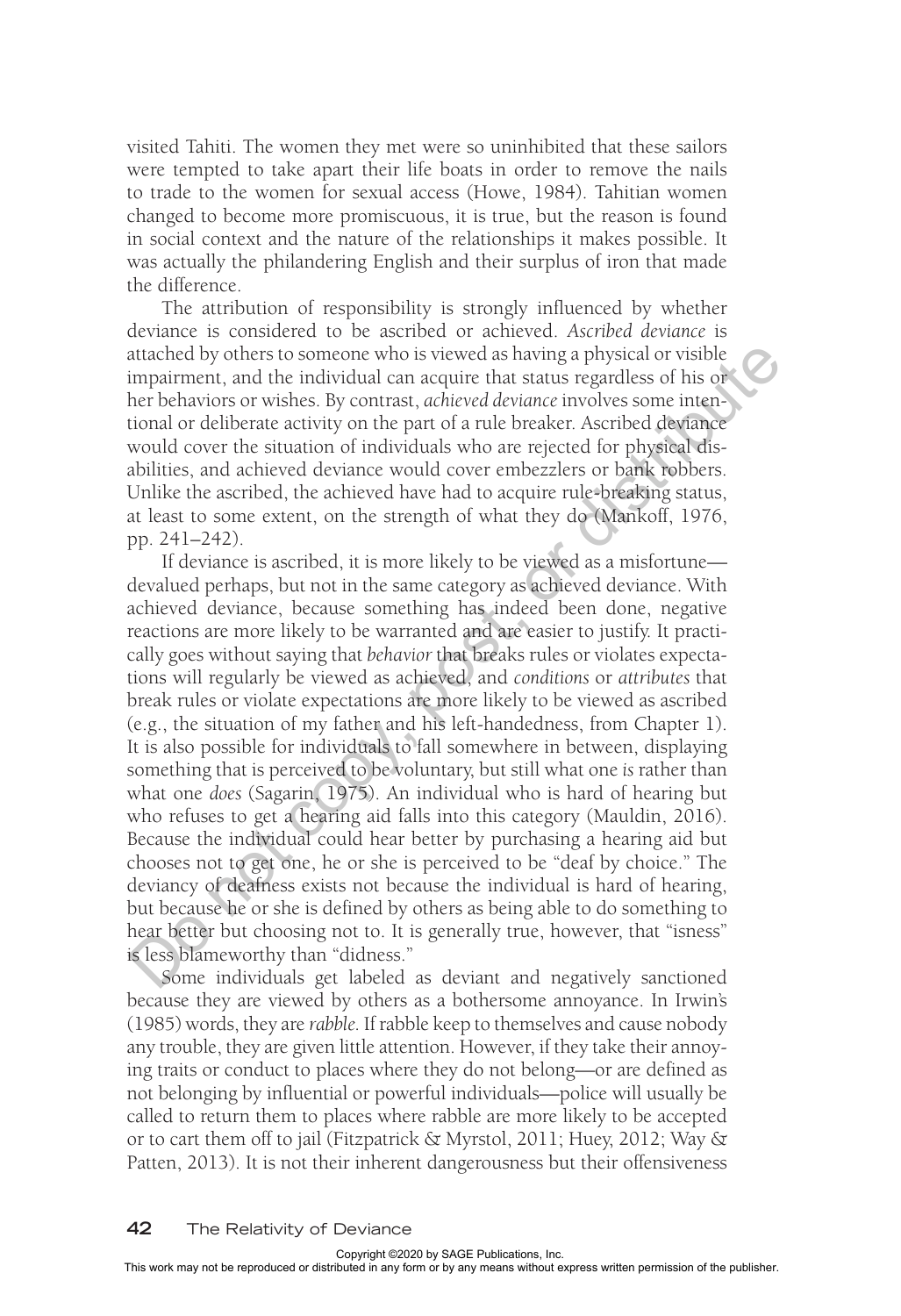to standards of decency and propriety that mobilizes the forces of social control against them. Dominant groups are most likely to act to control minority groups (i.e., race/ethnicity) when they are viewed as a threat (Chiricos, Stupi, Stults, & Gertz, 2014; Olzak & Shanahan, 2014).

One way that African American youths (at least in Chicago) try to keep police from stopping and frisking them is to offer a public display that shows they are nonthreatening and safe. To do this, they "get cover," which means they show patrol officers that they are peaceful, sensitive, and caring by exaggerating (or even faking) romantic relationships with women when these youths are in public. This display is designed to challenge officers' assessments that the youths are tough and violent. It is the management of impressions to convince police that these teenagers are innocent of any criminal potential because they are successfully engaging in responsible relationships (Stuart & Benezra, 2018). Police on patrol stop and question citizens whom they perceive to be up to no good, which is affected by suspects' overall demeanors and presentations of self (Ishoy & Dabney, 2018).

When it comes to issues of deviance and responsibility, cause and blame are sometimes confused, but they are not the same (Felson, 1991). *Cause* is objective and verifiable, referring to observed patterns of association and ordering. If drinking alcohol causes poor driving ability, it is because the drinking precedes erratic driving and is responsible for it. *Blame* (or the assessment of responsibility) is a value-laden term, more of a moralistic judgment than a scientific determination based on logic and observation. If an individual had been in the World Trade Center on September 11, 2001, and was killed in the terrorist attack on that day, one *cause* of his or her death would have been that the individual decided to enter the building. However, the individual should not be *blamed* for what happened. Goode (2011) clarifies matters when he notes that, "[i]f I take a plane to Los Angeles and the plane crashes and I die, my taking the plane is one *cause* of my death—but I should not be *blamed* for my death" (p. 130). these youths are in public. This display is designed to challenge officers<br>assessments that the youths are tough and violent. It is the management<br>of impressions to convince police that these teenagers are imocened bany<br>cr

No perfect correlation exists between cause and blame, and blaming someone for some trespass is different from identifying its cause. Although we may agree from our observation of changes in variables about what causes what, attaching blame is a more contentious issue. Different groups can have very different understandings about who is at fault and how much responsibility an individual should bear for some trespass (even while group members might agree on its cause). Attaching blame is a way for observers to deal with some of the upsetting consequences that deviance might have produced for them (Kappeler & Potter, 2018).

## **Discreditable and Discredited Deviants**

According to Schur (1971), deviance is a *personally discreditable* departure from a group's or society's normative expectations. *Discreditable* attitudes, behaviors, or conditions could lead to social censure and stigma if

Chapter 2 | Being Deviant **43**

Copyright ©2020 by SAGE Publications, Inc.

This work may not be reproduced or distributed in any form or by any means without express written permission of the publisher.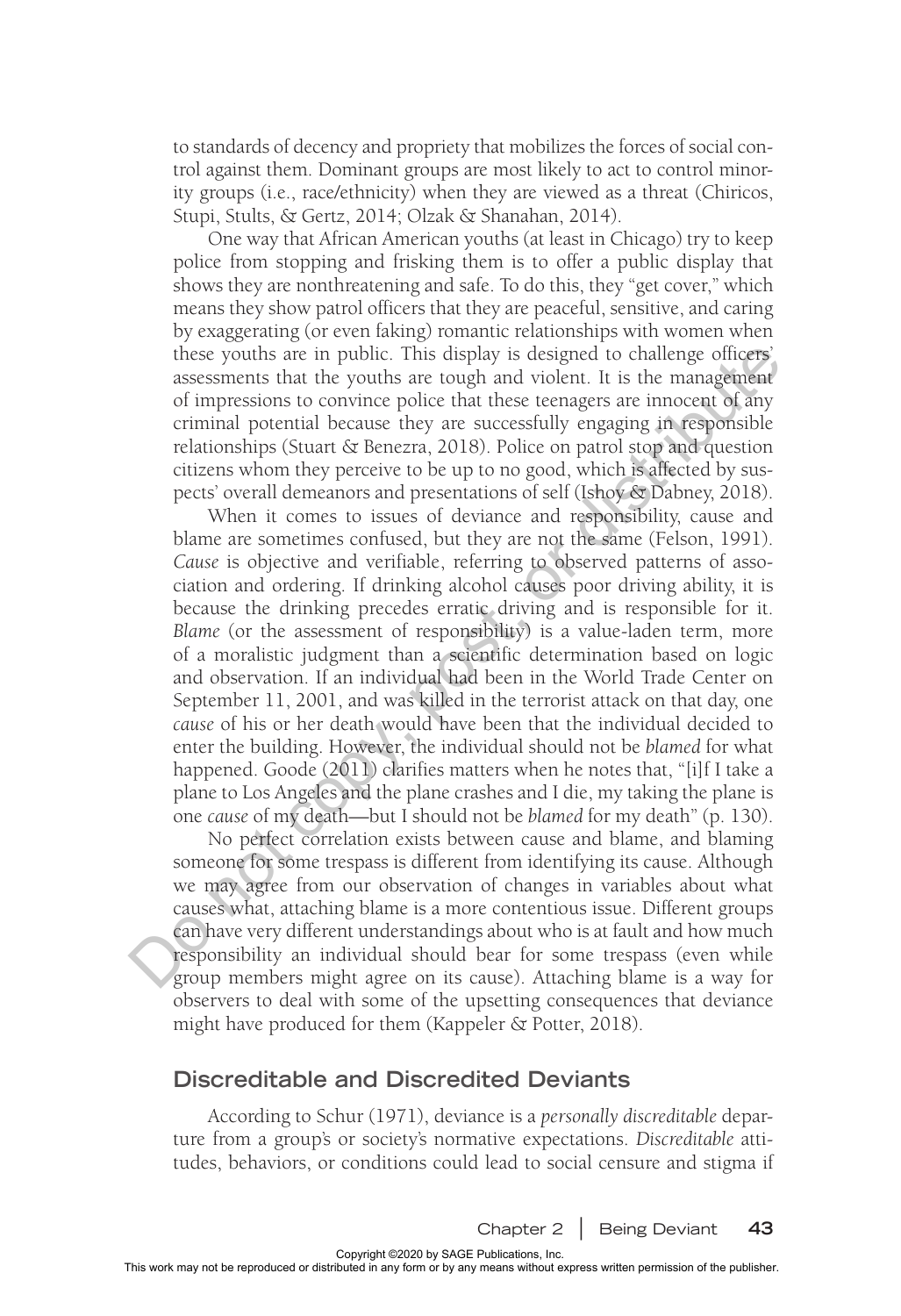they ever reach the light of day, so they may be expressed or performed in private and in secretive ways (Goffman, 1963). They are confined to personal identity so that few, if any, people are aware of them. An example of discreditable behavior is ritualized self-injury. In the sample of 25 selfinjurers studied by Adler and Adler (2009), the majority (80%) engaged in their acts of self-mutilation while they were alone, and they most frequently cut themselves, although they also burned, branded, and shocked themselves. Because the injurers could control where, when, and how the pain occurred, it replaced—at least temporarily—all the other pain in their lives, actually giving them a measure of comfort and relief. Their pain was a "warrior mark," less an unfortunate consequence of the experience than one of its central objectives (Atkinson & Young, 2008). Their ability to endure pain was, at least to the injurers, an indicator of strong character, courage, and integrity. The immersion of self-injurers in their own private world of injury and secrecy leads to greater and greater isolation from others and, if discovered, strong pressures for them to stop the injury, which leads ultimately to greater loneliness, which is the principal reason that they began to injure themselves in the first place (Adler & Adler, 2009).

Passing as something other than a deviant requires impression management and strategic interaction to control what others learn about the deviant (Furst & Evans, 2015; Goffman, 1959, 1969). It involves information control and the manipulation of others in the interest of presenting and sustaining a fabricated self (Brune & Wilson, 2013; Lasky, Jacques, & Fisher, 2015; Shippee, 2011). The most effective concealment method for a discreditable deviant may be to avoid people who cannot be trusted to respect his or her privacy (Monteblanco, 2018). A qualitative study of 73 participants in the bondage/discipline/sadism/masochism subculture (BDSM), by Stiles and Clark (2011), indicates that these sexual deviants were inclined to conceal their deviance from others whenever they could. They hid information about their sexual interests and practices, as well as about their deviant identity, when interacting with people whom they deemed likely to be both offended and judgmental. The largest portion of the sample (38%) told nobody outside of the subculture, following a strict need-to-know decision rule ("absolute concealment"). The rest told only close friends or family members. Only a small percentage (1%) was completely open about their sexual activities. The primary reasons members of this sample opted for concealment were self-protection and to protect others from information that these sexual deviants thought might be upsetting or unpleasant for them. Hostile reactions, real or imagined, may keep an already marginalized population from trying to integrate into mainstream society (Brayne, 2014). lives, actually giving them a measure of comfort and relief. Their pain was<br>
"warror mark," less an unfortunate consequence of the experience than<br>tome of its central objectives (Atkinson & Young, 2008). Their ability to<br>

Individuals who have been caught and labeled for their trespasses find themselves in a different situation from the discreditable. They are *discredited deviants,* and their main problem is managing tension during social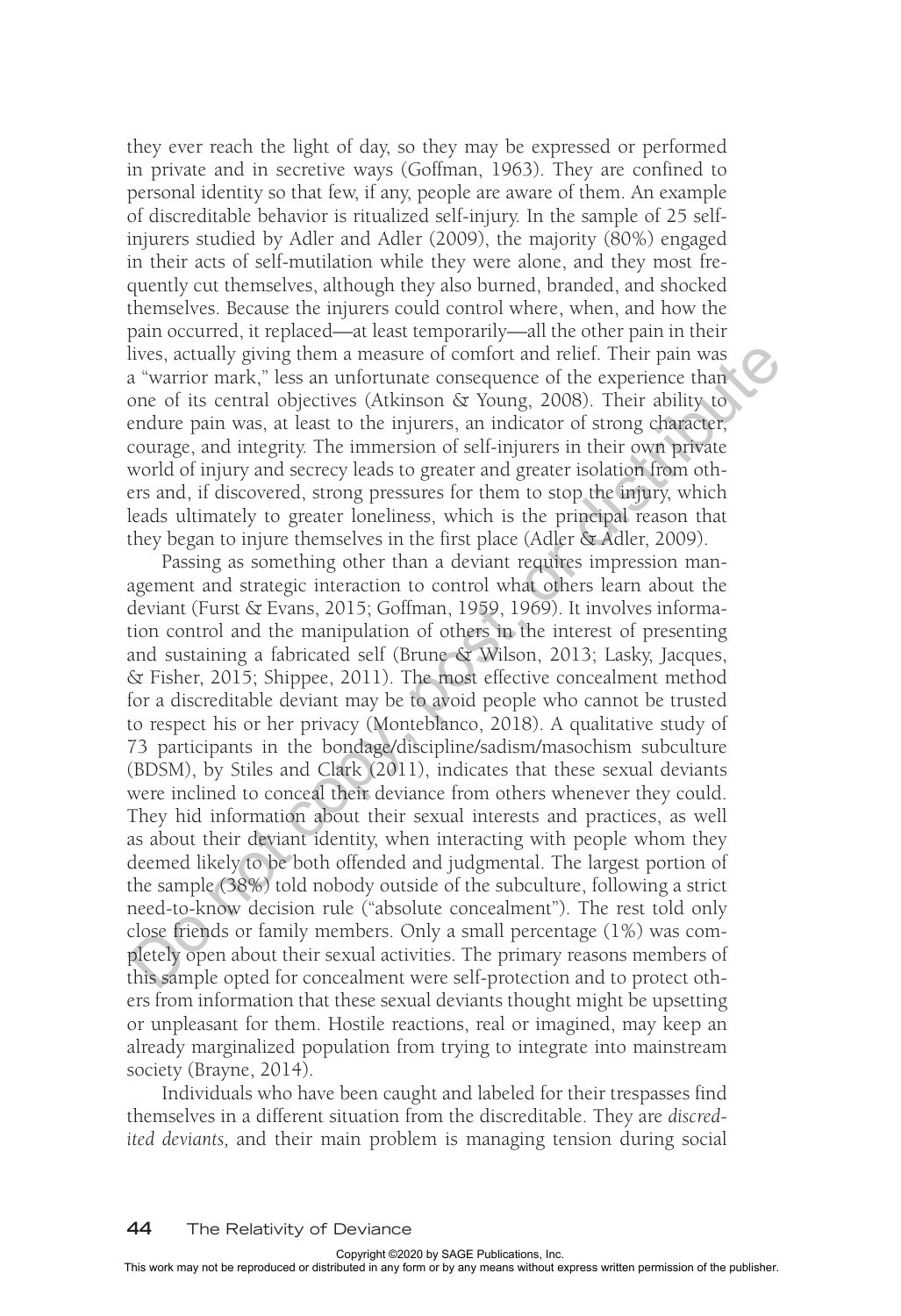contacts with individuals who do not share their condition (Goffman, 1963). Goffman relates the case of a 16-year-old female who wrote to "Miss Lonelyhearts," asking for advice about a "problem." The teenager told the columnist that she would like to go out on dates like everyone else, but males won't take her out even though she is a good dancer, wears nice clothes, and has a nice figure. The reason males won't ask her out, according to the teen herself, is because she was born without a nose, having instead a "big hole" in the middle of her face. Her main question for the columnist is whether she should take her own life. In situations as extreme as this one, the discrediting trait is very difficult, if not impossible, to manage successfully no matter how much an individual tries.

A study by Rassin (2011) of individuals with HIV in the largest AIDS clinic in Israel shows that the division between the discredited and the discreditable falls apart in the real world. Because the demands of passing are so intense for individuals who must do it on a continual basis, *both* tension control and information control are required. Part of the reason that these HIV sufferers decided to keep their condition a secret is that the initial reaction of family members who had been told of the diagnosis was prejudicial, discriminatory, and hurtful. Even those HIV sufferers who had received a caring and compassionate response had reasons to hide their disease from most others. They feared that their families might become the target of hostility or persecution.

## **Responsibility and Moral Careers**

McHugh (1970) identified two decision rules that observers use to attach moral responsibility or blame to individuals for their untoward attitudes, behaviors, or conditions. The first decision rule, called *conventionality,* refers to whether observers believe that the attitude, behavior, or condition "could have been otherwise," and so was not inevitable. If, in their opinion, it was something that was freely chosen or voluntary, then it is a good candidate for consideration as something deviant instead of something accidental, coerced, or miraculous. It is the perceived inevitability of nonconventional events that makes the difference. Slipping on ice and falling, getting hurt in the process, is a different event from the standpoint of conventionality than using your body in a game of football to block an opponent. The extent of the injuries may be identical, but slipping is an accident—nonconventional—while body blocking in an athletic contest is something that is conventional (i.e., the athlete elected to do it to help win the game). McHugh's second decision rule is *theoreticity.* It concerns whether the untoward attitude, behavior, or condition is viewed as having been intentional, unfolding according to some plan or purpose (making it "theoretic" instead of "practical" action). Individuals who deviate in a conventional and theoretic way are held responsible (i.e., blamed) as this one, the discrediting trait is very difficult, if not impossible, to manage successfully no mater how much an individual tries.<br>
A study by Rassin (2011) of individuals with HIV in the largest AIDS<br>
clinic in Isra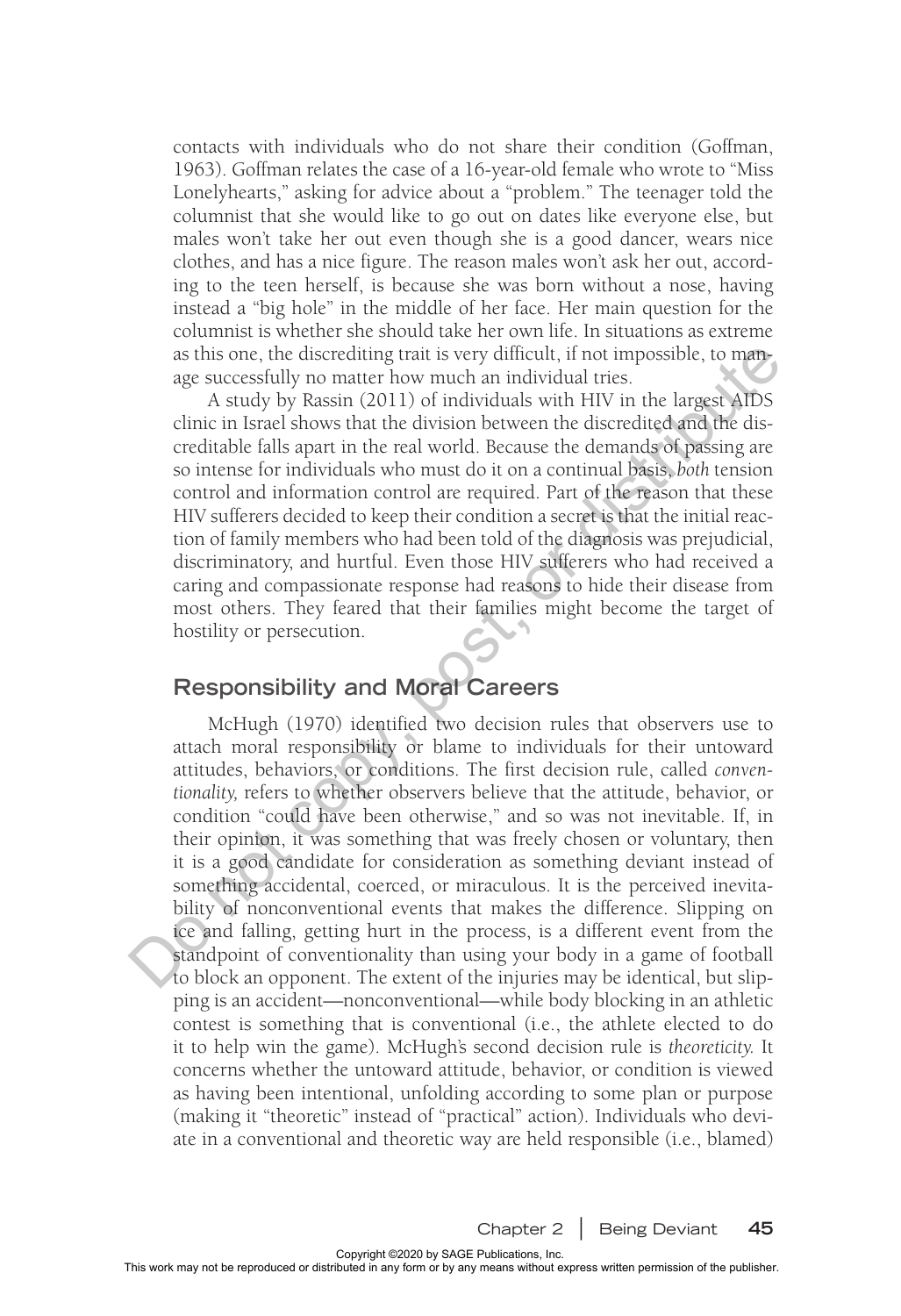for disrupting the social order. They are expected to show that they understand the wrongfulness of their trespass. They are also expected to repair the damage they've done to the flow of social interaction and the moral understandings on which it is based.

These two rules are neat and tidy—sort of—but the real world is far more complicated. The boys still won't ask the teenager with no nose out on dates, and she anguishes over her physical condition so much that she contemplates suicide. She can take some small comfort in knowing that had she intentionally removed her own nose (when she did not have to), her situation would have been even worse. She herself would have been held entirely responsible for her plight. Even in the absence of the assess- $\triangle$ ment that an individual is responsible for his or her condition, it is still possible for a great deal of hurt and unhappiness to result from being different from everyone else.

We must include in our understanding of deviance a category called *involuntary deviants.* These are individuals who are not held responsible for either their devalued traits or the social reactions based upon them (Montanino & Sagarin, 1977). They are still devalued and stigmatized, however, for conditions they are viewed as having had no responsibility in creating (Butera & Levine, 2009). In fact, people with disabilities are the target of both hate and violence because of their disabilities, and *disablism*—prejudice against people with disabilities—is a far-too-frequent fact of life for these involuntary deviants (Davis, 2014; Sherry, 2010; Wappett & Arndt, 2013). They may be incorrectly defined as disabled and therefore fractured people instead of being viewed as people with disabilities or handicaps (Cahill & Eggleston, 2005; Campbell, 2009). They are best viewed as individuals with atypical or unusual bodies (or minds) who must cope with an assortment of physical and social barriers imposed upon them, rather than as flawed or diseased beings (Bingham & Green, 2016). her situation would have been even worse. She herself would have been<br>helm dentirely responsible for her plight. Even in the absence of the assessible for a great deal of hurt and unhappines to result from being different<br>

Disagreements exist over whether something is conventional or theoretic, and who or what is to blame is a contentious issue (as noted previously). A child is asked by a father to carry a plate of cookies, but the child then drops it. The mother may think that her husband is at fault for expecting capabilities beyond most children; the father, however, may think the child is to blame for not paying sufficient attention to the task at hand to do it correctly. An important factor in how a deviant is judged and reacted to is whether he or she is trying to evade the norms secretly, making him or her a *cynical deviant,* or openly defying them, making him or her an *enemy deviant* (Gusfield, 1967). Other things being equal, cynical deviants, because they are not openly challenging the status quo and the moral order on which it is based, are generally easier to deal with and accept than are enemy deviants. Both the cynical and enemy deviants are different from a deviant like the cookie-dropper, who is neither intentionally resistant to, nor stubbornly defiant of, the normative system.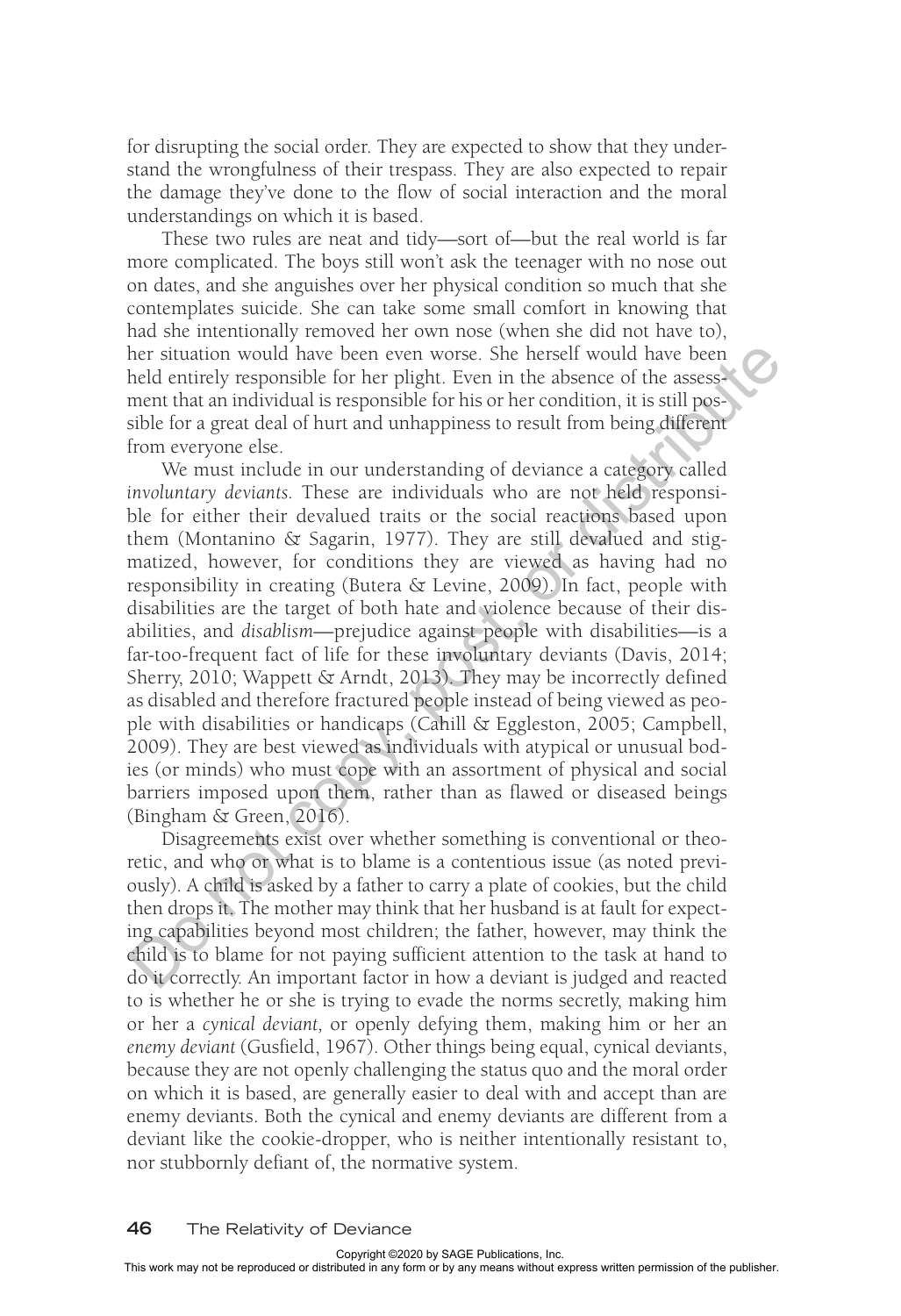# **The Social Construction of Spoiled Identities**

## **Appearance and the Sociocultural Matrix**

#### Symmetry, Learning, and Relativity

Physical appearance is one of the more obvious and immediate cues that people bring to their encounters with others, a fundamental element in personal identity that impacts social identity. It is used as a signifier of other, more difficult-to-measure personal factors, and it plays an important role in patterns of social interaction and in the differential treatment that people receive. Physical attractiveness is a valued trait that is valuable for an individual who is defined as having it (Vecitis, 2011). The determination that someone is beautiful or ugly (or any gradation in between) involves selective viewing, classification, and evaluation. Beauty, just like deviance, is in the eye of the beholder, and *attentional adhesion*—the difficulty of pulling one's attention or gaze away from a particular individual due to their physical attributes—is a documented fact (Maner, Gailliot, Rouby, & Miller, 2007). Appearance norms exist in all cultures, and violations of these norms can lead to the assessment that something deviant—or at least devalued—has occurred (Schur, 1983).

Studies have been done in which images of composite faces are constructed on a computer from individual pictures of faces. The greater the number of pictures of faces that went into the construction of the composite photo, the more average or symmetrical the composite became. So, if eight separate photos were used to make the composite, it is more symmetrical, typical, or average than if four separate photos had been used. The central finding is that the composite image constructed from 32 separate pictures of faces was ranked as more attractive than a composite made from 16, 8, or 4 (Buss, 1994). The equating of facial symmetry with beauty and asymmetry with ugliness is interesting but flawed. People use things in addition to the face to determine attractiveness (figure, health cues, character, personality, age), and we can certainly think of times when a symmetrical face would *not* be judged particularly attractive (think Darth Vader in *Star Wars*  or other such villains). other, more dilicul-to-measure personal lactors, and it plays an important<br>role in patterns of social interaction and in the differential treatment that<br>people receive. Physical attractiveness is a valued trait that is val

Most of us suspect that the world's "most beautiful people" have gotten that way by being more than just average. Using symmetrical to mean "average" is not the same as using it to mean "ideal" or "flawless," and perhaps these words are closer to what is meant by beautiful. When American men and women are given the task of constructing an ideal or perfect human face, they seem to agree. The ideal or perfect female face is a very youthful one with full lips and a narrow mouth. The perfect male face (based on the responses of American female undergraduates) has large eyes, a large chin, a small nose, and prominent cheekbones. It is an open, pleasant face with rugged features (Small, 1995).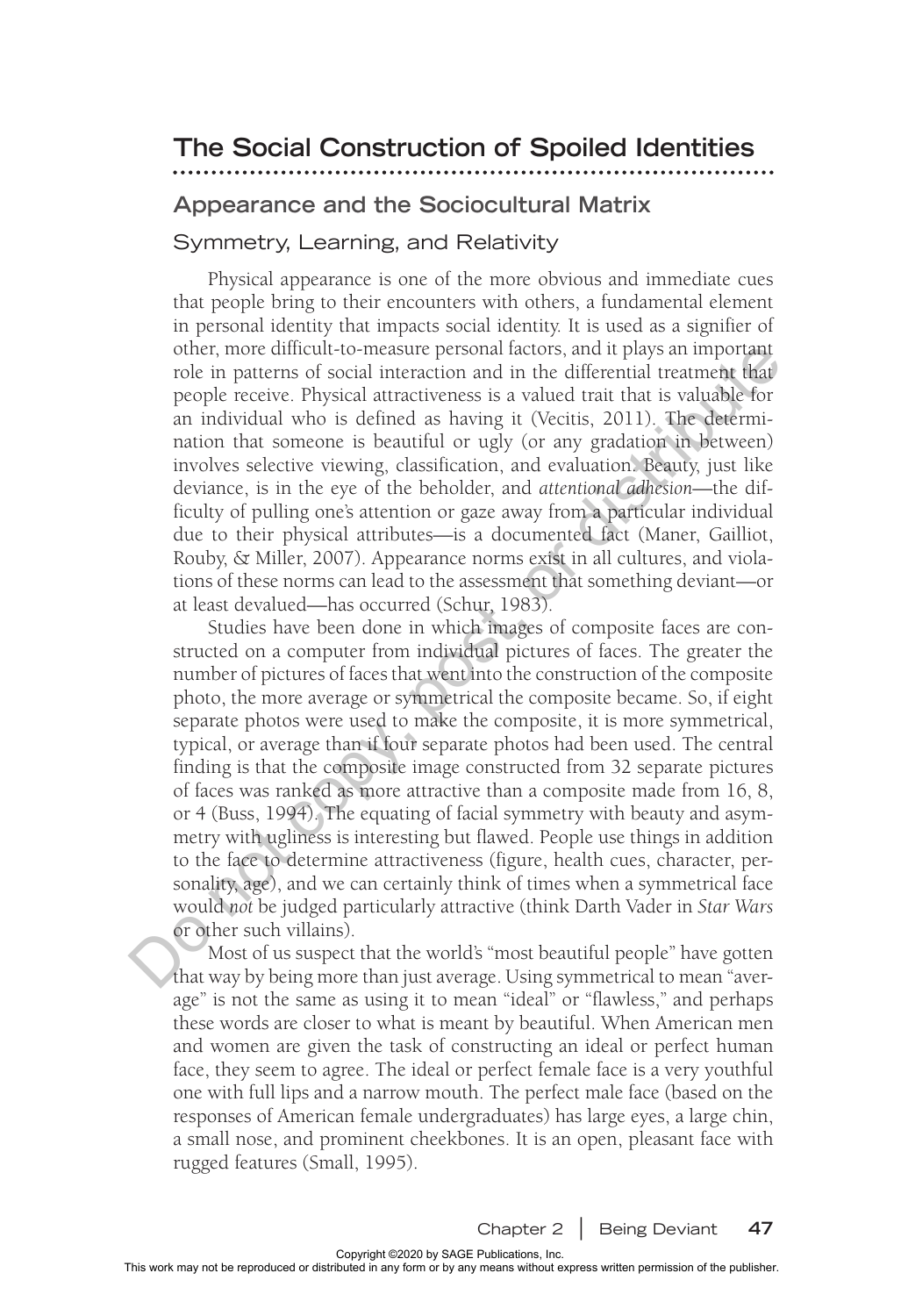Are uniform and universal cues for beauty and ugliness to be found? Some traits—festering sores, hacking coughs, incessant sneezes, unpleasant body odors—are probably widely defined as unattractive or ugly, and they could easily repel potential mates in practically any situation. Other traits—youthfulness, vitality, sincerity, integrity, kindness, poise, intelligence, pleasantness—are likely to be viewed as attractive, and they may be used to classify people as beautiful. However, that is a far cry from the claim that objective and universal beauty cues exist that have been programmed into our biology and psychology to ensure reproductive success (Buss, 1994; Ridley, 1993). Just because people say that they find some particular qualities attractive in a mate does not necessarily mean that their fantasies are echoes of some genetic predisposition established long ago.

How beautiful or ugly a partner looks to us depends on our needs, our interests, the nature of our relationship to him or her, and—importantly our relationship to other "hims" or "hers." We may have an ideal image of beauty or handsomeness in our minds, but it is usually broad and alterable. Though a partner's age and health are supposed to be important indicators of beauty or handsomeness in long-term relationships oriented toward reproduction, it may be just those relationships in which they are the least important. People do not usually divorce or separate on the grounds that their partner is too old or too sick. In fact, growing old together may enhance the quality of the relationship for both partners. It is almost certain that if we looked, we could find *both* beautiful and ugly things in every person on earth, and a trait that looks ugly at one time may look beautiful at another (and vice versa). (Buss, 1994; Ridley, 1993). Just because people say that they find some<br>particular qualities attractive in a mate does not necessarily mean that their<br>fantasies are echoses of some genetic predisposition established long a

Learning must certainly play a big role in what and whom people find attractive, and culture must have an impact on what a group defines as beautiful or ugly that parallels or surpasses any influence of biology. Women and men want mates who are enjoyable to be around, who will make them feel special and needed, and who are accommodating and sensitive enough to be responsive to their wants and needs. In the absence of these, a partner's youth, health, fecundity, or high social status will matter very little. What initially draws us to a relationship (attentional adhesion) may be very different from what keeps it going for the long run. The evaluation of potential mates and actual partners is a flexible, ongoing enterprise.

## Beauty Norms and Cultural Dynamics

All the different body forms, skin colors, nose shapes, ear designs, and facial configurations, along with all the deliberate modifications of the human form, make it hard to believe that any universal and uniform standard of beauty and ugliness could ever be found.

A cross-cultural survey of notions of beauty is sure to include such "oddities" as a preference for cross-eyes (Mayans), flattened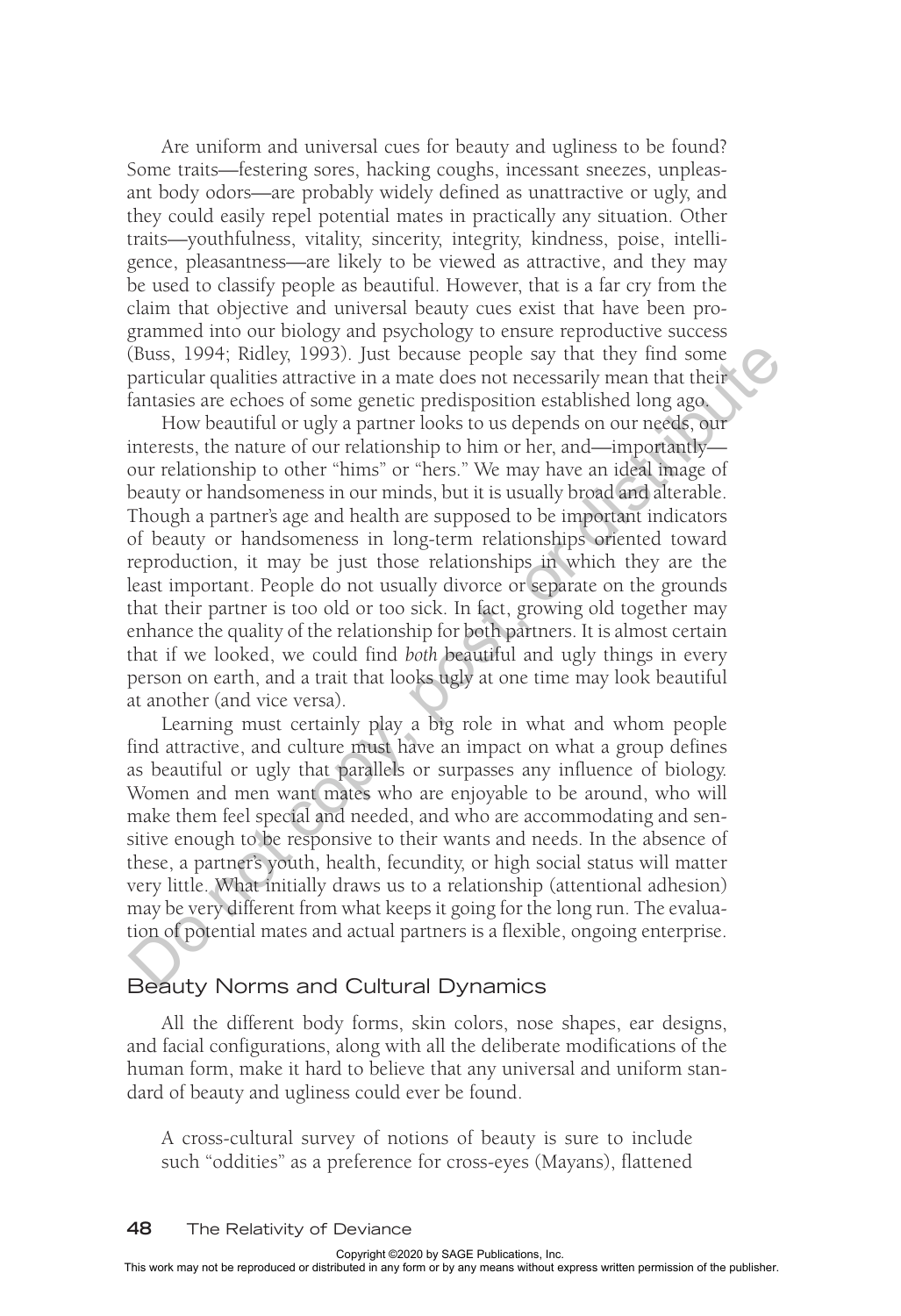heads (Kwakiutl), black gums and tongue (Maasai), black teeth (Yapese), joined eyebrows (Syrians), absence of eyebrows and eyelashes (Mongo), enormously protruding navels (Ila), pendulous breasts (Ganda), gigantic buttocks (Hottentot), fat calves (Tiv), crippled feet (Chinese), and so on. (Gregersen, 1983, p. 81)

Certainly, it is not hard to find examples that challenge the claim that standards for beauty are universal and programmed into us at birth.

The erotic potential of female genitalia is found throughout the world, but the Tswana-Kgatla (Africa) put their own spin on it:

With the onset of puberty Kgatla girls start pulling their labia and sometimes will ask a girlfriend to help. If the labia do not get longer as quickly as desired, the girls resort to magic. They kill a bat and cut off its wings, which they then burn. The ashes are ground up and mixed with fat. Each girl makes little cuts around her labia and smears the bat-ash ointment into the cuts. (Gregersen, 1983, p. 92)

This little bit of magic is designed to get the labia to grow quickly to the size of bat wings.

Teeth are an important part of one's appearance, and having a "nice" smile is usually considered an asset. The existence of "best smile" contests suggests that judges know a great smile when they see one (or believe that they do). Yet, what qualifies as a "great smile" varies across the globe. Teeth have been permanently colored, knocked out, dug out, filed down, decorated, drilled, and chipped in order to heighten their attractiveness (Gregersen, 1983). U.S. models and actresses (and others, thanks to the influence of television advertising) spend considerable time and money on the whitening of their teeth. The Nilotes of East Africa would find these efforts at whitening incomprehensible. Beauty for them involves knocking out the lower front teeth (up to six), usually at the start of adolescence (p. 97). but the Tswana-Kgatla (Africa) put their own spin on it.<br>
With the onset of puberty Kgatla girls start pulling their labia<br>
and sometimes will ask a griffired to help. If the labia domot<br>
get longer a quickly as desired, t

Standards for the "proper" girth and weight for individuals to meet are variable things, too. In places where food and a full stomach are both luxuries, corpulence is coveted, and thinness is taken as a sign of poverty or sickness, not self-control and good form (Brownmiller, 1984).

In Mexico, for example, people are significantly less concerned than U.S. citizens about their own weight and are more accepting of overweight people. In Niger, being overweight—ideally with rolls of fat, stretch marks, and a large behind—is considered an essential part of female beauty. Women who aren't sufficiently round are considered unfit for marriage. In Mauritania, girls as young as 5 and as old as 19 are sometimes forced by their parents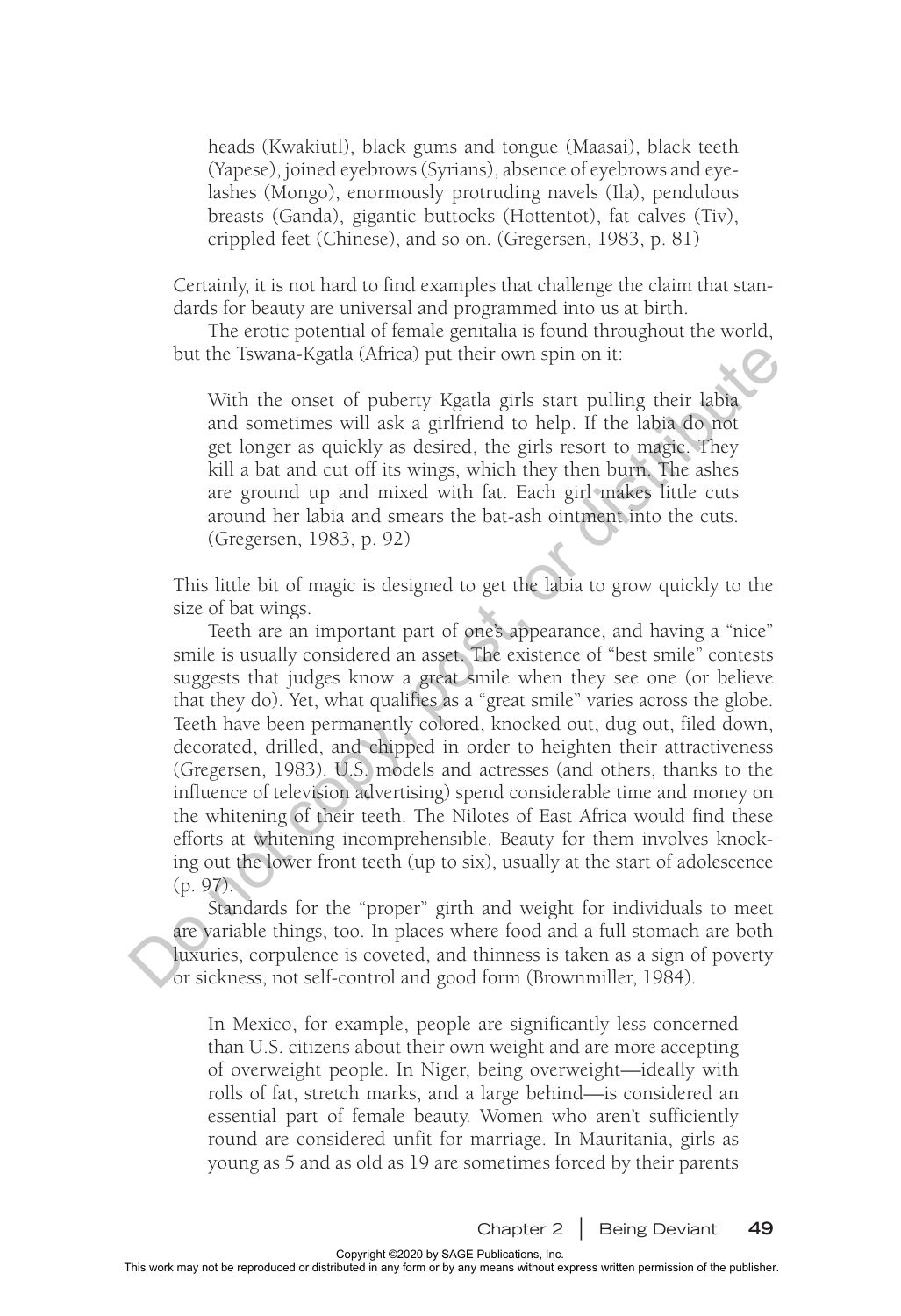to drink five gallons of fat-rich camel's milk each day so they become fat. Among the Calabari people of southeastern Nigeria, soon-to-be brides are sent to farms where caretakers feed them huge amounts of food to fatten them up for the wedding day. (Newman, 2008, p. 161)

The existence of cross-cultural differences in appearance norms for body size ratifies the truth of novelist Erica Jong's (1990) Proverb Number One for Free Women: "You're not too fat; you're just in the wrong country" (p. 296). If she's right, it means that finding that one's body proportions are not only accepted, but even admired, has more to do with *where* an individual is than with the size of an individual's stomach. Obesity was not always viewed in the United States as an indication of either physical disease (e.g., glandular malfunction) or weak character, and it still is not in many places in the world even today (Ruane & Cerulo, 2015; Saguy, 2013).

#### Body Blame

Most adult women in the Western world have at some time in their lives been displeased to a greater or lesser extent with the shape and weight of their bodies, and they have tried to alter them in one way or another by reducing their food intake (Grogan, 2009). Studies in the United States, Australia, and Great Britain, using figural rating scales (a series of silhouettes of a body, going from very thin to very fat), indicate that respondents were inclined to find as most attractive a body shape that was thinner than their own. Slenderness and confidence are positively linked for most women, and most of them can more easily identify something wrong with their bodies than right with them. Glass, Hass, and Reither (2010) report from their research done in Wisconsin that heavy females in their sample were less inclined than lighter females to pursue postsecondary schooling, even though they were just as academically capable. Part of the reason was low self-esteem, depression, and a fear of failing. Obese women do face significant and enduring discrimination and disadvantage in their jobs because of their body size (Mason, 2012). (p. 296). If she's right, it means that finding that one's body proportions are<br>not only accepted, but even admired, has more to do with where an individual<br>is than with the size of an individuals is tomach. Obesity was no

Individuals who view obesity as deviant are the ones who are most likely to define it as a result of individual laziness and weak will, a failure by overweight people to exercise often enough or to exert sufficient personal control over their eating habits (Guthman, 2011). Obesity is usually portrayed as an individual problem with roots in fundamentally bad choices. Social factors (e.g., class, race, gender, ethnicity, opportunity, accessibility, affordability), despite their clear role in how, what, and how much we eat, are given scant attention (Roberts & Edwards, 2010). These negative evaluators view obesity as a blemish of character, as well as of body, instead of the operation of impersonal forces over which an individual has little or no control (Goode, 2002, 2015). Overweight individuals who undergo weight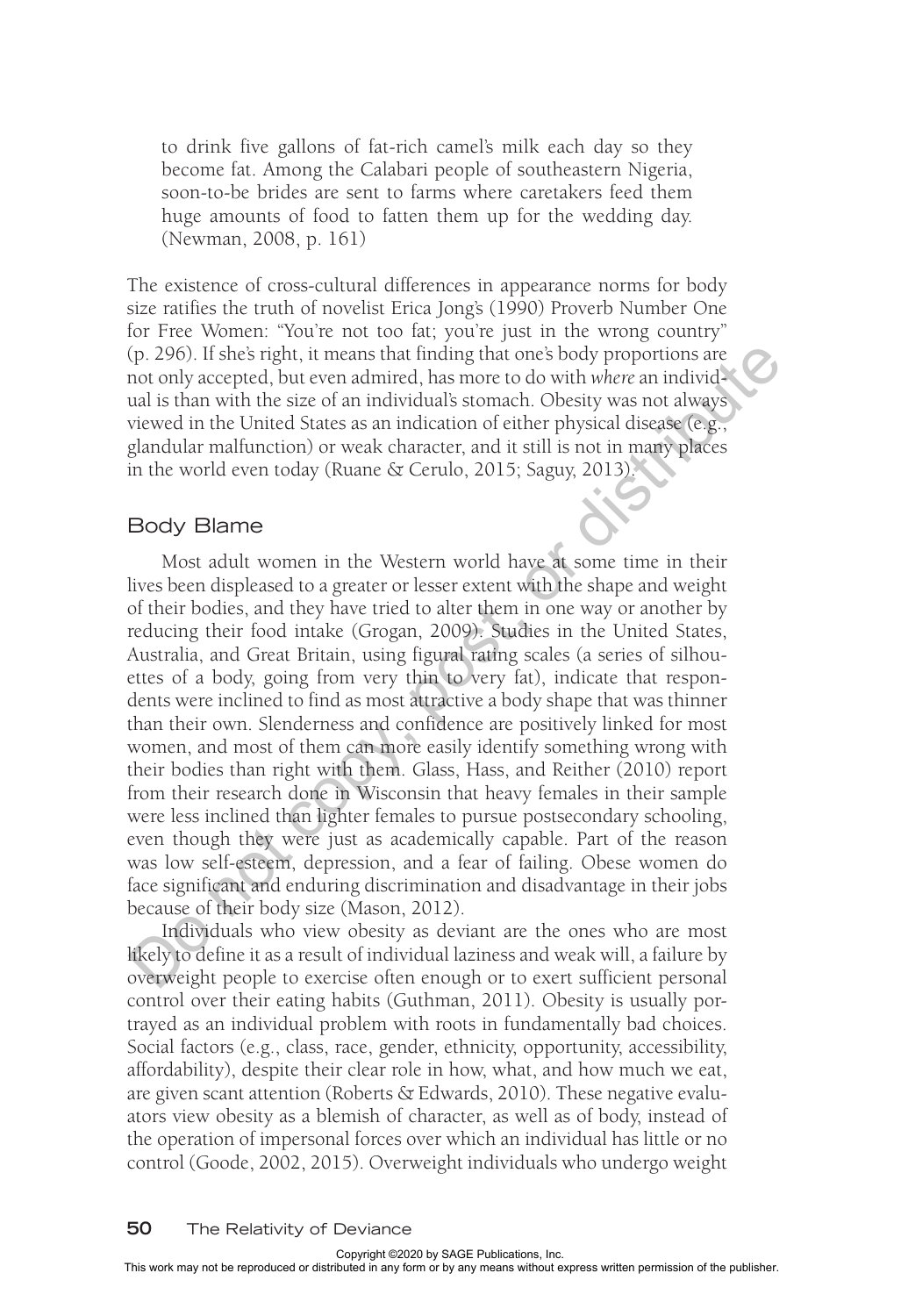loss surgery to reduce their body mass may be stigmatized by others for the surgery itself, because it is construed to indicate that the overweight individual lacked willpower to eat less or dedication to exercise more (thus revealing laziness). The surgery was looked at by outsiders as cheating, when a stronger character is all that would have been required (Hansen & Dye, 2018).

Physical appearance cues influence how individuals are treated (McClintock, 2014). For males, being tall helps increase their earnings throughout their careers, and tall men are more desired as dating partners than are short men. Individuals with above-average appearances earn much more in their jobs during their lifetimes than do people with belowaverage looks (Hamermesh, 2013). Although both males and females may dislike getting old, more females than males report that they do not want to *look* old. Most women surveyed—heterosexual ones, at any rate—profess that an important factor that makes them think they look old is that they no longer receive approving looks from men (Slevin, 2010). Men also want to enhance their appearance, taking advantage of (if they can afford them) the beauty products created just for them and administered in grooming salons that cater exclusively to men (Barber, 2016).

Prominent boosters and cheerleaders for reconstructive surgery help to advance its public acceptance when they extol its benefits (as when a transgender woman, such as Caitlyn Jenner, whose birth name was Bruce Jenner, reports that she has been empowered by her facial feminization surgery). Social media (e.g., Snapchat and Instagram) make it possible for individuals to use "filters" to modify onscreen images of themselves so that they have smoother skin, fuller lips, and noses that they like better. This has led to females getting cosmetic surgery to alter their faces enough that they look like the enhanced selfies they have posted on the Internet (Jowett, 2017). The number one surgical procedure in the United States for males is a nose job; breast augmentation is the top cosmetic surgery for females (Stein, 2015). At one time in the United States, women who were interested in buttocks surgery wanted to make theirs smaller. By 2010, however, a discernible shift had occurred, and more and more women were paying to get bigger behinds, accomplished usually through butt implants (the Kim Kardashian effect) (Stephens-Davidowitz, 2017). ners than are short men. Individuals with above-average appearances campuch more in their jobs during their lifetimes than do people with biglow average looks (Hamermesh, 2013). Although both males and females may dislike

It is a long way from laboratory studies of symmetry and attentional adhesion to the real world of finding and uniting with a desired partner. A few things—a very few things—*might* be universally viewed as beautiful or ugly. However, what appears to be more important is the total package a person brings to a relationship (or the other's perception of that package). Having a beautiful face—or any other specific trait—is not that important, at least not for long, or at least not in long-term relationships. Many things—opportunity, accessibility, availability, personal objectives, individual motives, physical qualities, personality characteristics, social attributes—are assessed by people as they form relationships. Humans find

Chapter 2 | Being Deviant **51**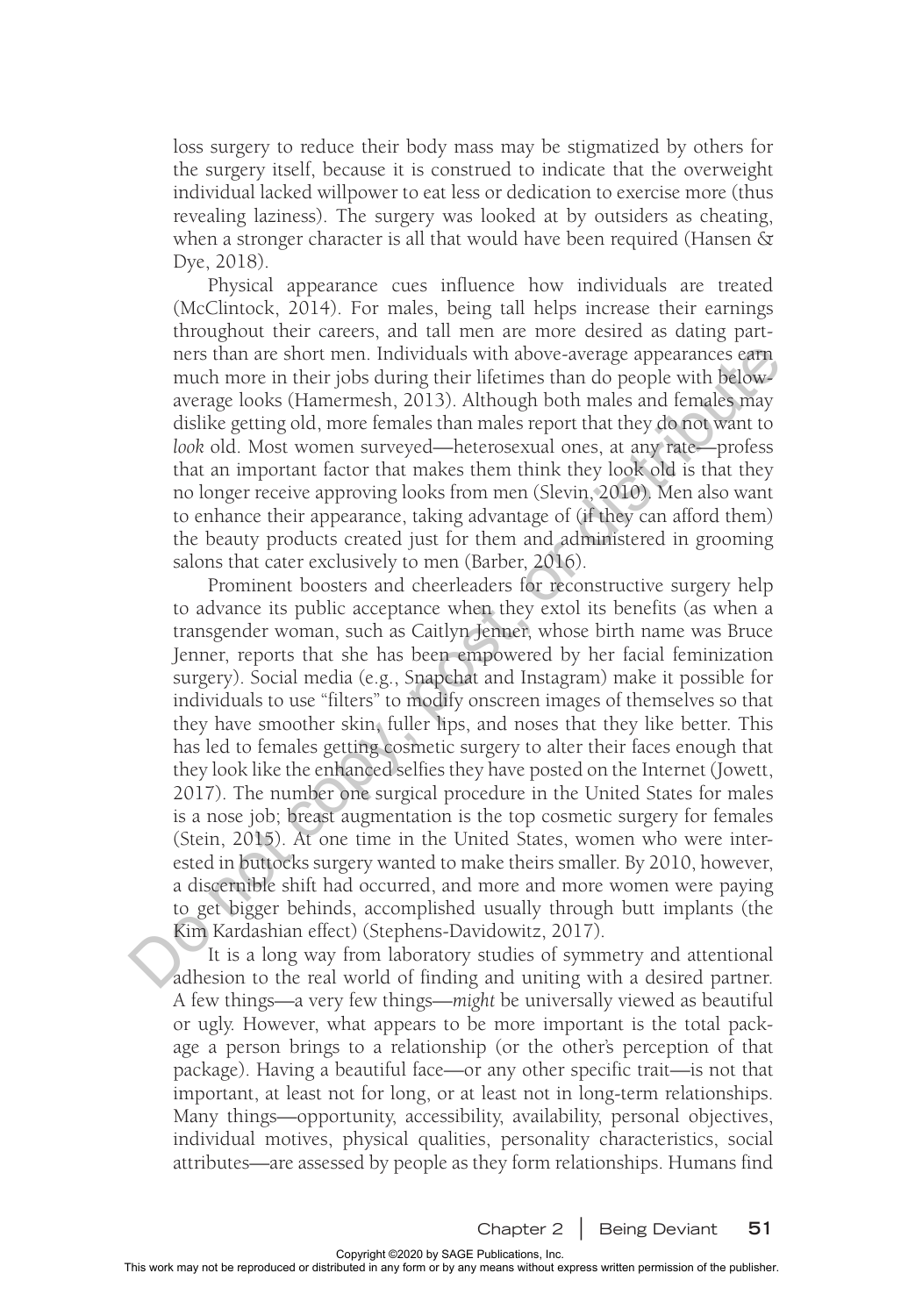a wide range of things attractive, some of which reflect cultural meanings, while others reflect more idiosyncratic preferences. No matter whom we are with or what we find attractive, most of us realize that if we'd come to a different fork in the road and taken a different path, our partners would have been different from who they are.

### **Status and Stigma**

Each individual is a cluster of different attributes and appearance cues (in both social and personal identities), and each person displays a large number of different behaviors during the course of his or her life. We must wonder, therefore, why certain designations or characterizations are used more often than others to describe us, and why some of them stick to us more readily in describing what we are and what we do. E. C. Hughes (1945) coined the term *master status* to describe a status that evolves into the dominant way an individual is interpreted and categorized by others. A person's sex is usually a master status, as are skin color and occupation. These are major identity pegs, and they play a role in most human relationships. The status of deviant, Becker (1963) informs us, is also a master status. It can predominate over many other statuses that an individual occupies and can become a controlling one in his or her relationships to others (Pager, 2007). A deviant status, one that is publicly known and recognized, does influence how other people react, having a direct influence on how one is treated (Cohen, Krumer-Nevo, & Avieli, 2017; Furst & Evans, 2017; Turick, Darvin, & Bopp, 2018). (in both social and personal identities), and each person displays a large<br>number of different behaviors during the course of his or her life. We must<br>during the comparities are used womder, therefore, why cerain designat

At one time, the word *stigma* meant a distinguishing mark or brand cut into an individual's flesh for the purpose of identifying him or her as a tainted or despised individual. Now, stigma means *any* attribute—a physical sign or character cue—that is accompanied by shame or disgrace. Too-tall Jones is identified by body, and Otis the town drunk is identified by character. Stigma can also have little directly to do with body or character: It can exist because a person is a member of a persecuted or despised group, what Goffman (1963) called *tribal stigma.* He reminds us that when speaking of stigma, what is really needed is a language of relationships rather than of attributes, because no attribute is automatically crediting or discrediting. Stigma always involves a relationship between some attribute and its perception and symbolization by others. "Normal" and "stigmatized" are not persons but *perspectives* on persons (p. 138).

A tattoo, for example, may be either a *stigma symbol* (i.e., discrediting) or a *prestige symbol* (i.e., status-enhancing), depending on who the tattooee is, what the tattoo represents, where the tattoo is placed, and the nature of the relationship between the tattooee and his or her evaluating others. A tattoo is a highly complex social symbol, being both a source of status enhancement and a source of stigma that intersects with other qualities and characteristics that an individual may have. In some cases, getting a tattoo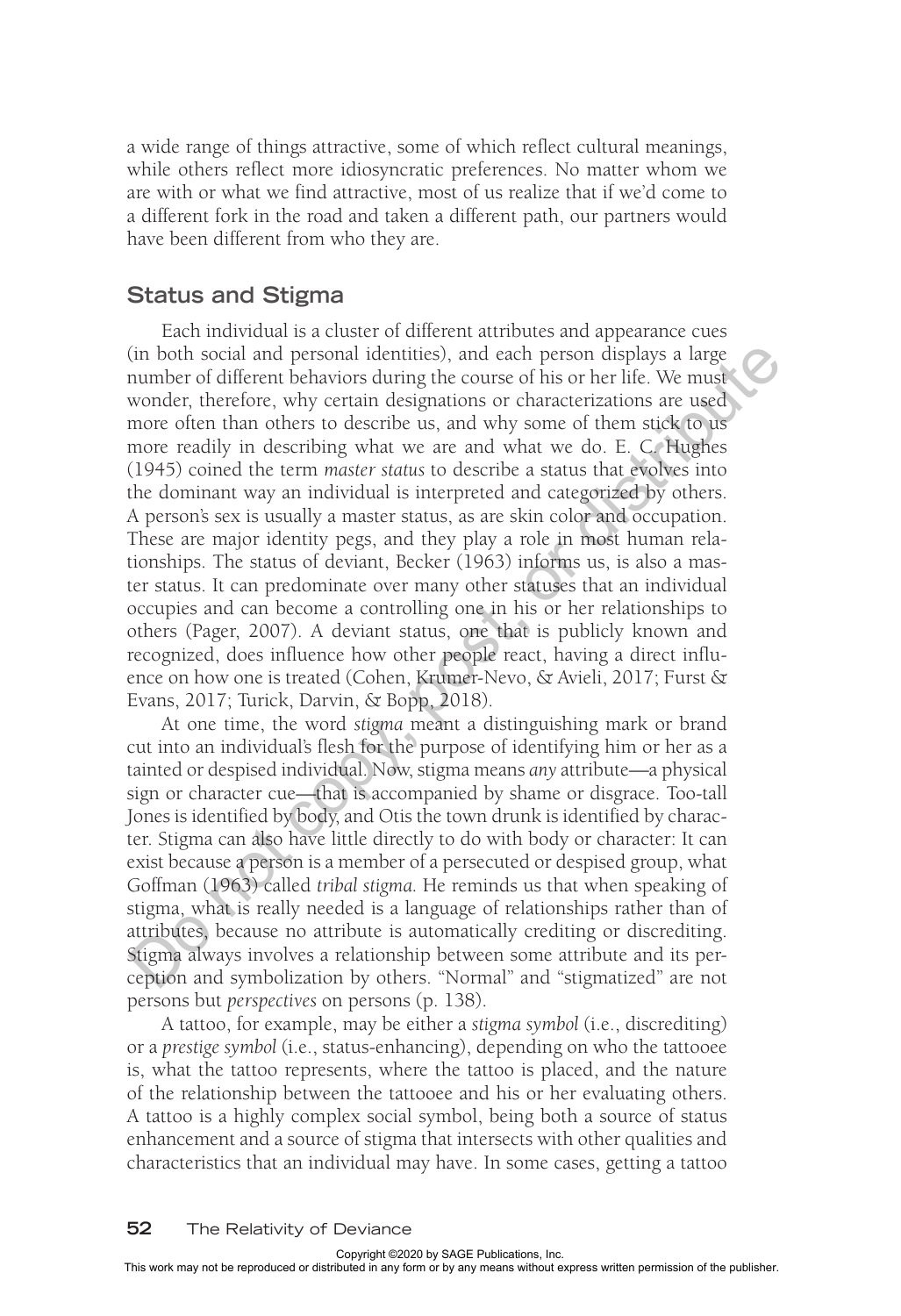is a rite of passage or ceremonial event (Keagy, 2017). Tattoos have been used to identify social outcasts and to make it more difficult for them to blend in with others. In Japan in the sixth century, criminals were tattooed on the arms and face, and in the 1800s, convicts in correctional facilities in Massachusetts had "Mass S. P." and the date of their release tattooed on their left arms (Sanders, 1996). The custom of tattooing was brought to the Western world by sailors, who had learned of the practice through their encounters with natives of New Zealand (the Maori people), as well as other tattoo-wearing natives in Hawaii, Tahiti, and Polynesia (Camacho & Brown, 2018). Tattooing of criminals for punitive reasons has been done throughout the world for a variety of reasons and to achieve a variety of objectives (retribution, degradation, or marking of an untrustworthy individual) (Jacques, 2017).

At some times and in some places, tattoos are viewed as tarnished cultural products, an indication that the tattooed individual lacks enough maturity to be able to consider the consequences of his or her actions (J. Adams, 2012). Tattoos on teenagers are still stigmatizing, indicating to the general public that the bearer is unconventional in outlooks and interests. Adolescents with tattoos are reported to be more inclined toward deviance, less academically oriented than adolescents without tattoos, and less interested in attending college (Silver, Silver, Siennick, & Farkas, 2011). A study conducted in a large county in the southern United States found that having a tattoo that was visible increased the odds (compared to an individual without a visible tattoo) of receiving a felony charge from an arresting officer by 1,293 times. The only other variable that mattered was race, with black arrestees having odds of receiving a felony charge 1,330 times greater than those of a white arrestee (Camacho & Brown, 2018, p. 1036).  $\&$  Brown, 2018). Tattooing of criminals for punitive reasons has been dome<br>throughout the words for variety of reasons and to achieve a variety of<br>objectives (retribution, degradation, or marking of an untrustworthly in

Some individuals do not consider tattoos to be stigmatizing. In fact, they collect tattoos on their bodies, viewing these markings as a fundamental and attractive part of their personal and social identities. They use a tattoo to increase their feelings of self-worth and to transform their identities in the eyes of others (Goode & Vail, 2008; Sanders, 1996). In fact, for some people, one tattoo is not nearly enough (Vail, 2008). Even genital piercings, once considered abnormal and degenerate, are a body adornment that is becoming more mainstream and conventional (Thomas, Crosby, & Milford, 2015).

How tattoos are viewed, especially by those individuals inclined to view them as disreputable, cannot be separated from the tattoo industry itself. Tattoo artists have not had the same level of success as practitioners in related industries (e.g., cosmetologists, barbers, beauticians, manicurists) in changing the public image that they are engaged in what E. C. Hughes (1951) called *dirty work.* This is work that is defined as unpleasant, with clients or customers who are defined as unsavory or deplorable (J. Adams, 2012). In November 2012, Walter Smith, a self-described tattoo artist, was forbidden to share information about tattooing with students during

Chapter 2 | Being Deviant **53**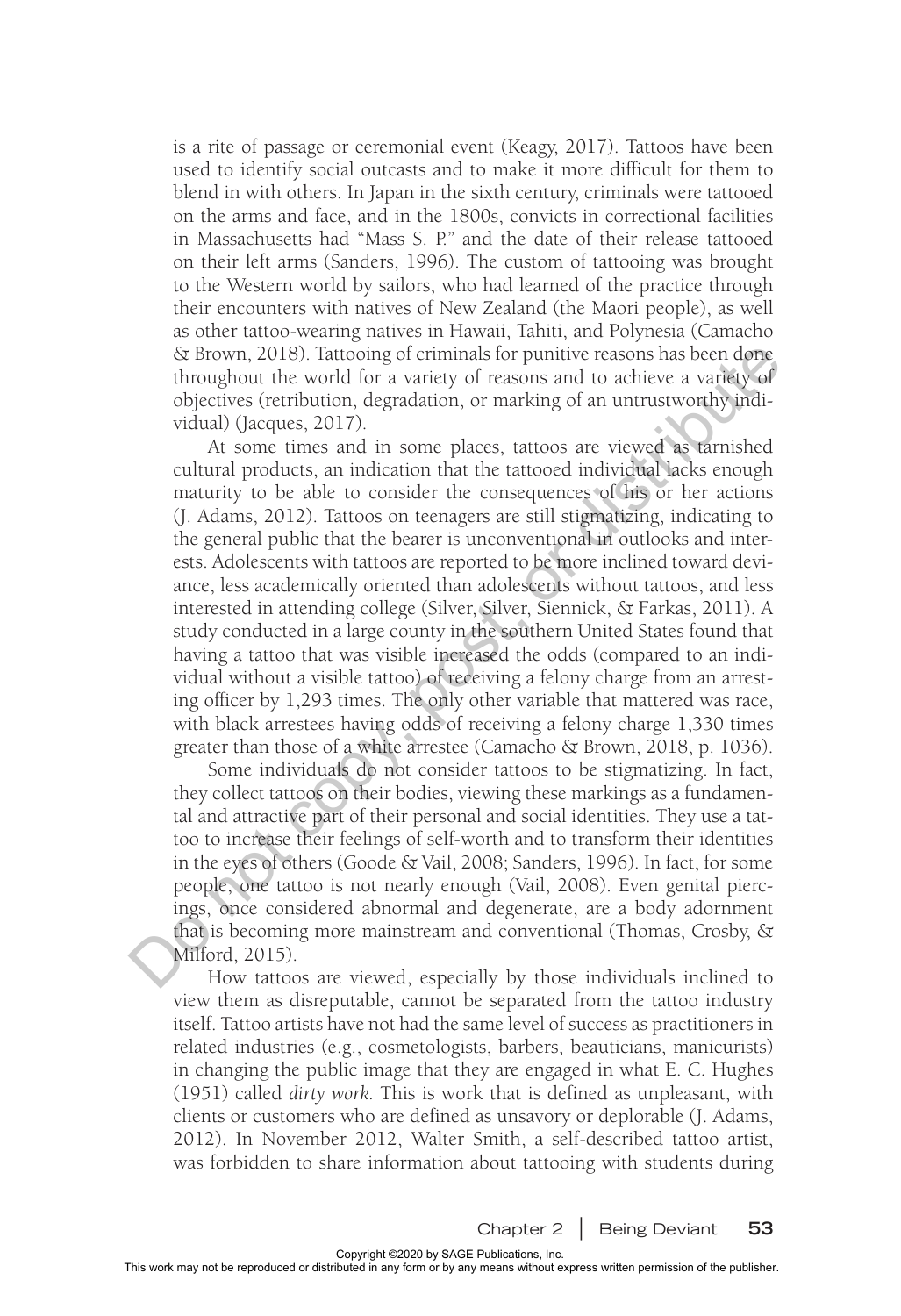"Career Day" at Clearwater Fundamental Middle School (Clearwater, FL). His daughter was a student at the school, and Smith had participated in years past. The reason for the ban cited by the school principal was parental complaints that Smith would be promoting an alternative lifestyle.

Johnson Aziga left his home country (Uganda) and moved to Canada to attend the University of Guelph. In 1996, he was diagnosed with HIV but failed to tell this to his female sexual partners (and refused to use condoms). Several women complained to police (in Hamilton, Ontario) that Aziga had infected them. After a lengthy trial (in 2009), he was convicted of two counts of first-degree murder, 10 counts of aggravated sexual assault, and one count of attempted aggravated sexual assault (two women died because of him, and five others are living with HIV). In 2011, he was branded by the courts as a "dangerous offender," a label usually reserved for Canada's most violent criminals and sex offenders. It was the first time anywhere in the world that someone had been convicted for HIV nondisclosure.

According to Speakman (2017), Aziga's villainy was established by claims-makers using *techniques of vilification* in which they asserted that he acted knowingly and deliberately to create great harm to others, was propelled by wicked or evil motives, and remained irresponsibly indifferent to the harm that he had caused. This was coupled with the further claim that he and he alone was responsible (i.e., no shared responsibility) and that no alternate explanation existed to explain away his villainy (e.g., insanity, ignorance, psychological problems, or social disadvantages). Similar techniques are found practically anywhere that accused deviants are degraded and excluded (Garfinkel, 1956; Lemert, 1951). (Speakman did not deal in a satisfactory way with the charge that Aziga *deserved* to be vilified for his indifference to the consequences of his predatory sexual behavior toward the women with whom he slept.) counts of first-degree murder, 10 counts of aggravated sexual assault, and<br>one count of attempted aggravated sexual assault, two women died because<br>of bim, and five others are living with HIV). in 2011, he was branded by t

Stigma may be an outcome of having "bad" companions or associates (or those defined as bad), a stigma by association called *courtesy stigma*  (Goffman, 1963). (A daughter who is embarrassed because her father is viewed as the town drunk is suffering from this kind of stigma.) A study of stigma by association, experienced by Hollywood artists and performers during the "Red Scare" of the 1950s, illustrates how this can work. After World War II (circa 1945–1960), some powerful and influential people in Hollywood became convinced—or acted is if they were—that the film industry had been infiltrated by communists and communist sympathizers. Of the approximately 30,000 artists (31,781, to be exact) who worked in Hollywood during those years, 300 were officially blacklisted and kept from working. Practically anyone who had any connections with them, no matter how slight, also became the target of persecution. They, too, found that they had trouble finding work. One contact with a tainted individual was usually enough to have adverse consequences for an artist's career. Even contact with a blacklisted writer proved to be a liability (Pontikes, Negro, & Rao, 2010).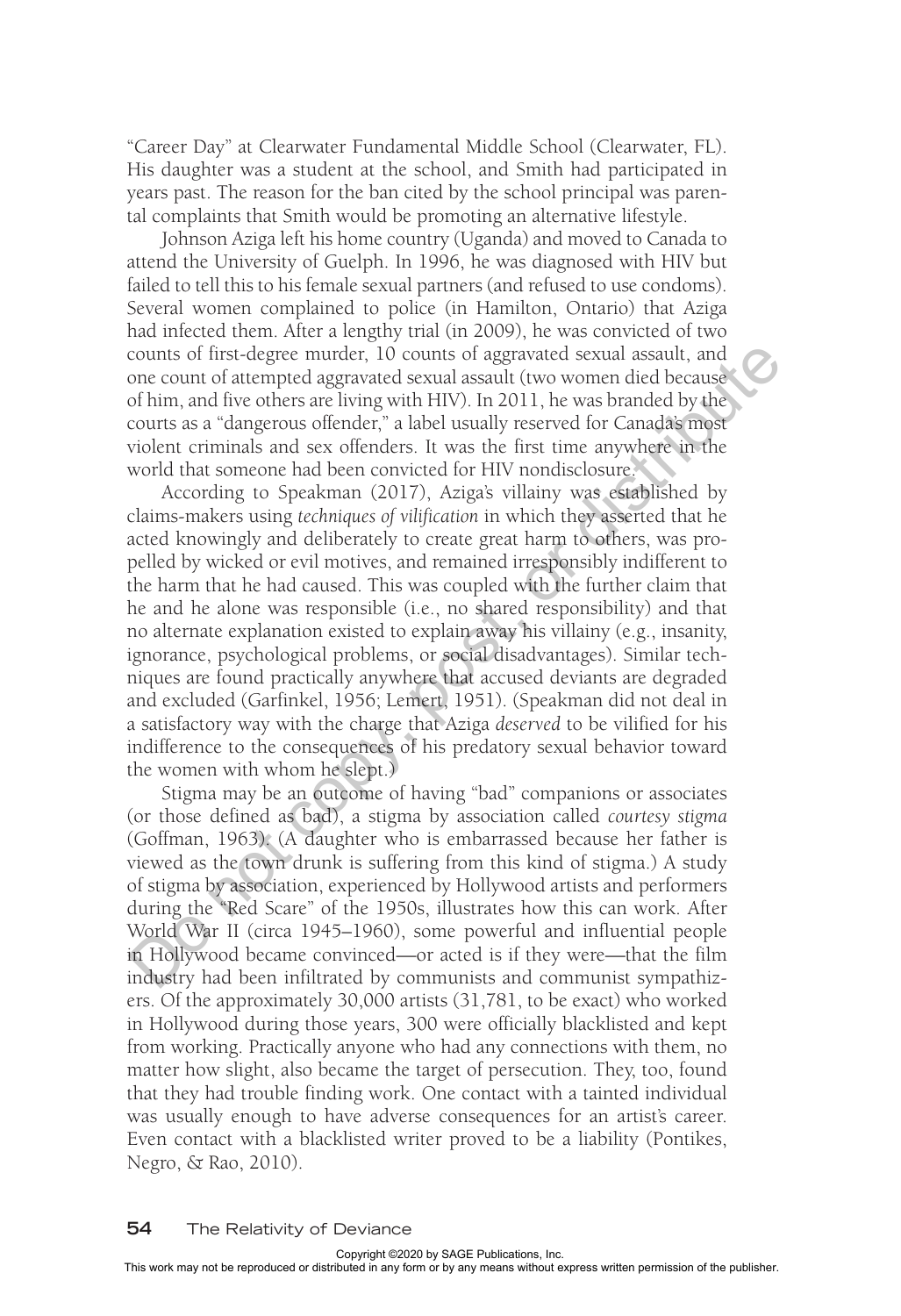Another episode in U.S. history, having many similarities with the Red Scare, can also teach us something of value about the processes of stigmatization and exclusion. It is known as the "Lavender Scare," words used to describe the hysteria that characterized U.S. society, starting in 1950 and continuing for almost 40 years, over homosexuals in the government work force (Johnson, 2004). (In the 1950s, as now, the color lavender was commonly associated with the gay community.) In February 1950, Deputy Undersecretary John Peurifoy informed a congressional committee that many individuals had been fired from the State Department for being security risks, 91 of whom were homosexuals (or deemed to be). This claim led to a moral panic, during which outrage grew throughout the country that gays and lesbians were in so-called sensitive positions in the national workforce. Debates in Congress ensued, as did congressional investigations, news reports, and White House meetings. In 1953, then-President Eisenhower declared that homosexuals were a threat to the security of the United States and unfit to hold public office. Tens of thousands of federal employees were removed from their government jobs solely because of presumptions about their sexual orientations, usually on the flimsiest of evidence. The official reason for the purge of gays and lesbians was that their "immorality" or "degeneracy" would make them vulnerable to blackmail, proclaimed to be a huge liability for any worker who had access to sensitive information.

The way that an individual was determined to be a "homosexual" was almost always that the accused was informed that information had been obtained that he or occasionally she (most of the targeted individuals were male) was a homosexual and then asked to offer a defense to the charges. The evidence was circumstantial and highly prejudicial. (Homosexuality was against the law during this time period, as well as being widely construed as evidence of both mental illness and moral degeneracy.) Even information as insubstantial as that the accused was known to *associate with* "known homosexuals" was sufficient grounds for dismissal. Simply being arrested in an area of a city known to be a gay cruising area could have been enough for an individual to be labeled as gay and removed from his or her job (Johnson, 2004, p. 3). A central feature of the government's efforts to ferret out gays and lesbians was the Federal Bureau of Investigation's "sexual deviates" program (Charles, 2015). FBI agents, much like practically everybody else given the mandate to identify and remove homosexuals from their jobs, relied heavily upon guilt by association, rumor, and unconfirmed gossip. (A 2017 award-winning documentary, entitled *The Lavender Scare,* chronicles this event.) rity risks, 91 of whom were homosexuals (or deemed to be). This claimed to a moral panic, during early througge grew througges througged to a moral panic surface and Winde Houses in Congress ensued, as did congressional in

The Red and Lavender Scares show that some individuals are accused of doing things they haven't or of being things they aren't. They are, in other words, *falsely accused* (Becker, 1963, p. 20). Even in a court of law, some people are tried and convicted of crimes that they did not commit—known colloquially as a "bum rap"—even though a number of safeguards exist to

Chapter 2 | Being Deviant **55**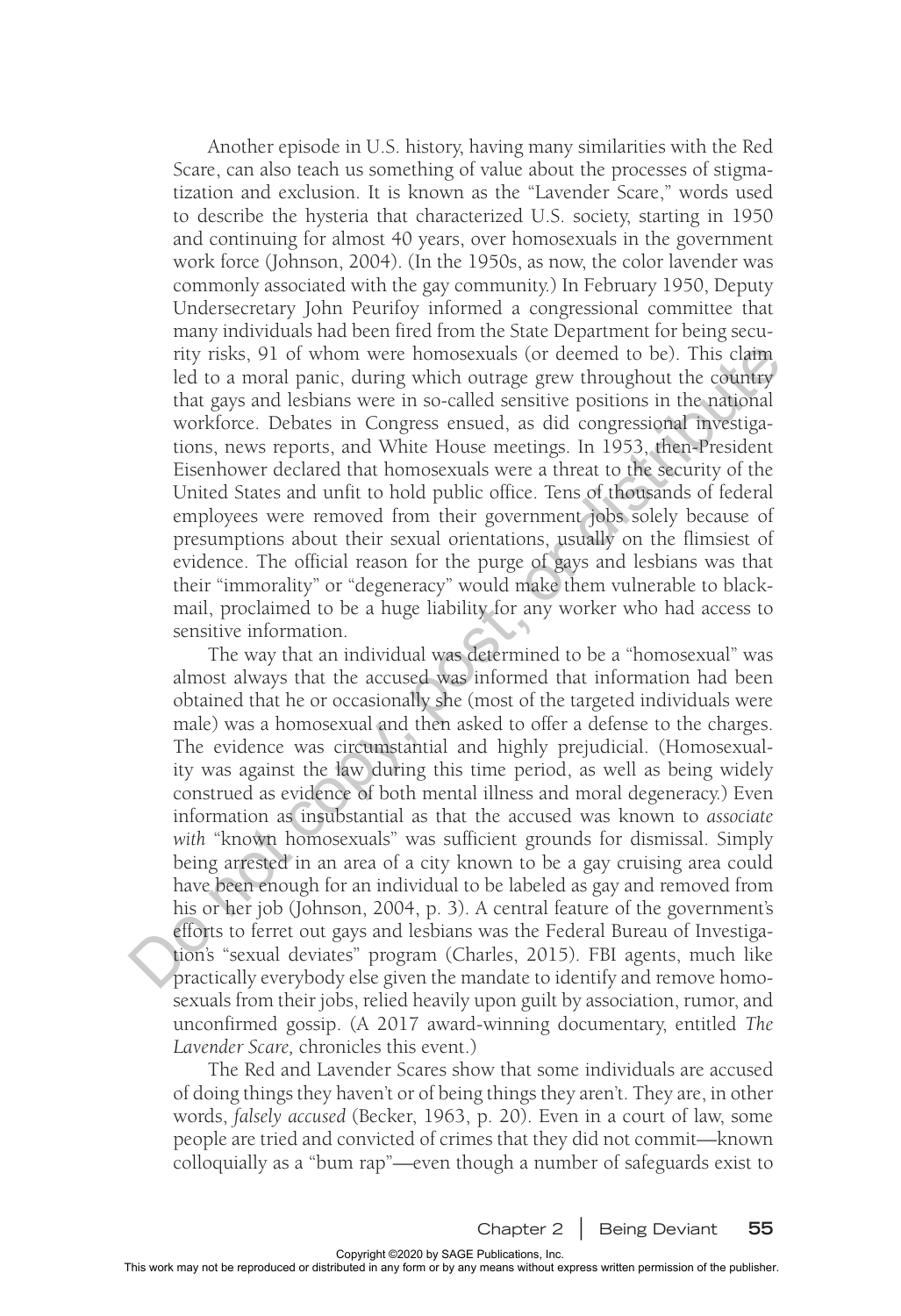make it less likely that the innocent are wrongfully convicted (Barkan & Bryjak, 2014). False accusations are more likely with individuals who have prior records, deviant friends, or poor educational performances, and with those who are male, nonwhite, and lower-class (Menard & Pollock, 2014). False accusations are even more likely to occur outside a legal setting where few, if any, safeguards exist to ensure that individuals are not accused of doing things that they did not do (Becker, 1963; Menard & Pollock, 2014). A label, even if it is false, can still have important consequences for both the labelers and the labeled individuals (Rocheleau & Chavez, 2015). It can even become a self-fulfilling prophecy, creating deviance that would otherwise not occur (Merton, 1948).

The social construction of a spoiled identity usually includes *retrospective interpretation* (Kitsuse, 1962), in which an accused deviant's biography is scrutinized, and prior experiences with the accused are played over in memory, searching for anything that might help to account for the individual's current display of deviance. The rule breaker is recast in the eyes of others, and he or she is viewed in a new way (Schafer, Ferraro, & Mustillo, 2011; Schur, 1971). What was once viewed as normal in the identity of the deviant comes to be viewed as a façade that was actually hiding a deeper, more sinister, more authentic constellation of traits and attributes (Garfinkel, 1956). Retrospective interpretation works to create order out of what seems to be disorder. It allows observers to understand better how a seemingly ordinary person could do or be something so unusual. This individual is found to not be as ordinary as originally thought; despite surface appearances, he or she actually had been flawed all along. can even become a self-fulfilling prophecy, creating deviance that would<br>
where not cocur (Metron, 1948).<br>
The social construction of a spoiled identity usually includes *retrospec-*<br>
tive interpretation (Kitsuse, 1962), i

If something is found in the accused deviant's personal history that can explain the deviance, even remotely, it becomes part of the reconstructed biographical record. We may discover, for example, that a mass murderer had an abusive childhood and liked guns, information that would never have come to light—or been given much significance—if the individual had not committed random acts of violence. The process of retrospective interpretation is selective, and factors that might refute, challenge, or complicate the biographical sketch may be ignored, dismissed, or downgraded. It is also possible for the biographical reconstruction to include fabrications or lies. For example, a deviant's parents might be viewed as having been abusive when they really were not. All deviants may undergo processes of retrospective interpretation, especially when the need is great to explain or understand what seems to be inexplicable.

Deviants themselves may engage in an *autobiographical* retrospective interpretation as they search through their own life experiences to come to some understanding of why they can't be like everybody else or even why others are so annoyed by them. A study of 10 street prostitutes, who were in rehabilitation for their heavy drug use while trying to disengage from sex work, shows how this works. They used their former drug addictions as a way to explain and therefore handle some of the stigma associated with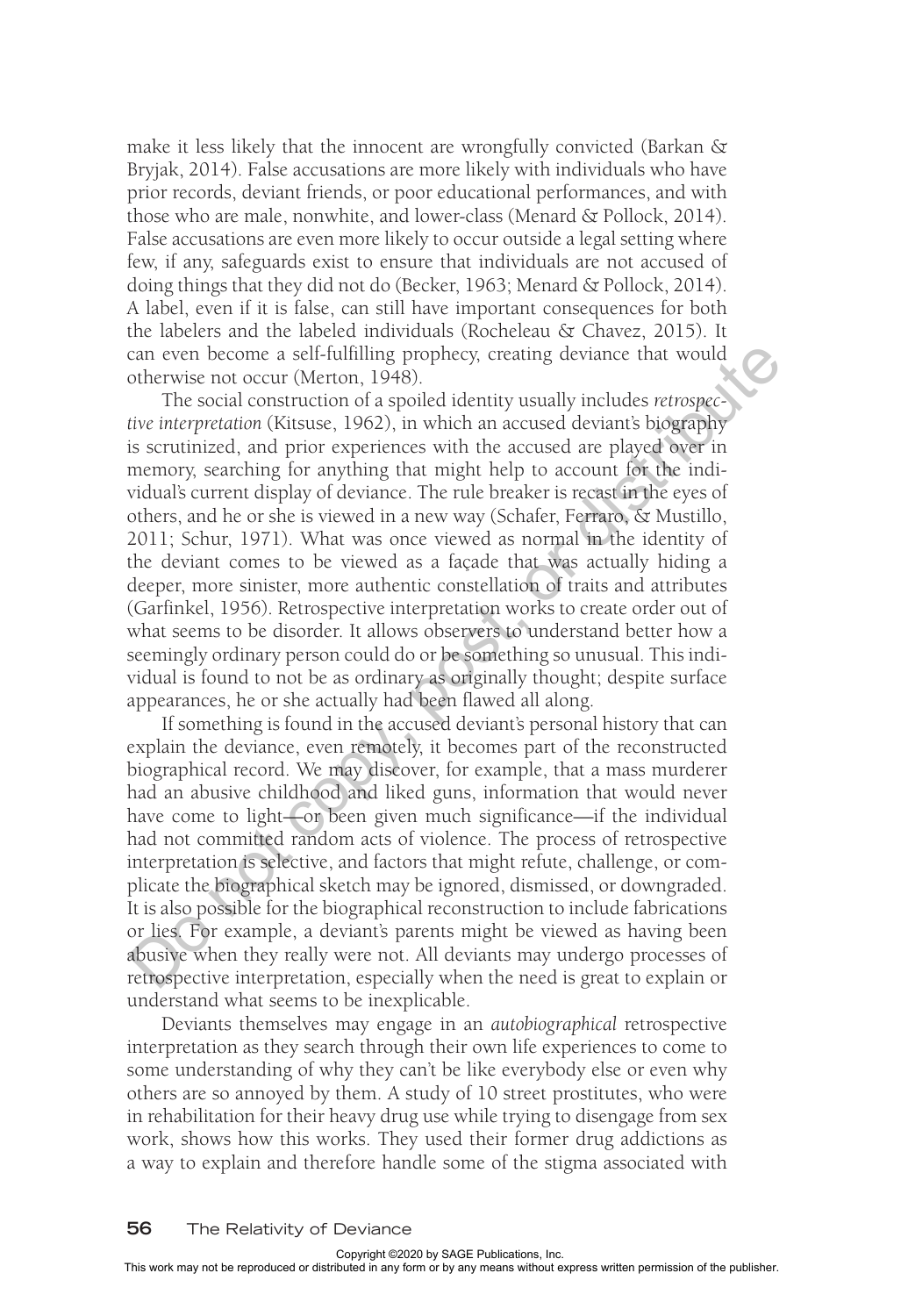prostitution. They retrospectively made sense of their own involvement in prostitution by tying their sex work and their drug abuse together, presenting them as remnants of former lives and their corresponding former selves (McCray, Wesely, & Rasche, 2011). This retrospective interpretation allowed them to move from deviant to nondeviant identities more easily. They were, in the words of Gusfield (1967), *repentant deviants*.

# **Managing Stigma**

#### **Deviance Avowal**

Individuals are objects of their own experience, holding opinions and making evaluations of their personal attributes and social identities. Just because other people may condemn an individual for some behavior or attribute does not mean that he or she must share their opinions (LeBel, 2012; Schachter, 2016). Individuals may take pleasure and pride in what they are, precisely because other people *do* condemn it, or they may simply be indifferent to the reactions of others, marching to the beat of a different drummer (Steinmetz & Gerber, 2014). Stigma is based on negotiated understandings and situational factors, not universal and absolute decision rules (Haenfler, 2013). A study of 50 individuals who received financial compensation from their control or coordination of adult sex workers in Canada (sometimes called "pimps," "procurers," or "traffickers") shows that an effective strategy is to remain blind to whatever stigma may attach to their activities. What they did was to reject, not the pimp identity, but the negative images and unflattering assessments that pimps are men or women (40 of the pimps were women or trans women; 10 were men) who force women they manage to do things against their will and not in their best interest (Hannem & Bruckert, 2017). **Deviance Avowal**<br> **Deviance Avowal**<br>
Individuals are objects of their own experience, holding optimons and<br>
making evaluations of their personal attributes and social delenties. Just<br>
because other people may condemn an i

People with devalued attributes can still maintain a positive self-image, not only by hiding or covering the troubling condition, but also by believing that their personal condition is actually a good and valued trait regardless of what others may think. They may view their condition as righteous, requiring neither apology nor regret. In some cases, stigmatized individuals find ways to exploit their conditions for positive gains (Herman & Miall, 2005). They will transform negative labels into positive ones through a process of reinterpretation so that a once-stigmatizing label is no longer ("I'm bald *and* beautiful"). Little evidence exists that people who are defined as deviant by others *inevitably* hold poor opinions of themselves (Darling, 2013). Despite a loss in status, acquiescing to a degrading label can still bring some benefits (Beard, 2016).

A once-stigmatizing trait also may be redefined by others as something positive (or vice versa). Rudolph the Red-Nosed Reindeer, the famous character from the Christmas song, shows how this can happen. His nose,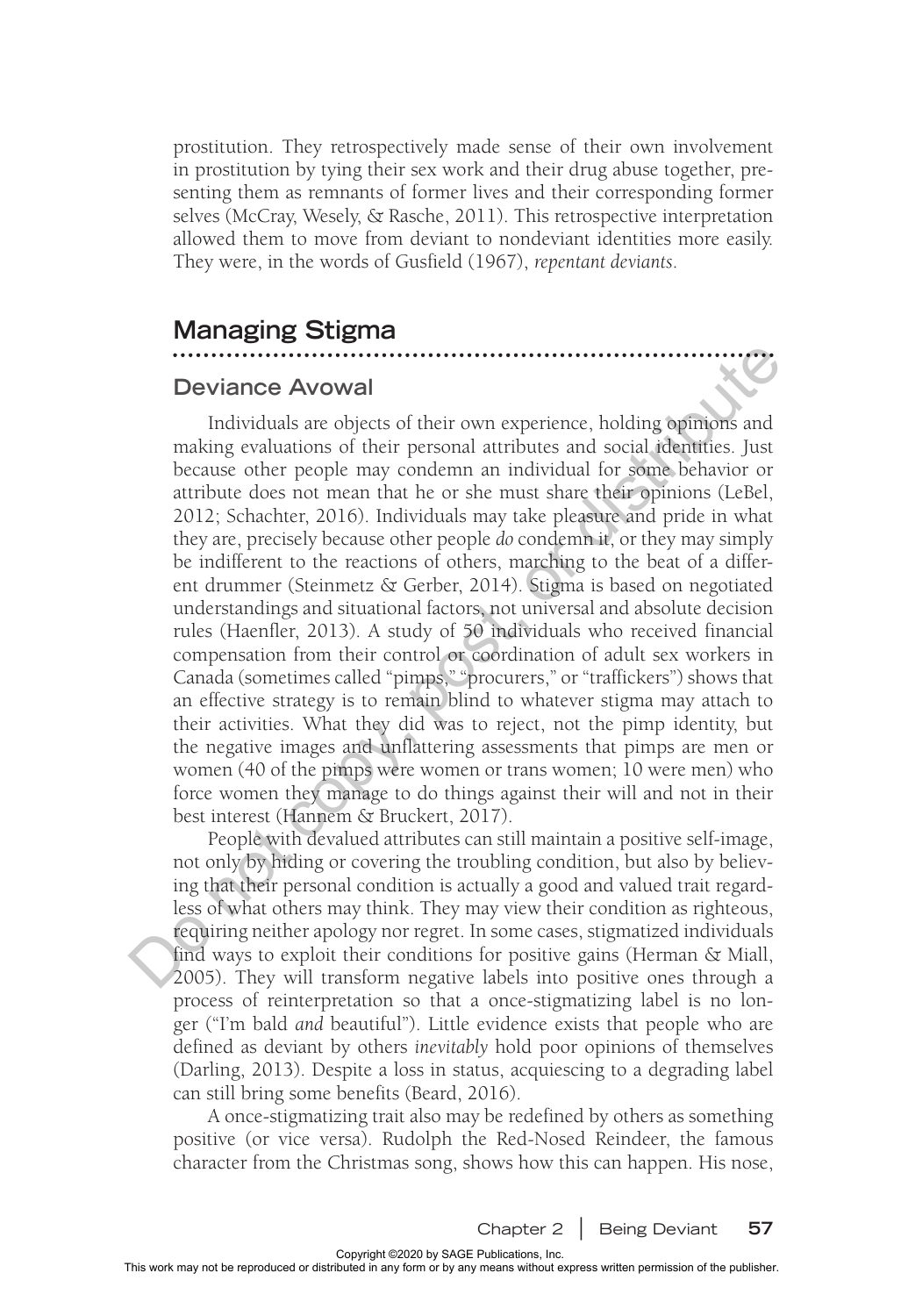once a source of embarrassment and shame (a stigma symbol), which kept the animal from joining in any reindeer games, became a prestige symbol because it came to be evaluated so positively by Santa Claus, majordomo of the North Pole. Women with naturally curly hair may be displeased with what sits atop their heads until style standards change and straight hair is no longer all the rage. During the Victorian era in both England and the United States, respectable women of means all carried parasols when they were outside in order to avoid any tanning of their skin. The bearer of untanned skin was viewed as attractive, because her ivory exterior showed that she did not have to toil in the fields to earn her daily bread. The meaning of suntan changed, however, and tan skin is now likely to be viewed as more attractive than untanned skin. An important reason for the reversal is that fewer of us labor in the fields, finding our work activity indoors rather than outdoors (Gregersen, 1983). This means that having a tan, especially over much of the body, indicates that the bearer has both the time and resources to be able to attain one in recreational pursuits; it is no longer necessarily a by-product of a life of toil outdoors.

Whether negative reactions from others lead to reduced feelings of selfworth depends a lot on the type of deviance, how committed the individual is to it, how involved the individual is with conventional society, the nature of the relationship between the accusers and the accused, and whether the condition is shared with others. Certain kinds of deviance are actually status enhancing, and deviants readily avow their deviance (Turner, 1972). *Deviance avowal* exists when people want to occupy a deviant status and actively pursue it if they can. Examples are a bald individual who displays his lack of hair as a source of masculinity and pride, refusing to wear a toupee or wig to hide his condition, or an ordinary individual who pretends to be a "biker" by dressing the part and getting tattooed, thereby faking unconventionality. This reminds us that some deviance can be functional, even righteous, for some individuals. In fact, nondeviants may fake or exaggerate unrespectability (Ball, 1970). Even extreme acts of deviance (e.g., murder, robbery, or drug dealing) can be consciously chosen in order to give an individual a sense of purpose, belonging, or even respect (Katz, 1988; Lindegaard & Jacques, 2014). that she did not have to toil in the fields to earn her daily bread. The mean-<br>ing of suntan changed, however, and tan skin is now likely to be viewed as<br>fimore attractive than untamed skin. An important reason for the rev

Kitsuse (1980) proposed the term *tertiary deviation* to cover all those situations in which deviants embrace a deviant status but reject the negative identity and stigma associated with it. This transforms a deviant identity into something that is both positive and desirable. He referred to individuals who do this successfully as the "new deviants":

Fat people, little people, ugly people, old people, and a growing number of others—who have called into question the very concept of "deviant," not by denying what they are, but by affirming and claiming it as a valued identity deserving of the rights accorded any member of society. (p. 8)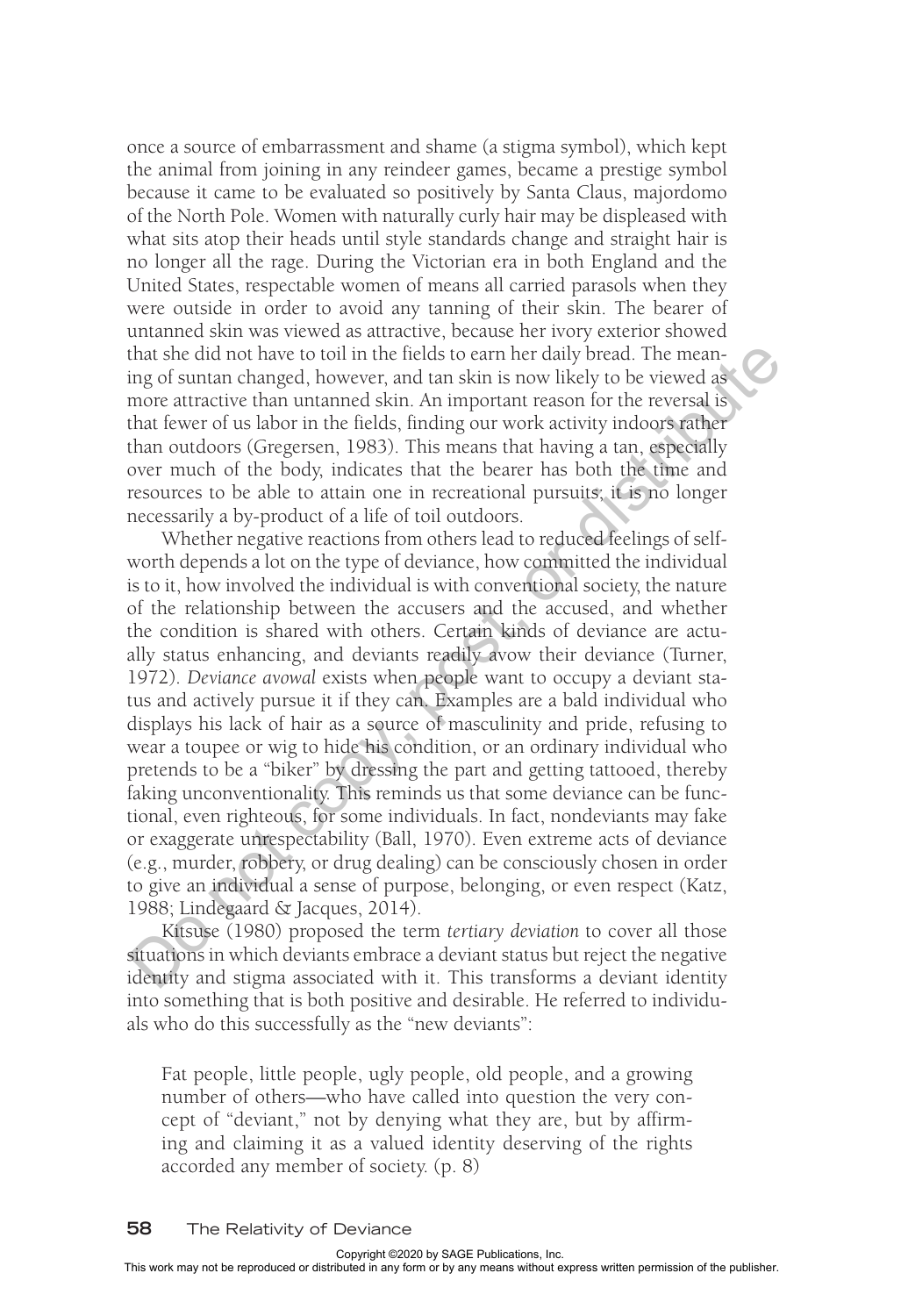One thing that tertiary deviants may do is join with other devalued or deviant people to collectively fight against or resist the societal exclusion, segregation, prejudice, and discrimination to which they are subject. One positive result of such a banding together, at least for individuals with certain defined disabilities, is the Convention on the Rights of Persons with Disabilities (CRPD), a United Nations treaty that was adopted in 2006. Its principal objective is to remove any barriers that may exist for individuals with disabilities in the areas of education, health care, and civic involvement (Sabatello & Schulze, 2014).

At one time, people with certain types of spoiled identity—they used to be called "freaks"—could find a place in the world of popular entertainment and amusement. Siamese twins, bearded ladies, tattooed men, giants, dwarfs, armless men, the obese, the extremely thin—you name them, they were there. Though some of them were exploited, most of them were performers and entertainers who were applauded for having turned a potential liability into a profitable and valuable identity peg. According to Bogdan (1988), these human exhibits had no objection to being put on display; in fact, most of them enjoyed the attention. They were comfortable with what they were, and though they were called freaks, they did not believe they were freakish.

By the beginning of the twentieth century, the display of human oddities for amusement had fallen into disrepute in the United States. Part of the reason was the growing fear that these individuals might reproduce and transmit their physical traits to future generations. The major factor, however, was that after physicians organized into the American Medical Association (in 1847), they worked to establish their claim that they had special expertise and knowledge in regard to understanding and treating *all* human deviation. Human oddities, like those displayed in the freak shows, came to be medicalized as abnormal but curable rather than as exotic exhibits for the amusement of paying customers (Bogdan, 1988). The population of "people with disabilities" is a heterogeneous, ever-changing one (Bogdan, 2012; Darling, 2013). At one time, people with certain types of spoiled identity—they used to ealed "freaks"—could find a place in the world of popular entertainment and ansies men, the obse, the extremely thin—you name them, they we there. Th

Some attributes of individuals, though potentially discrediting, are tolerated or even accepted because they are assessed in light of other attributes of these same individuals. A different cluster of attributes would have produced very different reactions from others. Consider the following letter to "Dear Abby" from a "Happy Wife":

#### Dear Abby:

When our daughter was a baby, I found her pacifier in our bed. I thought it had dropped out of her mouth while she was in our bed, but later I found the pacifier in the drawer of our nightstand table, and I couldn't for the life of me figure out how it got there.

Then one morning I woke up early and saw my husband sound asleep with the pacifier in his mouth! We had a good laugh over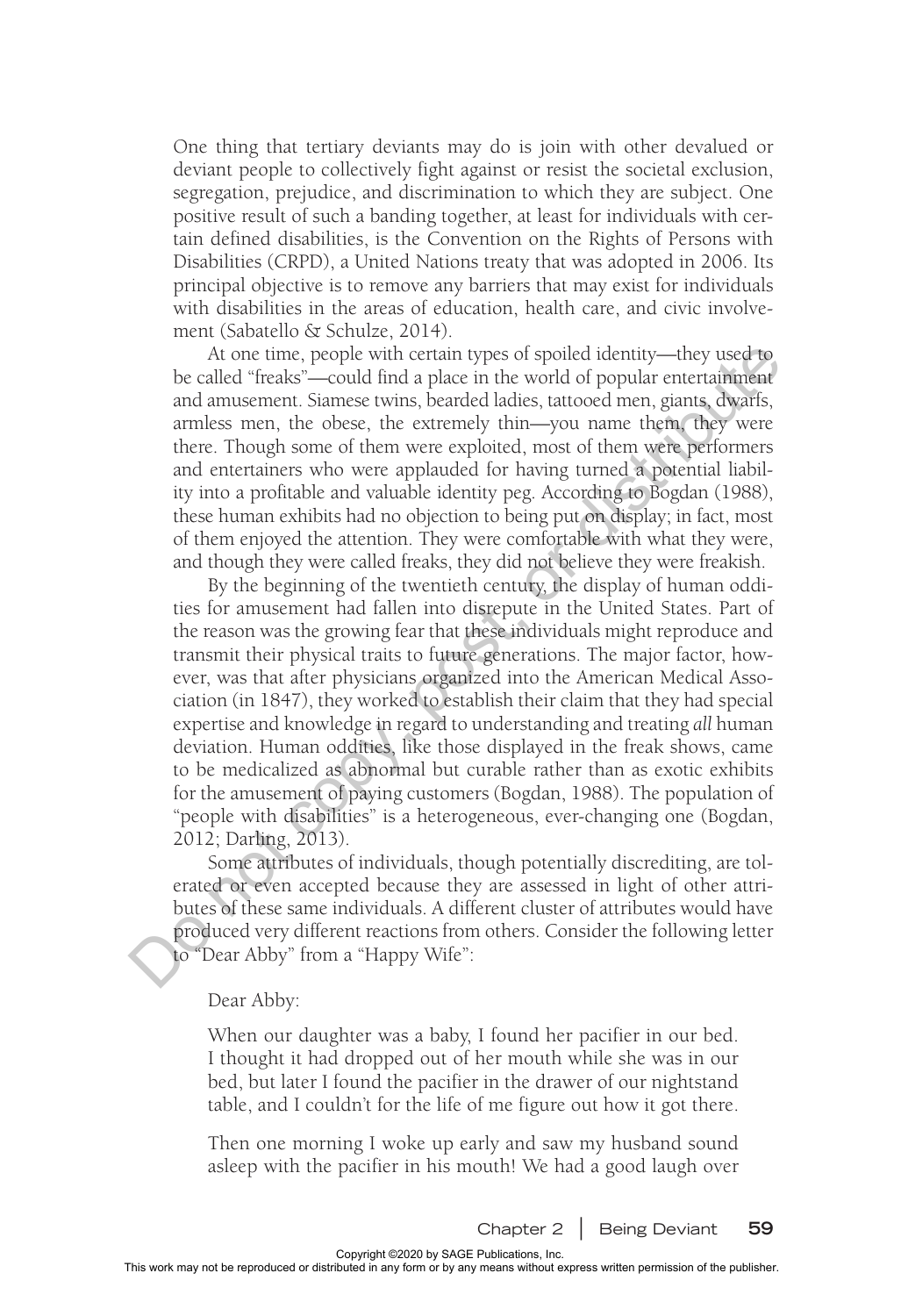it, and that evening when I fixed the baby's bottle I jokingly asked him if he wanted a bottle too. He said yes, so I fixed him one.

He loved it, so I kept fixing him a bottle right along with the baby's. I took the baby off the bottle when she was fourteen months old, but my husband still has one every night, and he is thirty-seven. Please don't use our names as my husband is well known here. He works on the space program. Thank you. (Van Buren, 1981, p. 175)

How can the husband *not* be deviant? The wife is embarrassed to have their name printed, and both she and her husband seem to realize that most other fathers are not nursing on their babies' pacifiers or drinking from their babies' bottles. Yet how can he *be* deviant? Both the wife and husband laugh over the husband's acts, and the wife really seems to experience very little consternation over her spouse's fondness for infant paraphernalia. Other characteristics in his cluster of traits (employee on the space program, good provider, good sense of humor) seem to be sufficient for his wife to be accepting of his less commendable traits.

## **Deviance and Respectability**

People differ on what they accept or reject in others and on what they consider respectable. In November 1996, a 13-year-old female student named Karla Chapman did what she had done many times before. She went to class at Runyon Elementary School in Pike County, Kentucky. This day, however, she was declared to be a distraction by Rosa Wolfe, the principal. Three times the principal had warned her, and three times Karla Chapman had defied the principal's authority. The problem? Karla Chapman wore *black* lipstick. At another time or place, with different people, this probably would have been no big deal. However, at this time and place, with these people, it developed into a very big deal indeed. How can the husband *not* be deviant? The wife is embarrassed to have their<br>name printed, and both she and her husband seem to realize tak moss<br>their rathers are not nursing on their babies' pacifiers or drinking from<br>thei

Karla found that her choice of lipstick color (which she insisted was her business, not the school's), coupled with her refusal to wipe the stuff off as ordered, got her suspended for 3 days. On the day that her suspension ended, Karla got ready for school, donned a different-colored lipstick, and arrived at the elementary school ready for classes to start. However, she was once again reprimanded and prohibited from entering the school, because her new choice of lipstick color—dark purple—was still unacceptable to school personnel. Because the principal would brook no opposition, Karla was put in a difficult situation. If she did not return to school, she would be considered a truant—which at Karla's age qualified her as a delinquent but if she did return to school, she could not wear lipstick that was considered distracting by the principal (Mueller, 1996).

It is difficult for an outsider to this incident to understand what it is about black lipstick that makes it so distracting and what exactly made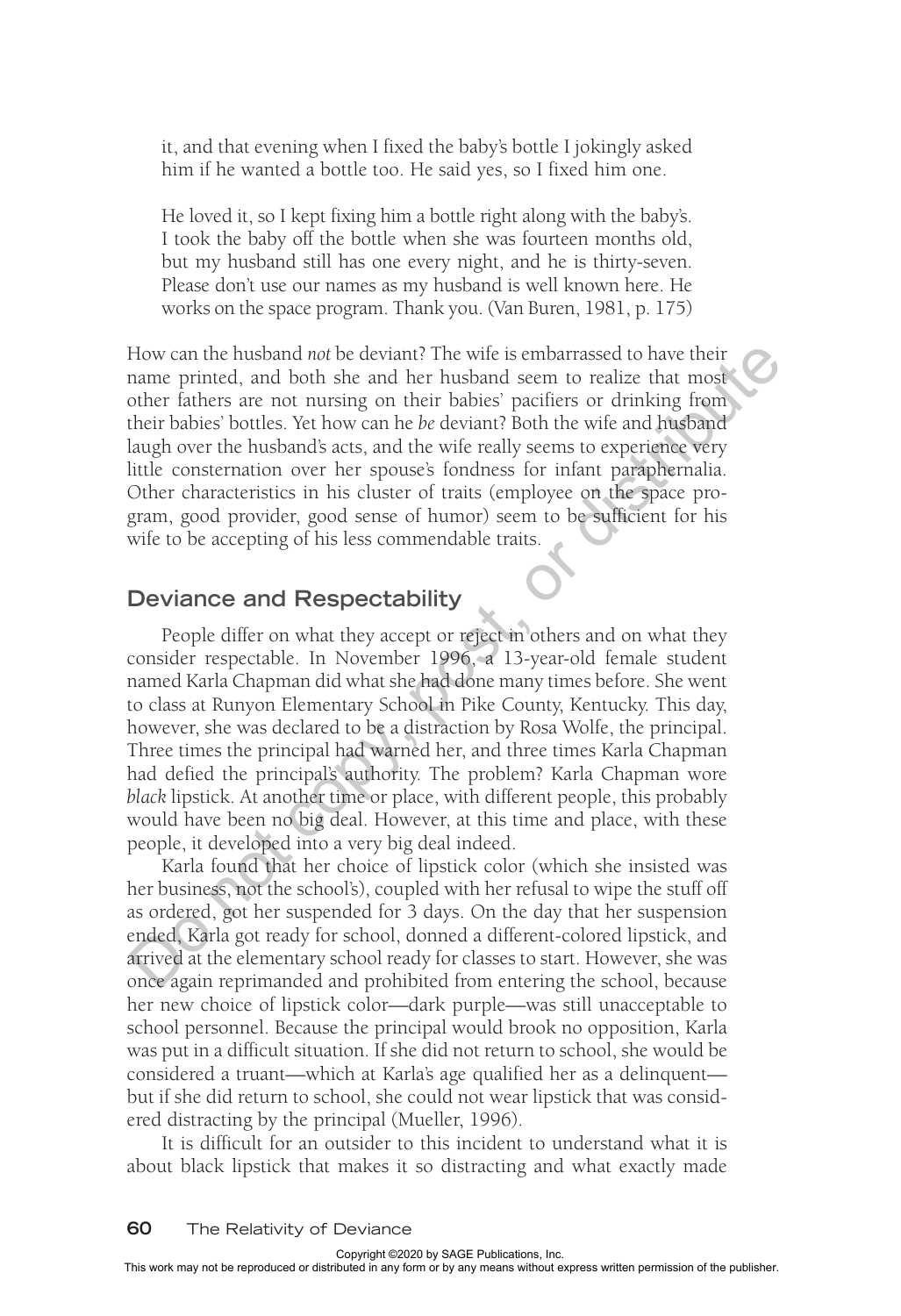Karla Chapman such a problem to the principal. Certainly, nothing unique to black lipstick makes it more upsetting than any other color of lipstick. Even red lipstick could be distracting on a 13-year-old (depending, of course, on how it was applied). One wonders if the problem was not so much the black lips as the fact that a teenager would refuse to comply with orders by the principal to remove it (and thereby challenge the authority of those who have the power to decide what qualifies as a respectable appearance).

If Karla Chapman had been *born* with black lips, it is the principal who would have found herself in a difficult situation in trying to expel her. Though Karla still would have been sporting a "distracting" color, the attribute would be viewed as something over which Chapman had little or no control. The power and authority of school administrators would not have been challenged directly by a young person's *deliberate* act of insubordination, and they could have afforded to be more gracious and understanding than they were in this particular instance. Clearly, stigma is one possible outcome of the negotiations between people about the propriety of conditions that some of them find disturbing and unnecessary.

Deviants can encounter two different types of potentially supporting or confirming others. Goffman (1963) refers to one group as *the own* individuals who also have the deviant's devalued trait. Although these individuals are more likely than others to be accepting of people like themselves, this is not guaranteed. Bullies don't like other bullies very much, and hyperactive people are not automatically more accepting of people like themselves. The stigmatized may, in fact, stigmatize others. They may even try to reduce stigma and negative labeling of themselves by constructing symbolic boundaries between themselves and others, whom they brand as more abhorrent and less functional than themselves (Webb, Deitzer, & Copes, 2017). The other group is *the wise.* These are individuals who do not themselves possess the devalued trait but who are familiar enough with the plight of individuals who do to be both understanding and accepting of them. Research does suggest that the own and the wise, taken together, are inclined to be more accepting of stigmatized individuals than are "normals," with the own being more accepting than those with only personal knowledge of it (i.e., the wise) (Markowitz & Engelman, 2017). who would have found herself in a difficult situation in trying to expel her Though Karls still would have been sporting a "distracting" color, the atmostration but we would be viewed as something over which Chapman had l

## **Neutralization and Stigma Management**

An individual may find it necessary to manage or lessen whatever stigma he or she is experiencing through the use of *techniques of neutralization* (Sykes & Matza, 1957). These techniques, regardless of their specific form, are verbalizations that make it possible for individuals to temporarily suspend forces of social control, making them inoperative or insignificant (though neutralization could persist indefinitely). This makes it possible for an individual to engage in deviance without experiencing serious damage

Chapter 2 | Being Deviant **61**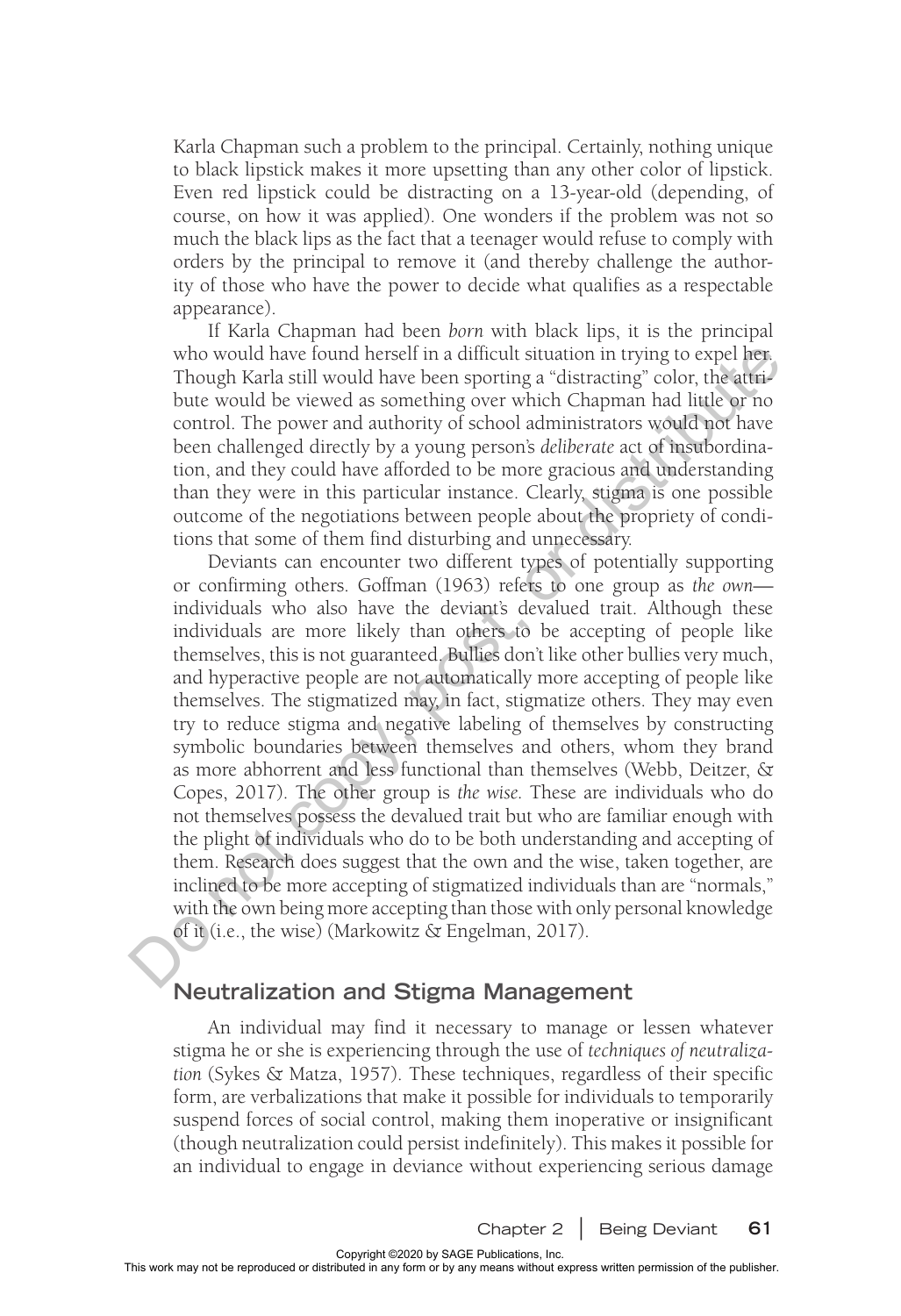to his or her self-concept and without feeling constrained by feelings of stigma or embarrassment. Sykes and Matza identified five techniques of neutralization:

- 1. *Denial of responsibility:* The deviant insists that whatever happens is not his or her fault.
- 2. *Denial of injury:* The deviant insists that what happened hurt nobody.
- 3. *Denial of victim:* The deviant insists the victim was actually the one responsible for the deviance that occurred.
- 4. *Condemnation of the condemners:* The deviant insists that those who are criticizing him or her have no legitimacy, and it is they who are the real deviants.
- 5. *Appeal to higher loyalties:* The deviant insists that what he or she did was actually for the good of the whole—the nation, the society, the community, the gang—to achieve some higher purpose.

Some deviants will deny responsibility, thereby neutralizing whatever tension they might otherwise experience; others will insist that nobody was hurt or that the victim deserved what he or she got; still others will condemn those who condemn them and portray those others as stupid, spiteful, or mean; and still others will manage tension by claiming that they march to the beat of a different drummer (i.e., appeal to higher loyalties).

These techniques can be called upon to do more than neutralize. They can also serve as vocabularies or verbalizations that *motivate* behaviors that would otherwise not occur (Mills, 1940). Neutralization techniques can also serve as *rationalizations*, coming *after* some untoward act occurs ("They had it coming, so what's the harm?"). The use of what Hitlin (2008) calls *lawyer logic* fulfills a rationalizing function ("I did it, but they can't prove it."). A study of neutralizations used by employees of retail banking establishments to make their criminal activities appear more necessary and acceptable identified another technique of neutralization: *Everyone else is doing it* (so I will too) (Leasure, 2017). 3. Denial of victim: The deviant insists the victim was actually the one<br>responsible for the deviance that occurred.<br>4. Condemnation of the condemners: The deviant insists that those who<br>are criticizing him or her have no

The kind of deviance that occurs has a lot to do with the kind of neutralization techniques and rationalizations an individual is able to muster. Most deviants are aware that their trespasses are condemned by others and so engage in neutralizations of one form or another (Goode, 2013; Maitra, Mclean, & Deuchar, 2018). A study of "sexting" at a small liberal arts college in the northeastern United States (with a student body of 535) shows that participants in the exchange of sexually explicit words or photographs through cell phones or other electronic devices realize that sexting is deviant and that doing it could lead to unpleasant and unwanted consequences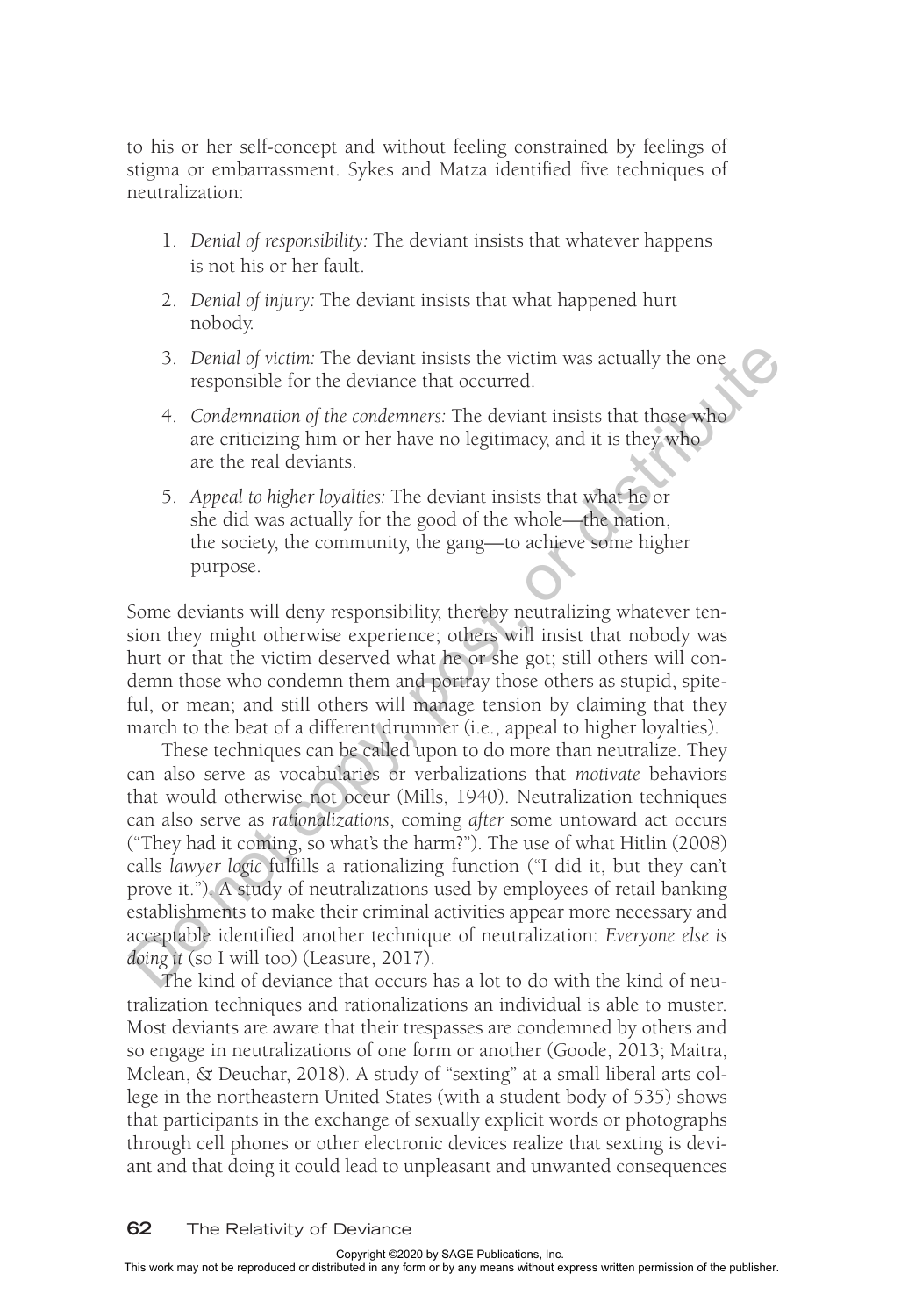(Renfrow & Rollo, 2014). These sexters mustered all kinds of neutralizing strategies to minimize the risks of sexting, such as emphasizing its playfulness, exaggerating its normality ("Everyone is doing it"), and stressing its benefits (e.g., a way to strengthen a romantic relationship and encourage more open communication). Sexting has been found to be associated with other risky behaviors (e.g., bullying, property crimes, alcohol use, and marijuana use) (Woodward, Evans, & Brooks, 2017).

When it comes to stigma, it may not be so much that the deviant *did*  (or *was*) the wrong thing as that the deviant failed to *present* what he or she did in the most appropriate, socially acceptable way. Some people can get away with things that other people cannot, because they are skilled at managing impressions for the benefit of others. One thing that a deviant can do is perform *atonement.* This means doing the "right" thing immediately after it was done "wrongly." I once saw a tape of a weather report in which the reporter incorrectly informed her viewing audience that "from the north came cold mares' asses," while pointing to a map of the United States. She paused momentarily and then said it again, the right way: "From the north came cold air masses." Her atonement helped lessen some of the discomfort that her initial misstatement could have caused, both for the audience and for her. Another thing that deviants can do is to use an *apology*  (Goffman, 1971). An apology is functional, both for the recipients and for the individual offering it. It shows that the individual realizes the wrongfulness of the trespass while tacitly supporting the normative order and pledging that the rule breaking will never happen again. When successful, an apology promises a new self in an old body, one that will be more diligent in honoring the social contract. did in the most appropriate, socially acceptable way. Some people can,<br>get<br>away with things that other people cannot, because they are skilled a<br><sup>a</sup> may might that the seption dones to the benefit of others. One thing tha

Accused deviants can account for their trespasses (Scott & Lyman, 1968). An *account* is a verbal statement that functions to relieve individuals of responsibility for what they have done. Two types of accounts exist, *excuses* and *justifications:*

An excuse is an admission that the act in question was bad, wrong, or inept, coupled with a denial of full responsibility. A justification is an admission of full responsibility for the act in question, coupled with a denial that it was wrongful. (Lyman & Scott, 1989, p. 136)

If a defendant in a court of law were to claim that he or she was insane at the time of the crime, this would be an excuse. The defendant is claiming that he or she did not know the difference between right and wrong and so should not be held responsible for what happened. If, however, a defendant were to claim that he or she broke into a stranger's cabin to avoid an impending blizzard, this is a justification (called *necessity* in a U.S. court of law). The accused is not claiming that something external (or internal) negated personal *responsibility* for the breaking and entering; the intruder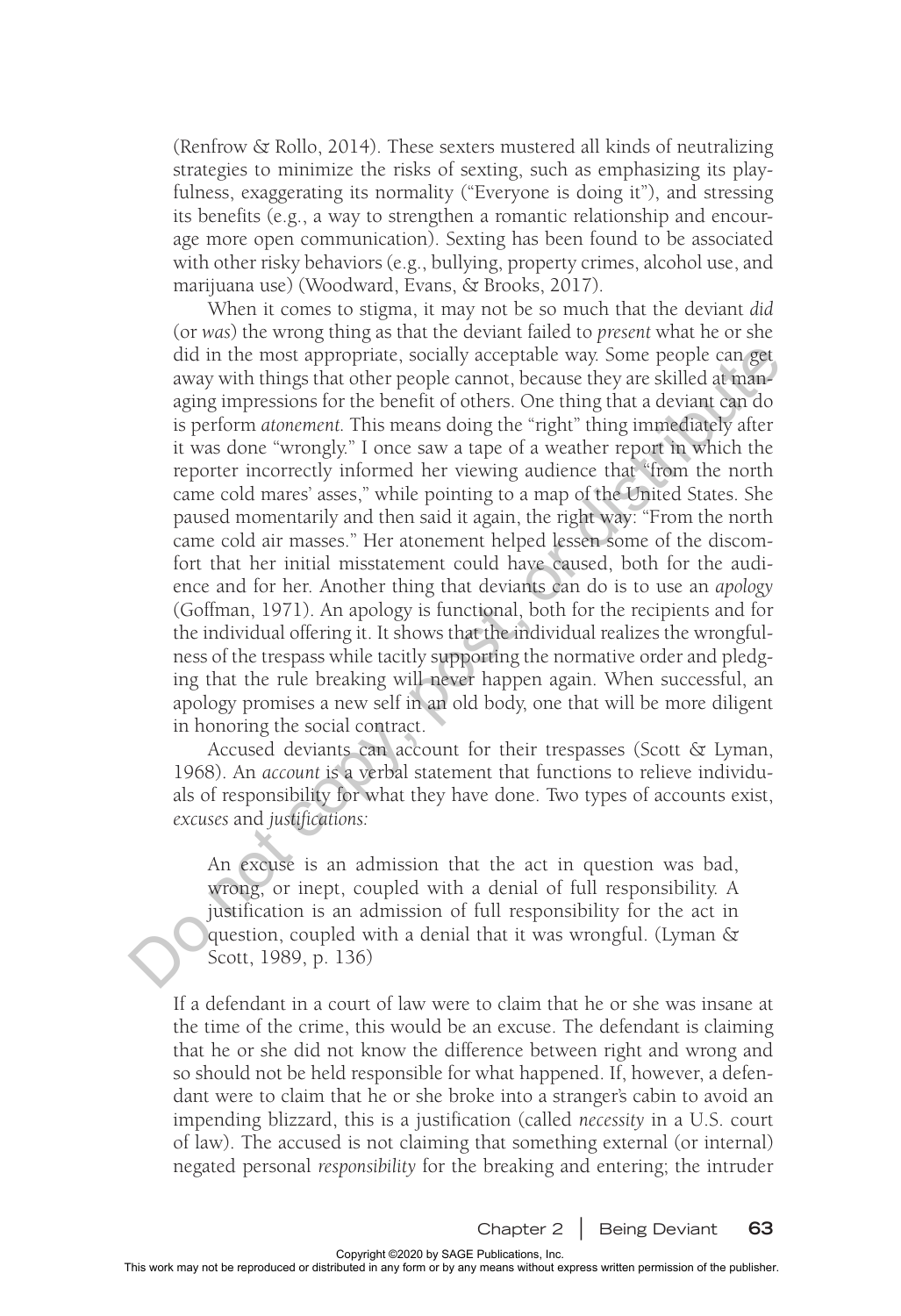knew fully and exactly what he or she was doing. However, in this situation, the possibility of greater harm (death by freezing) is being used to *justify* the illegal entry (breaking and entering) of someone else's cabin. Humans, even when they are *outside* a courtroom, will use similar strategies to convince others (or try to) that they were not responsible for whatever happened or even that the deviance was actually necessary (i.e., justified) under the circumstances (Iturriaga & Saguy, 2017).

The existence of an exception to following rules that are still viewed as important and necessary is a regular part of human encounters. When excuses "work" (i.e., are accepted as reasonable claims), the individual who might have been held responsible for the deviance is let off the hook, because it is concluded that the reason for the trespass was some factor (external or internal) over which the rule breaker had no control. When justifications "work" (i.e., are accepted as reasonable claims), a rule breaker is forgiven for the trespass, because it is concluded that it was actually demanded by the situation, being therefore unavoidable and thus blameless (Yagil & Luria, 2014). We are prepared to exonerate some individuals for some rule breaking *if* they are able to account for these trespasses in acceptable ways. Individuals who refuse to offer accounts to others for their trespasses—or fail to apologize for them—face the prospect of not being reintegrated into the group (Young & Thompson, 2011). excuses "work" (i.e., are accepted as reasonable claims), the individual<br>who might have been held responsible for the devance is let off the hooks<br>because it is concluded that the reason for the trespass was some factor<br>(e

One of the best things for a rule breaker is to be in a situation where nobody even knows that something untoward has happened, even those who have suffered some loss because of it. This is the case with *hidden* or *secret deviants.* They need not worry about dealing with injured parties who may demand restitution or even want the rule breaker punished for what was done to them. It is possible for some rule breakers to take advantage of others in one way or another, causing losses for them, but still keep them from realizing that they have been intentionally victimized, which Goffman (1952) called "cooling out the mark." One example is when an individual who has been cheated during a game of cards, losing both money and selfrespect, is persuaded by the cheat to believe that the outcome was simply a matter of bad luck and nobody's fault.

# **Square Pegs and Round Holes: Eccentrics and Eccentricities**

Danielle Willis is a vampire, or so she claims. She sleeps by day; works by night (she's a fiction writer); and drinks human blood, partly for nourishment and partly because it excites her. She paid her dentist to install a permanent set of porcelain fangs over her incisors. She does not change into a bat and then bite hapless victims on the neck, however. What she does is use a syringe to extract blood from a willing partner (whom she is confident has no blood-borne diseases) and then drink it, either right on the spot or at some later time. For Willis, the consumption of the bodily fluids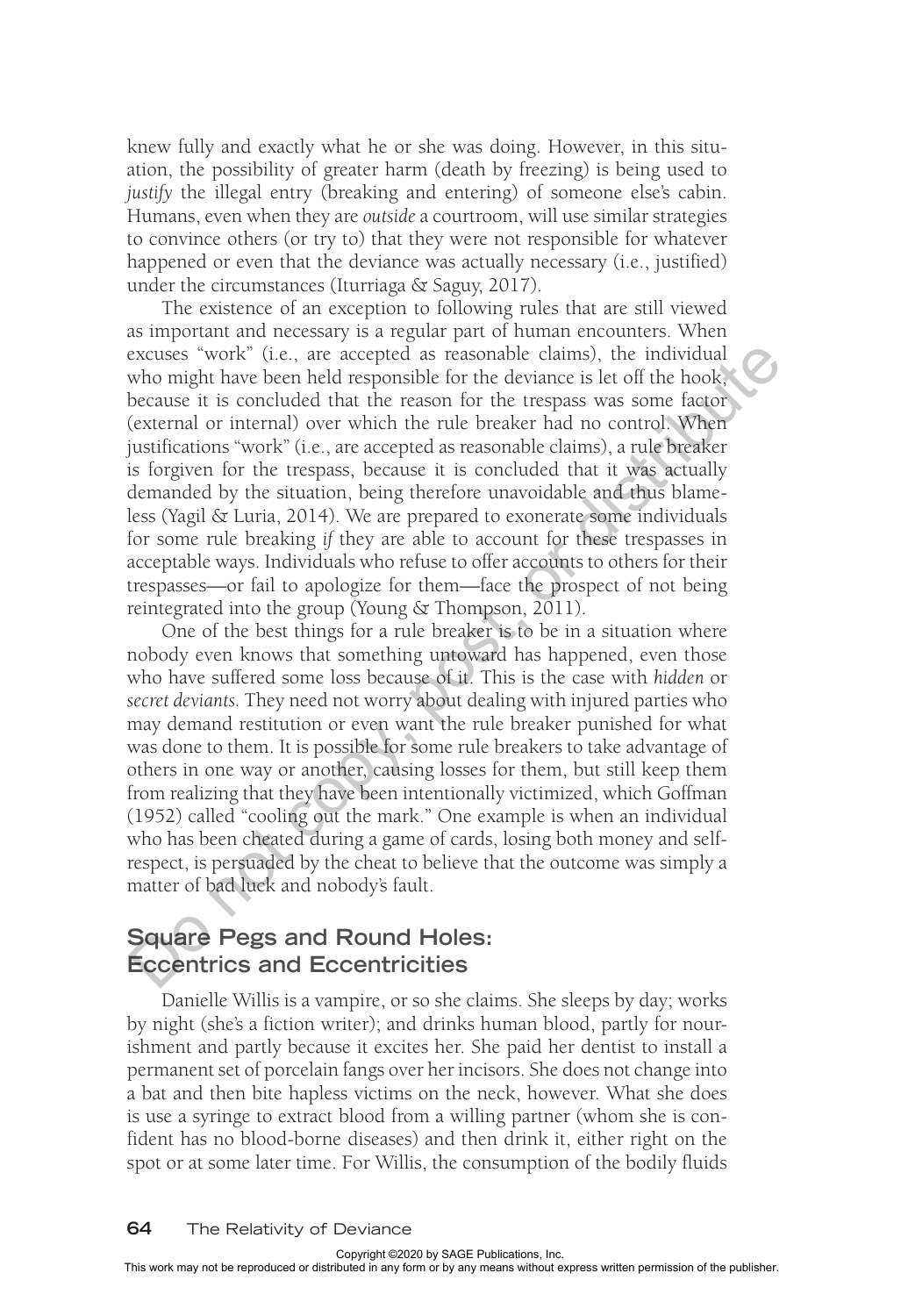of another is an expression of intimacy and trust. Hundreds of vampires like Willis live throughout the United States, and some of them believe (or at least hope) that drinking blood ensures their immortality ("Interview With a Vampirette," 1997). Are these people real bats, just batty, or something else?

*Eccentrics* are quirky or even odd people who have thrown off the bonds of conformity and who pursue whatever wild hair intrigues them. Some eccentrics are successful people, and their eccentricities are just part of what they are. Other eccentrics have gained fame and fortune because of their eccentricities, which shape their lives and their identities (Nash, 1982). Still other eccentrics are abysmal failures at practically everything they do, partly because they are obsessed with their eccentricities. If an individual has the forbearance, ability, or good luck to triumph in some field, his or her eccentricity is likely to be overlooked or even admired. However, if an eccentric fails to gain prominence in some valued field of human endeavor, then his or her oddness is more likely to be disturbing to others, and he or she is more likely to be condemned or ridiculed (Wallace, 1957).

The label of eccentric—like all labels—is relative, and the ground rules for what makes one eccentric change all the time. Alexander Wortley had a deep suspicion of zippers in men's trousers, so he removed them from any pair he purchased. The reason? He did not want a lightning conductor so close to such a sensitive body part (S. Adams & Riley, 1988). Wortley's anxiety over genital shocks is not at all unreasonable; it is how he went about protecting himself from electrocution that seems strange. The Reverend George H. Munday was a renowned Quaker preacher in nineteenth-century Philadelphia. Parishioners gathered by the hundreds to hear his sermons but mostly to observe his odd trait: He refused to wear a hat at a time when all male Quakers did (Sifakis, 1984). Joseph Palmer moved to the city of Fitchburg, Massachusetts, in 1830. Some of his new neighbors shunned him, and others threw rocks at him (and at his house). Businessmen refused to cater to him, and religious people prayed for his redemption. Women avoided and feared him, often crossing to the other side of the road when they saw him coming. What was Palmer's problem? He was one of the first individuals in the United States to grow a long beard. This was so upsetting to others that one day, four men armed with scissors and a razor attacked him, threw him to the ground, and tried to shave him forcibly. Through all his trials and tribulations, he steadfastly kept his beard. His gravestone in Evergreen Cemetery in Leominster, Massachusetts, tells the story. It reads, "Persecuted for wearing the beard" (Sifakis, 1984, pp. 69–70). of their eccentricities, which shape their lives and their identities (Nash, 1982). Still other eccentrics are abysmal failures at practically everything they do, partly because they are obsessed with their eccentricities.

Some eccentrics are what they are because accidents of birth made their pursuit of novelty more likely. Michel Lotito (1950–2007), also known as Monsieur Mangetout ("Mister Eat Everything"), a Frenchman from Grenoble, had an amazing ability: He could eat practically anything. When he was 16, he was drinking mint tea with friends at a French cafe,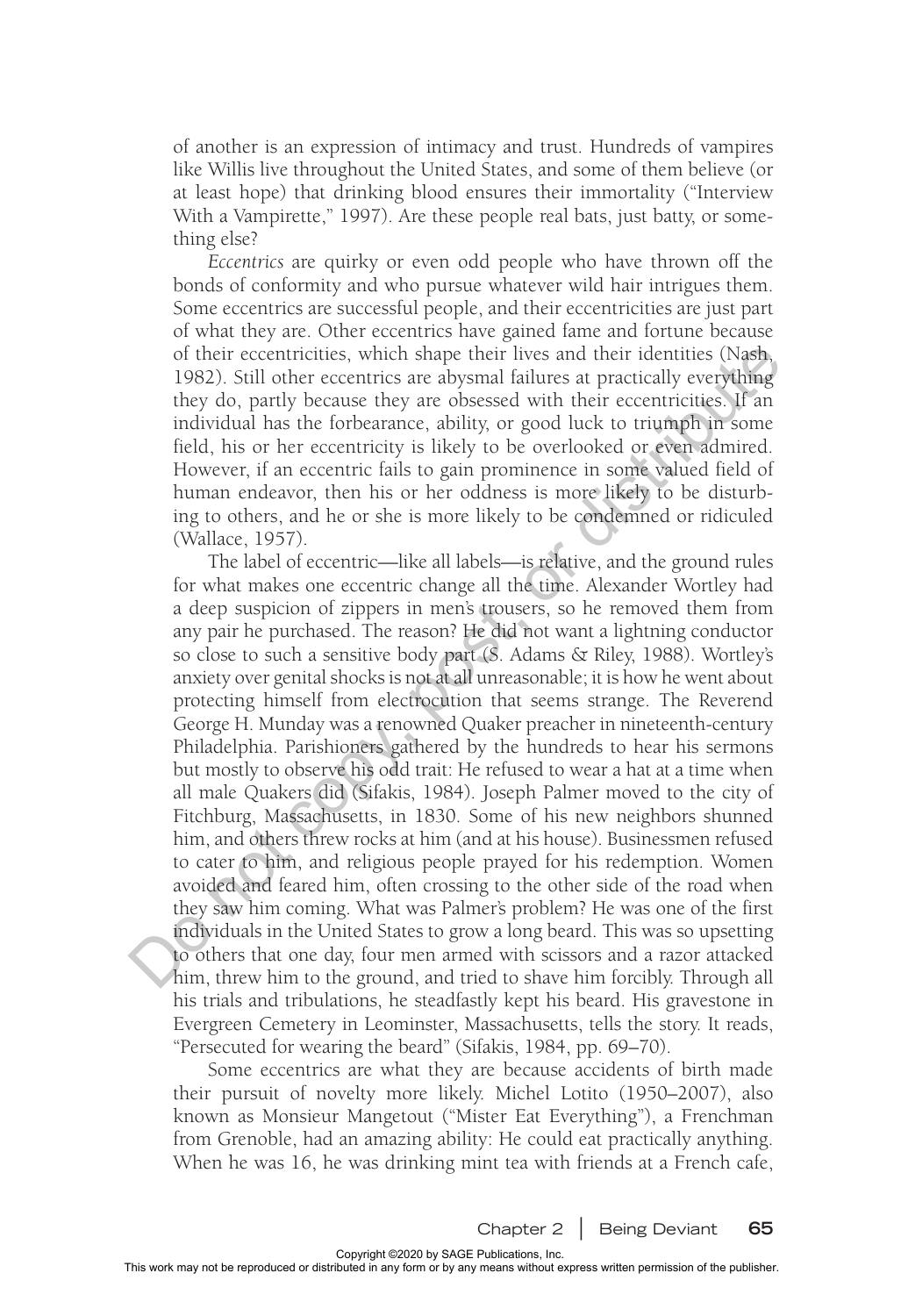and the rim of the glass accidentally broke off in his mouth. Instead of spitting the piece out and complaining about the defective glass, he chewed the piece up and swallowed it. Because he experienced no adverse effects, he soon realized that he had a special talent (Flaherty, 1992). He went on to become a professional entertainer whose performance consisted of eating his way through things, such as television sets, aluminum skis, supermarket carts, bicycles (he liked the chain the best), razor blades, coins, glasses, bottles, bullets, and phonograph records. He even ate an entire airplane—a Cessna two-seater—piece by piece. Lotito would cut objects into bite-size pieces, lubricate his digestive tract liberally with mineral oil, and drink lots of water as he ate the debris. Surprisingly enough, though he could eat stuff that would kill an ordinary person, he had difficulty digesting bananas and eggs (S. Adams & Riley, 1988). Lotito was awarded a brass plaque by the *Guinness Book of World Records* to commemorate his eating eccentricities. He was so honored that he ate it (Flaherty, 1992).

*Gourmandizing,* which is excessive eating, was popular in the United States in the early 1900s as a form of freak entertainment. Now it is a competitive sport, and contests are regularly held with winners receiving prizes worth thousands of dollars. An International Federation of Competitive Eating even exists to promote the sport. In 2014, a competitive eater named Molly Schuyler, 5-foot-7 and 125 pounds, broke a Texas restaurant's record for eating steak. She ate almost 10 pounds of steak, along with side dishes of baked potato, salad, shrimp, and bread rolls, in just about 15 minutes. In February of that year, at a Philadelphia restaurant, the woman ate 363 chicken wings in 30 minutes. Four years later, she upped the bar again, eating 501 buffalo wings in 30 minutes at Philadelphia's 26th annual Wing Bowl. pieces, lubricate his digestive tract liberally with mineral oil, and drink lots of water as he at et the debits. Surprisingly enough, though he could eat stuff<br>that would kill an ordinary person, he had difficulty digesti

Other eccentrics methodically plan ways to be different and systematically carry them out. One such person is Ashrita Furman (born Keith Furman), who as of this writing has the most records in the *Guinness Book of World Records* held by a single individual. He has traveled to about 30 different countries to try to break records. One of the ways he gets in the book is by inventing new things to do that will establish a record, such as the fastest mile by someone balancing a baseball bat or underwater pogo stick jumping. Sometimes, Furman does ordinary things in extraordinary ways or in unusual places. For example, in 1979, he set his first record by doing 27,000 jumping jacks, and in 1986, he did somersaults along the same 12-1/4 miles that was traveled by Paul Revere on his famous ride in Massachusetts in 1775.

Eccentrics occupy an indeterminate status. They are fascinating to others (and may even be a source of envy), while they are also upsetting to them. Eccentrics believe that they are right in what they do, and they are not usually unhappy with their unconventionality. They tend to do exactly as they please, and they are usually unconcerned with what is proper or what others want them to do.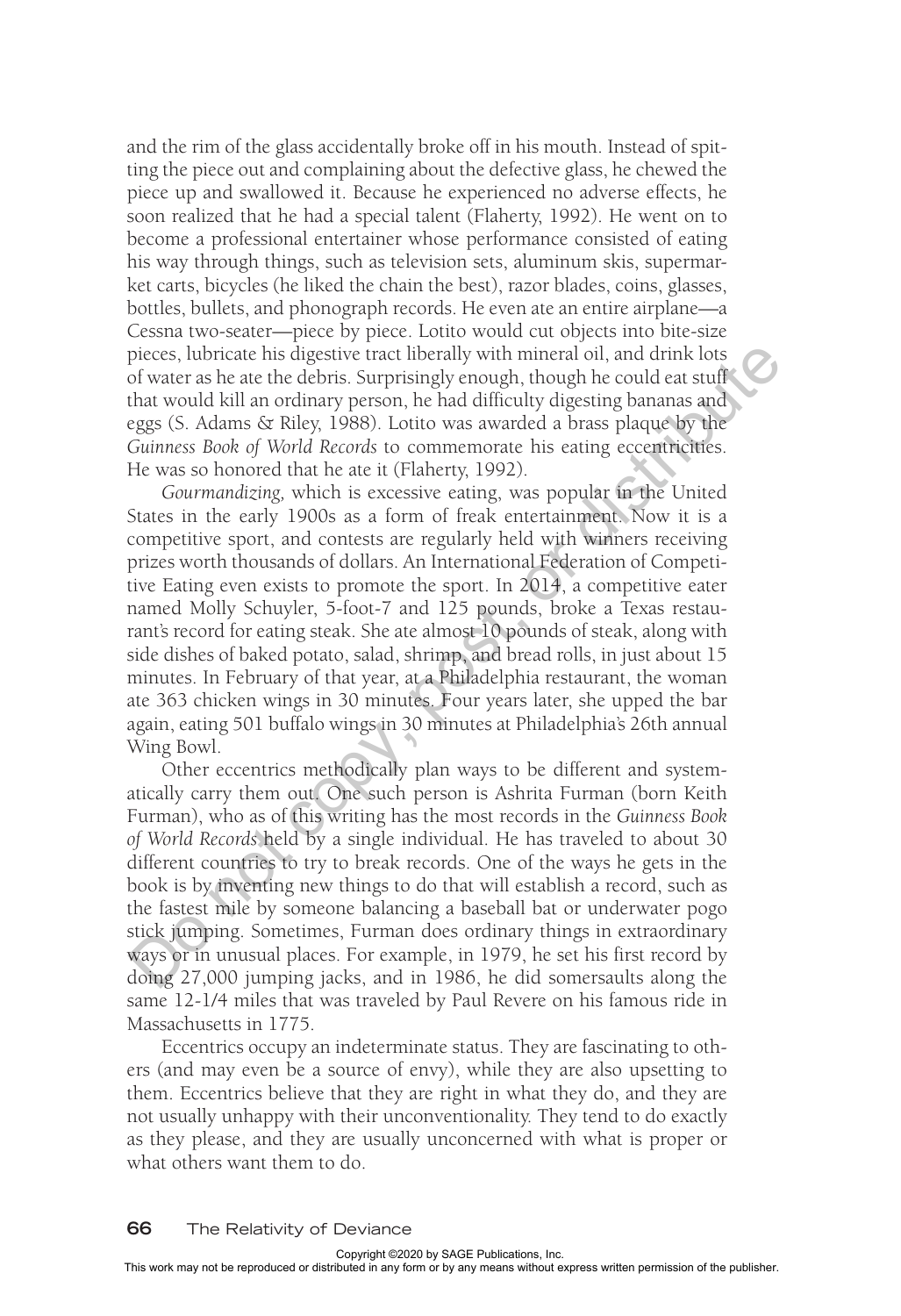Eccentrics are people who take boundless joy in life, immoderate men and women who refuse to violate their ideals. Their minds are always buzzing furiously with ideas. . . . At the root of eccentricity is a healthy and determined irreverence. (Weeks & James, 1995, p. 254)

The eccentric's unbridled freedom and independence of thought and action (or is it irresponsibility or some slavish obedience to the goal of being weird?) may rub others the wrong way. What gives eccentrics the right to do whatever they want when the rest of us cannot?

Eccentrics may actually be more alarming than some other kinds of deviants. To be sure, their eccentricities rarely break the law, but this does not mean that eccentrics are simply amusing individuals, providing some spice to life. Whereas most deviants know the difference between right and wrong and do not flaunt or challenge the rules openly, the eccentric seems to be out of touch with the ordinary concerns of ordinary folk. Not only is the eccentric odd in the eyes of others, but he or she also goes to great lengths to be different and separate, defends his or her oddness as perfectly proper, is indifferent to the expectations and wishes of others, and appears unable or unwilling to understand why others would be upset by him or her. Whatever tensions that might exist between individual desires and the forces of social control have been resolved successfully by the eccentric in favor of his or her own interests (Suran, 1978). Eccentrics' trespasses may be minor and relatively benign, but they do them with such gusto, irreverence, self-centeredness, assurance, and guiltlessness that they can take on an ominous and foreboding quality. do whatever they want when the rest of us cannot?<br>
Eccentrics may actually be more alarming than some other kinds of<br>
deviants. To be sure, their ccentricities rarely break the law, but this does<br>
not mean that ccentrics a

# **Conclusions**

This chapter has shown that attributes (the principal element in "conditions" in the ABCs of deviance) are themselves a source of categorization and judgment. People are stigmatized for things over which they have little or no control. "Normal" and "stigmatized" are *perspectives* on persons, so we always will need a language of relationships to be able to discuss and understand any discrediting or discreditable attributes. An error occurs, called the fundamental attribution error, when observers attribute the cause for some happening to individual character instead of to the social context in which it occurs. Cause and blame are not identical, but decisions about blame and responsibility always have direct implications for who and what is deviant.

When the label of deviance is attached to some attitude, behavior, or condition, it usually involves some fundamental decisions about conventionality (Could it have been otherwise?) and theoreticity (Did the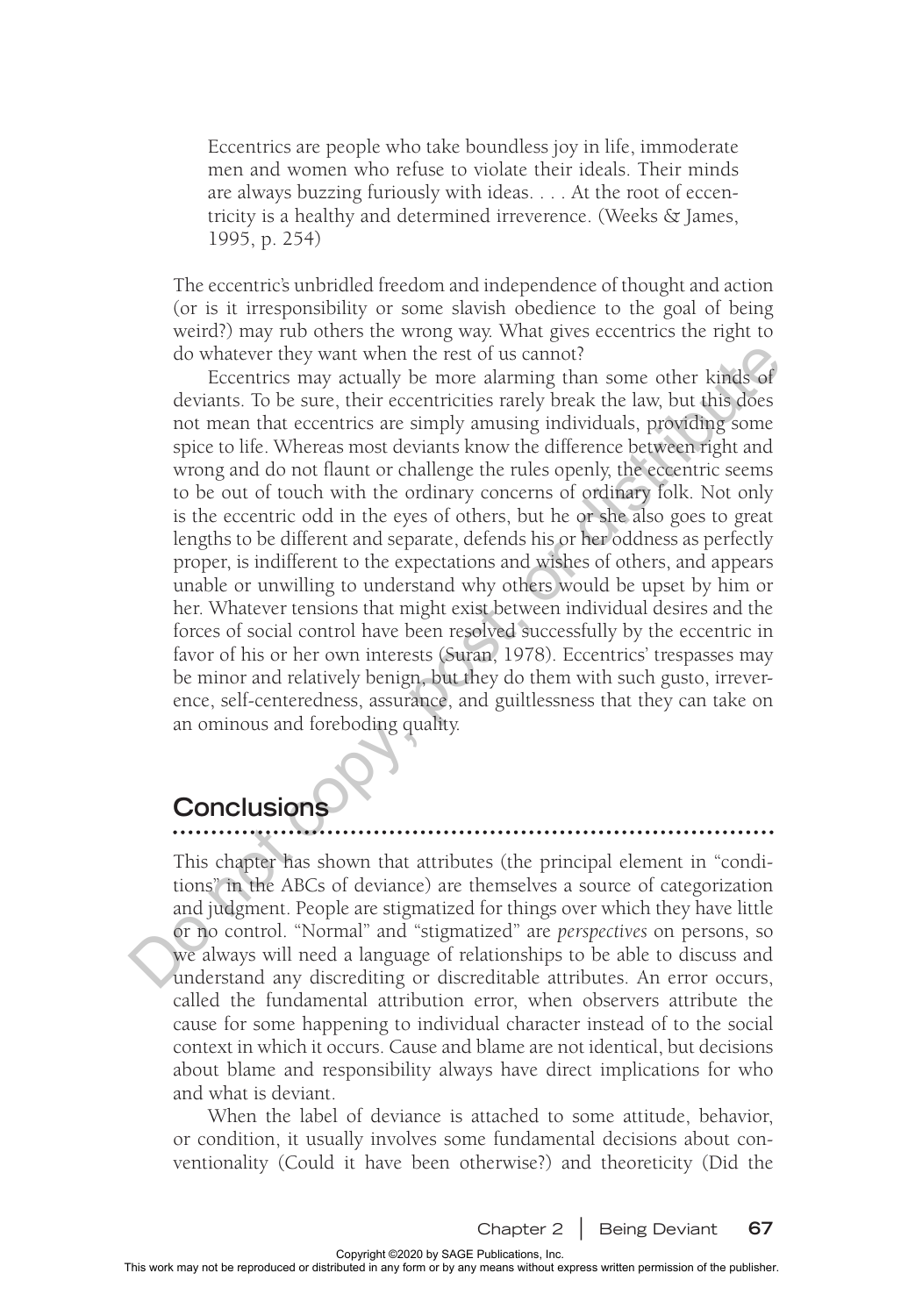individual know what he or she was doing?). These decision rules help assess responsibility for some event, which leads quite easily into decisions about who or what is deviant. Such interpersonal processes are responsible for the social construction of spoiled identities and the stigma that comes from it. Deviance can easily evolve into a master status and be accompanied by a great deal of shame and embarrassment. Reputations can be tarnished or even irreparably damaged. Retrospective interpretation is a dynamic process in which a person's social identity is reconstituted in the eyes of others. It is possible for accused deviants to impact what happens to them by using neutralizations, rationalizations, atonements, apologies, accounts, or cooling-out strategies. When any of these is successful, it is possible to have a great deal of deliberate rule breaking without anyone being held responsible for it. by using neutralizations, rationalizations, atonements, apologies, accounts,<br>
or cooling-out strategies. When any of these is successful, it is possible to<br>
have a great deal of deliberate rule breaking without anyone bein

# **REFERENCES**

- Adams, J. (2012). Cleaning up the dirty work: Professionalization and the management of stigma in the cosmetic surgery and tattoo industries. *Deviant Behavior, 33*, 149–167.
- Adams, S., & Riley, L. (1988). *Facts and fallacies.* New York, NY: Reader's Digest Association.
- Adler, P., & Adler, P. (2009). Self-injurers. In P. Adler & P. Adler (Eds.), *Constructions of deviance: Social power, context, and interaction* (6th ed., pp. 379–386). Belmont, CA: Thomson/Wadsworth.
- Atkinson, M., & Young, K. (2008). Flesh journeys: The radical body modification of neoprimitives. In E. Goode & D. A. Vail (Eds.), *Extreme deviance* (pp. 15–26). Thousand Oaks, CA: Pine Forge/Sage.
- Ball, D. (1970). The problematics of respectability. In J. Douglas (Ed.), *Deviance and respectability: The social construction of moral meanings*  (pp. 326–371). New York, NY: Basic Books.
- Barber, K. (2016). *Styling masculinity: Gender, class, and inequality in the men's grooming industry.* New Brunswick, NJ: Rutgers University Press.
- Barkan, S. E., & Bryjak, G. J. (2014). *Myths and realities about crime and justice: What every American should know* (2nd ed.). Burlington, MA: Jones & Bartlett Learning.
- Beard, R. L. (2016). *Living with Alzheimer's: Managing memory loss, identity, and illness.* New York: New York University Press.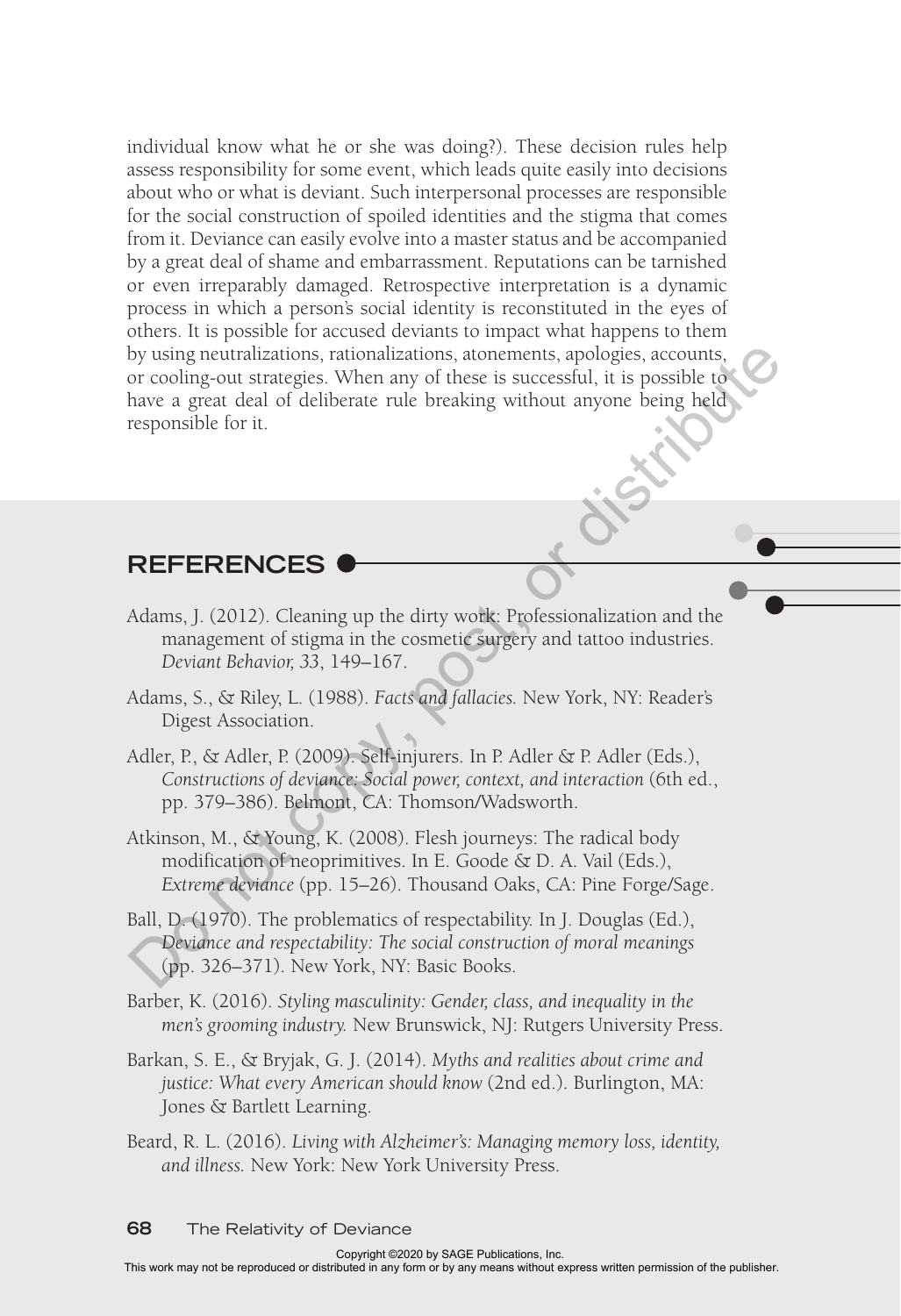- Becker, H. (1963). *Outsiders: Studies in the sociology of deviance.* New York, NY: Free Press.
- Bingham, S. C., & Green, S. E. (2016). *Seriously funny: Disability and the paradoxical power of humor.* Boulder, CO: Lynne Rienner.
- Bogdan, R. (1988). *Freak show: Presenting human oddities for amusement and profit.* Chicago, IL: University of Chicago Press.
- Bogdan, R. (with Elks, M., & Knoll, J.). (2012). *Picturing disability: Beggar, freak, citizen, and other photographic rhetoric.* Syracuse, NY: Syracuse University Press.
- Brayne, S. (2014). Surveillance and system avoidance: Criminal justice contact and institutional attachment. *American Sociological Review, 79,*  367–391.
- Brown, H. E. (2017). Immigrant bodily incorporation: How the physical body structures identity, mobility, and transnationalism. *Social Problems, 64,* 14–29.
- Brownmiller, S. (1984). *Femininity.* New York, NY: Linden.
- Brune, J. A., & Wilson, D. J. (Eds.). (2013). *Disability and passing: Blurring the lines of identity.* Philadelphia, PA: Temple University Press.
- Burke, P. J., & Stets, J. E. (2009). *Identity theory*. New York, NY: Oxford University Press.
- Buss, D. (1994). *The evolution of desire: Strategies of human mating.* New York, NY: Basic Books.
- Butera, F., & Levine, J. M. (2009). *Coping with minority status: Responses to exclusion and inclusion*. New York, NY: Cambridge University Press.
- Cahill, S., & Eggleston, R. (2005). Wheelchair users. In E. Rubington & M. Weinberg (Eds.), *Deviance: The interactionist perspective* (9th ed., pp. 26–41). Boston, MA: Pearson/Allyn & Bacon.
- Camacho, J., & Brown, W. (2018). The evolution of the tattoo in defiance of the immutable definition of deviance: Current perceptions by law enforcement and tattooed arrestees. *Deviant Behavior, 39,* 1023–1041. Frag, citzen, and oner photographic metonic. Syracuse, NY: Syracuse, NY: Syracuse Brayne, S. (2014). Surveillance and system avoidance: Criminal justice contact and institutional attachment. American Sociological Review,
	- Campbell, F. K. (2009). *Contours of ableism: The production of disability and ableness*. New York, NY: Palgrave Macmillan.
	- Charles, D. M. (2015). *Hoover's war on gays: Exposing FBI's "sex deviates" program.* Lawrence: University Press of Kansas.
	- Chiricos, T., Stupi, E. K., Stults, B. J., & Gertz, M. (2014). Undocumented immigrant threat and support for social controls. *Social Problems, 61,*  673–692.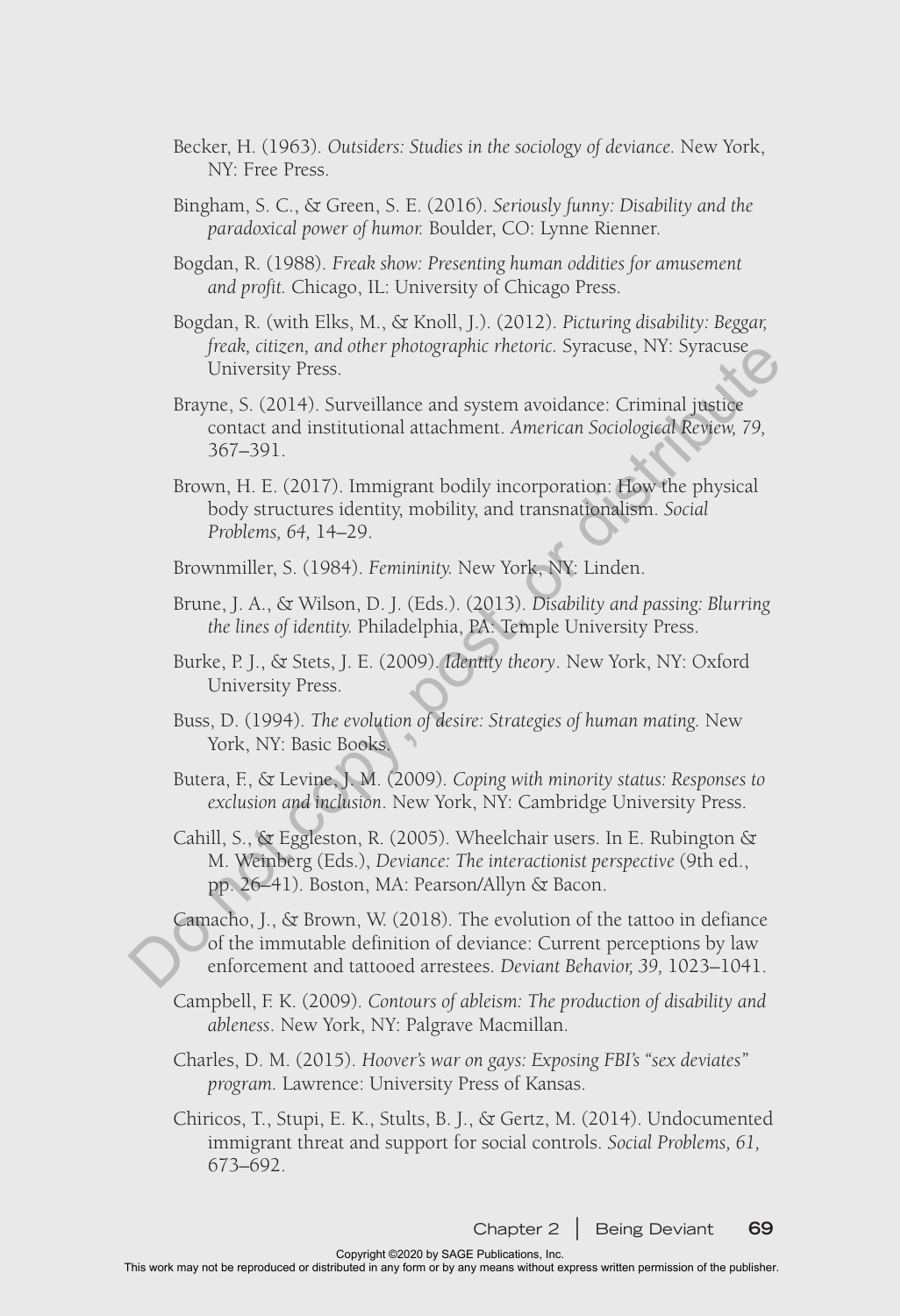- Cohen, Y., Krumer-Nevo, M., & Avieli, N. (2017). Bread of shame: Mechanisms of othering in soup kitchens. *Social Problems, 64,* 398–413.
- Darling, R. B. (2013). *Disability and identity: Negotiating self in a changing society.* Boulder, CO: Lynne Rienner.
- Davis, J. L. (2014). Morality work among the transabled. *Deviant Behavior, 35,* 433–455.
- Etorre, E. (2010). Bodies, drugs and reproductive regimes. In E. Etorre (Ed.), *Culture, bodies and the sociology of health* (pp. 155–172). Burlington, VT: Ashgate.
- Felson, R. (1991). Blame analysis: Accounting for the behavior of protected groups. *American Sociologist, 22*, 5–23.
- Fiske, S. (2012). *Envy up, scorn down: How status divides us.* New York, NY: Russell Sage Foundation.
- Fitzpatrick, K. M., & Myrstol, B. (2011). The jailing of America's homeless: Evaluating the rabble management thesis. *Crime & Delinquency, 57*, 271–297. (Originally published online, August 25, 2008) (r.a.), cutture, postes and the sociology of neath (pp. 155-1721).<br>
Burlington, VT: Ashgate.<br>
Felson, R. (1991). Blame analysis: Accounting for the behavior of<br>
protected groups. American Sociologist, 22, 5-23.<br>
Fiske, S.
- Flaherty, T. (1992). *Odd and eccentric people.* Alexandria, VA: Time-Life Books.
- Flores, E. O. (2016). "Grow your hair out": Chicano gang masculinity and embodiment in recovery. *Social Problems, 63,* 590–604.
- Furst, R. T., & Evans, D. N. (2015). An exploration of stigma in the lives of sex offenders and heroin abusers. *Deviant Behavior, 36,* 130–145.
- Furst, R. T., & Evans, D. N. (2017). Renting apartments to felons: Variations in real estate agent decisions due to stigma. *Deviant Behavior, 38,* 698–708.
- Garfinkel, H. (1956). Conditions of successful degradation ceremonies. *American Journal of Sociology, 61,* 420–424.
- Gladwell, M. (2000). *The tipping point: How little things can make a big difference.* Boston, MA: Little, Brown.
- Glass, C., Haas, S., & Reither, E. N. (2010). The skinny on success: Body mass, gender and occupational standing across the life course. *Social Forces, 88,* 1777–1806.
- Goffman, E. (1952). On cooling the mark out. *Psychiatry, 15,* 451–463.
- Goffman, E. (1959). *The presentation of self in everyday life.* Garden City, NY: Doubleday Anchor Books.
- Goffman, E. (1963). *Stigma: Notes on the management of spoiled identity.*  Englewood Cliffs, NJ: Prentice Hall.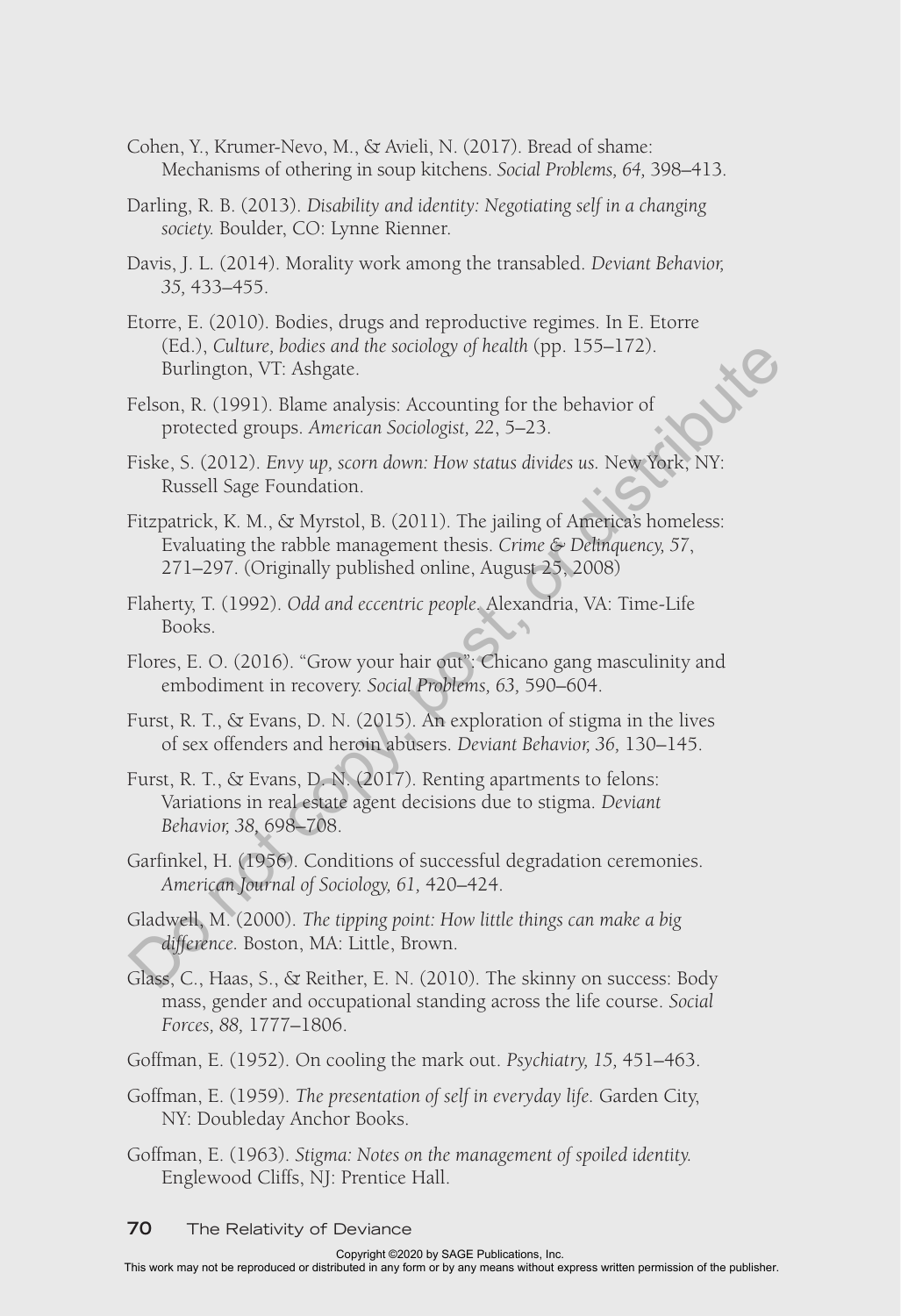Goffman, E. (1969). *Strategic interaction.* New York, NY: Ballantine.

- Goffman, E. (1971). *Relations in public: Microstudies of the public order.* New York, NY: Harper & Row.
- Goode, E. (2002). Sexual involvement and social research in a fat civil rights organization. *Qualitative Sociology, 25,* 501–534.
- Goode, E. (2011). *Deviant behavior* (9th ed.). Upper Saddle River, NJ: Pearson/Prentice Hall.
- Goode, E. (2013). *Justifiable conduct: Self-vindication in memoir.*  Philadelphia, PA: Temple University Press.
- Goode, E. (2015). *Deviant behavior* (10th ed.). Upper Saddle River, NJ: Pearson.
- Goode, E., & Vail, D. A. (Eds.). (2008). *Extreme deviance.* Thousand Oaks, CA: Pine Forge/Sage.
- Gregersen, E. (1983). *Sexual practices: The story of human sexuality.* New York, NY: Franklin Watts.
- Grogan, S. (2009). Femininity and body image: Promoting positive body image in the "culture of slenderness." In R. Colls & K. Hörschelmann (Eds.), *Contested bodies of childhood and youth* (pp. 41–52). New York, NY: Palgrave Macmillan. Goode, E. (2013). Justifiable conduct: Self-vindication in memoir.<br>
Philadelphia, PA: Temple University Press.<br>
Goode, E. (2015). Deviant behavior (10th ed.). Upper Saddle River MJ:<br>
Pearson.<br>
Goode, E., & Vail, D. A. (Eds
	- Gusfield, J. (1967). Moral passage: The symbolic process in public designations of deviance. *Social Problems, 15,* 175–188.
	- Guthman, J. (2011). *Weighing in: Obesity, food justice, and the limits of capitalism.* Berkeley: University of California Press.
	- Haenfler, R. (2013). *Goths, gamers, grrrls: Deviance and youth subcultures*  (2nd ed.). New York, NY: Oxford University Press.
	- Hamermesh, D. (2013). *Beauty pays: Why attractive people are more successful.* Princeton, NJ: Princeton University Press.
	- Hannem, S., & Bruckert, C. (2017). "I'm not a pimp but I play one on TV": The moral career and identity negotiations of third parties in the sex industry. *Deviant Behavior, 38,* 824–836.
	- Hansen, B., & Dye, M. H. (2018). Damned if you do, damned if you don't: The stigma of weight loss surgery. *Deviant Behavior, 39,* 137–147.
	- Herman, N., & Miall, C. (2005). The positive consequences of stigma. In E. Rubington & M. Weinberg (Eds.), *Deviance: The interactionist perspective* (9th ed., pp. 237–249). Boston, MA: Pearson/Allyn & Bacon.
	- Hitlin, S. (2008). *Moral selves, evil selves: The social psychology of conscience*. New York, NY: Palgrave Macmillan.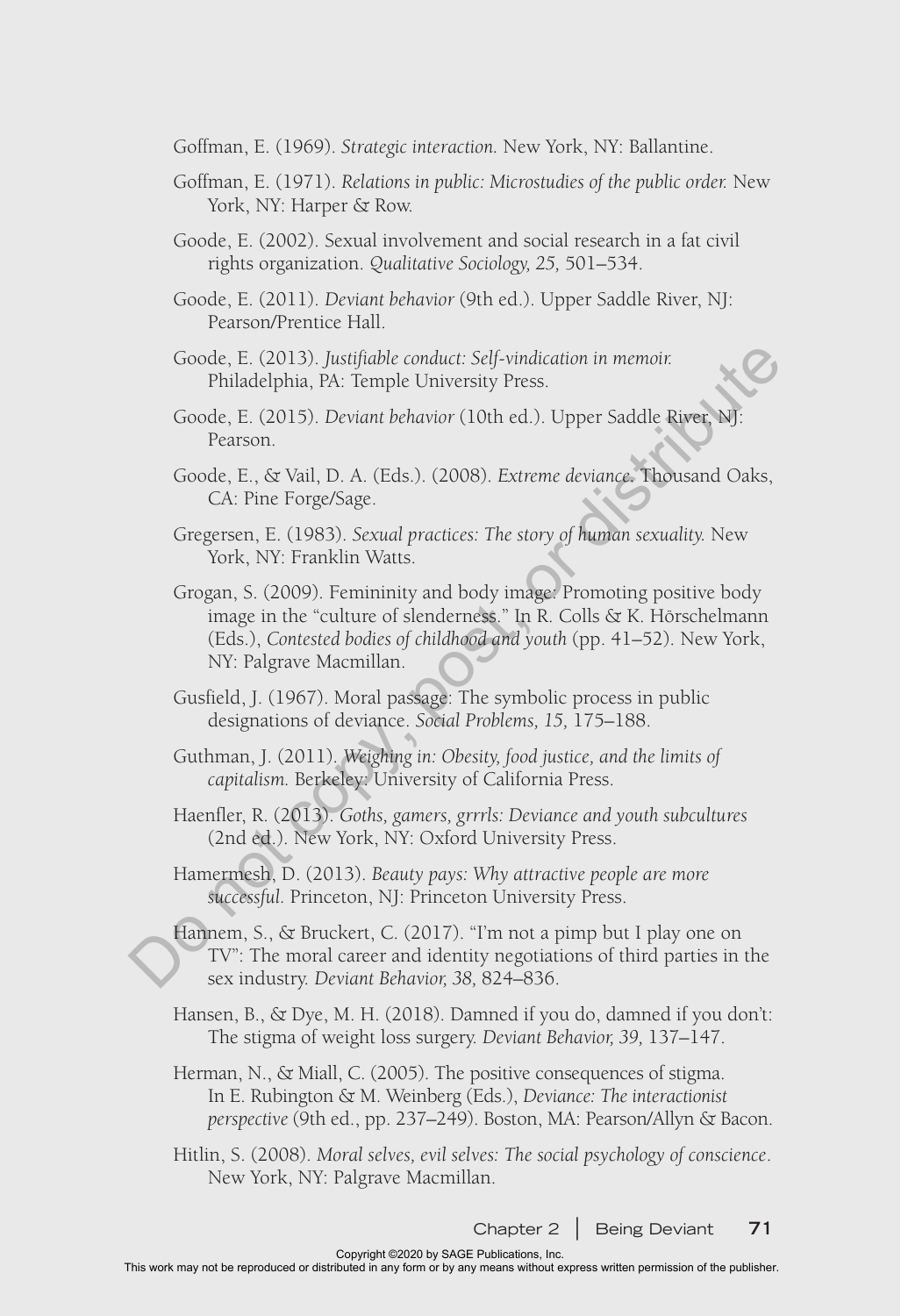- Howe, K. R. (1984). *Where the waves fall: A new South Sea Islands history from its first settlement to colonial rule.* Honolulu: University of Hawaii Press.
- Huey, L. (2012). *Invisible victims: Homelessness and the growing security gap.*  Toronto, Ont., Canada: University of Toronto Press.
- Hughes, E. C. (1945). Dilemmas and contradictions of status. *American Journal of Sociology, 50,* 353–359.
- Hughes, E. C. (1951). Work and the self. In J. Roher & M. Sherif (Eds.), *Social psychology at the crossroads* (pp. 313–323). New York, NY: Harper & Brothers.
- Husain, J., & Kelly, K. (2017). Stigma rituals as pathway to activism: Stigma convergence in a post abortion recovery group. *Deviant Behavior, 38,* 575–592.
- Ignatiev, N. (1995). *How the Irish became White.* New York, NY: Routledge.
- Interview with a vampirette. (1997, February 9). *New York Times Magazine,* p. 17.
- Irwin, J. (1985). *Managing the underclass in American society.* Berkeley: University of California Press.
- Ishoy, G., & Dabney, D. A. (2018). Policing and the focal concerns framework: Exploring how its core components apply to the discretionary enforcement decisions of police officers. *Deviant Behavior, 39,* 878–895. Frugnes, E. C. (1995). Work and the seit. in J. Koner ex M. Snert (Fas.),<br>
Social psychology at the crossroads (pp. 313–323). New York, NY:<br>
Husain, J., & Kelly, K. (2017). Stigma rituals as pathway to activism<br>
Editoric
- Iturriaga, N., & Saguy, A. C. (2017). "I would never want to be an only wife": The role of discursive networks and post-feminist discourse in reframing polygamy. *Social Problems, 64,* 333–350.
- Jacques, S. (2017). What criminals' tattoos symbolize: Drawing on Darwin, Durkheim, and Lombroso. *Deviant Behavior, 38,*  1303–1317.
- Johnson, D. K. (2004). *The lavender scare: The cold war persecution of gays and lesbians by the federal government.* Chicago, IL: University of Chicago Press.
- Jong, E. (1990). *Any woman's blues.* New York, NY: Harper & Row.
- Jowett, V. (2017, July 10). Inside the Snapchat filter surgery boom. *Cosmopolitan*. Retrieved November 28, 2018, from http://www .cosmopolitan.com/uk/beauty-hair/a9617028/celebrity-cosmeticsurgery-snapchat-filter-boom
- Kappeler, V., & Potter, G. (2018). *The mythology of crime and criminal justice* (5th ed.). Long Grove, IL: Waveland.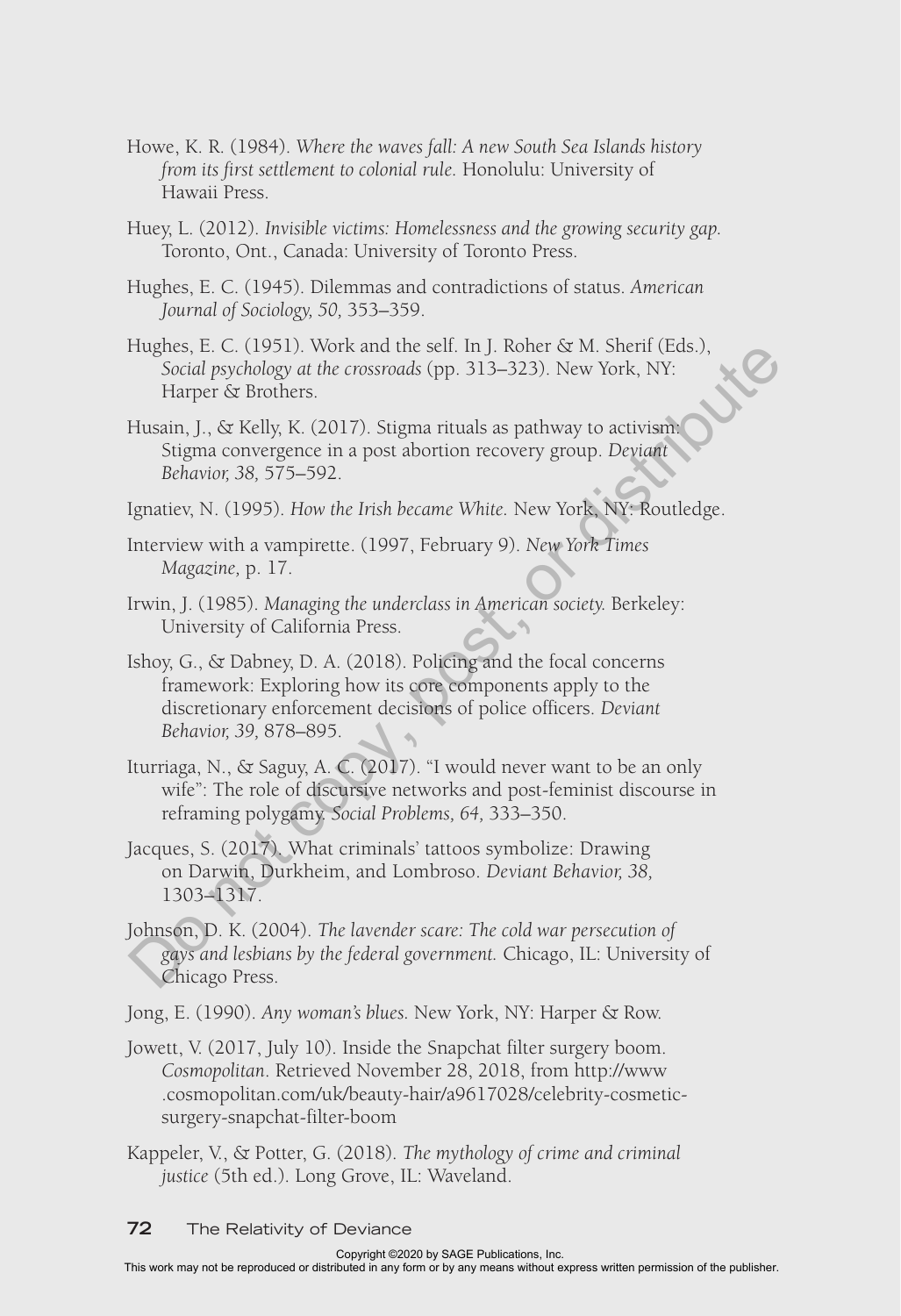- Katz, J. (1988). *Seductions of crime: Moral and sensual attractions of doing evil.* New York, NY: Basic Books.
- Keagy, C. D. (2017). Institutional constructions of medical stigma and its perception by multiply body-modified individuals seeking treatment. *Deviant Behavior, 38,* 593–604.
- Kitsuse, J. (1962). Societal reactions to deviant behavior: Problems of theory and method. *Social Problems, 9,* 247–257.
- Kitsuse, J. (1980). Coming out all over: Deviants and the politics of social problems. *Social Problems, 28,* 1–13.
- Kosut, M., & Moore, L. J. (2010). Introduction: Not just the reflexive reflex. Flesh and bone in the social sciences. In L. J. Moore & M. Kosut (Eds.), *The body reader: Essential social and cultural readings*  (pp. 1–26). New York: New York University Press. Kitsuse, J. (1980). Coming out all over: Deviants and the politics of social<br>problems. Social Problems, 28, 1–13.<br>Kosut, M., & Moore, L. J. (2010). Introduction: Not just the reflexive<br>reflex. Flesh and bone in the social
	- Lasky, N., Jacques, S., & Fisher, B. S. (2015). Glossing over shoplifting: How thieves act normal. *Deviant Behavior, 36,* 293–309.
	- Leasure, P. (2017). Neutralizations in retail banking: A qualitative analysis. *Deviant Behavior, 38,* 448–460.
	- LeBel, T. P. (2012). Invisible stripes? Formerly incarcerated persons' perceptions of stigma. *Deviant Behavior, 33,* 89–107.
	- Lemert, E. (1951). *Social pathology.* New York, NY: McGraw-Hill.
	- Lindegaard, M. R., & Jacques, S. (2014). Agency as a cause of crime. *Deviant Behavior, 35,* 85–100.
	- Lizardo, O., & Collett, J. L. (2013). Embarrassment and social organization: A multiple identities model. *Social Forces, 92,* 353–375.
	- Lyman, S., & Scott, M. (1989). *Sociology of the absurd* (2nd ed.). New York, NY: General Hall.
	- MacKinnon, N. J., & Heise, D. R. (2010). *Self, identity, and social institutions.* New York, NY: Palgrave Macmillan.
	- Maitra, D. R., Mclean, R., & Deuchar, R. (2018). "If you want to get paid, you've got to do it": A qualitative study on the morality of crime. *Deviant Behavior, 39,* 949–961.
	- Maner, J., Gailliot, M., Rouby, D., & Miller, S. (2007). Can't take my eyes off you: Attentional adhesion to mates and rivals. *Journal of Personality and Social Psychology, 93,* 389–401.
	- Mankoff, M. (1976). Societal reaction and career deviance: A critical analysis. In W. Chambliss & M. Mankoff (Eds.), *Whose law? What order?* (pp. 240–256). New York, NY: Wiley.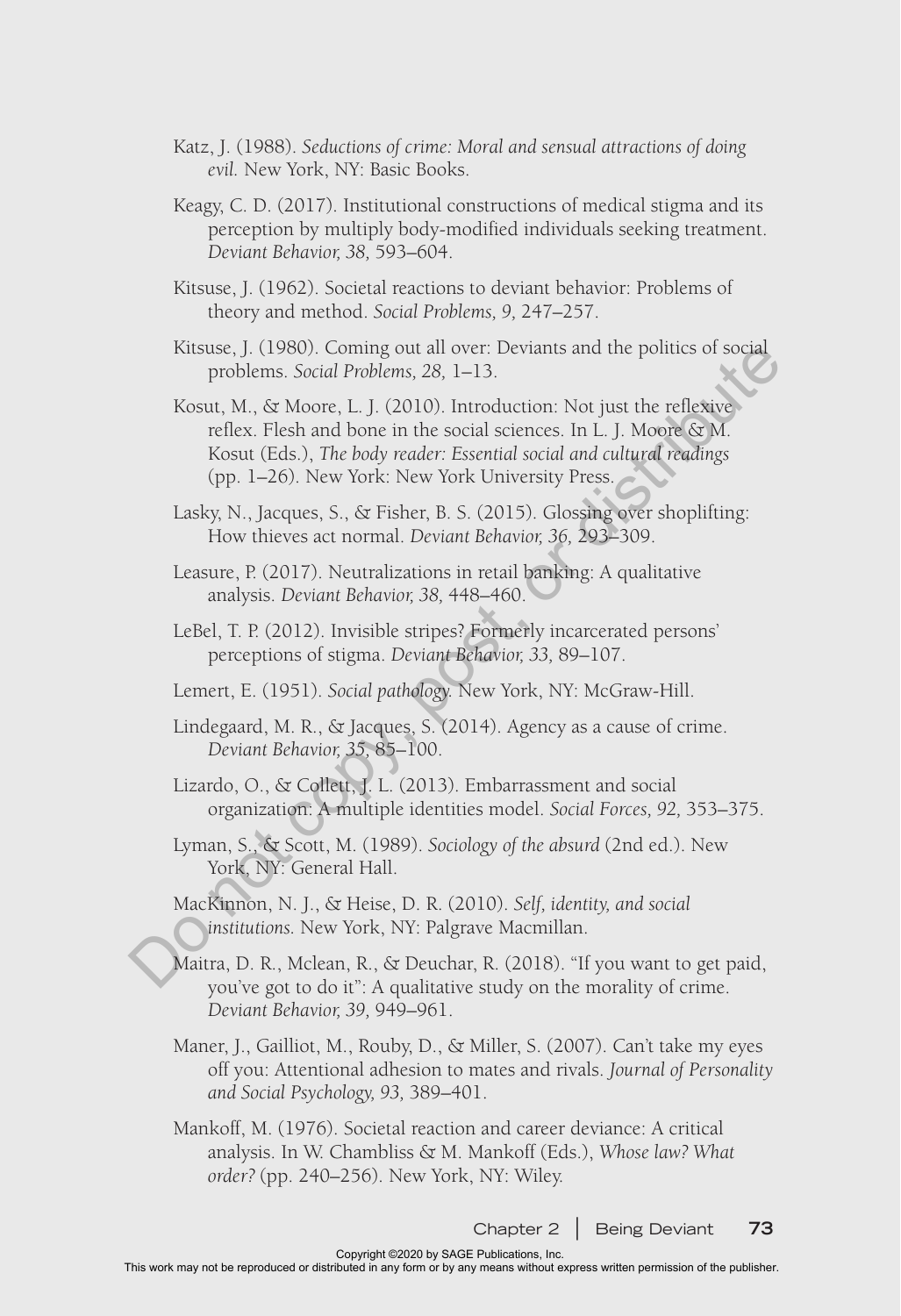- Markowitz, F. E., & Engelman, D. J. (2017). The "own" and the "wise": Does stigma status buffer or exacerbate social rejection of college students with a mental illness? *Deviant Behavior, 38,* 744–755.
- Mason, K. (2012). The unequal weight of discrimination: Gender, body size, and income inequality. *Social Problems, 59,* 411–435.
- Mauldin, L. (2016). *Made to hear: Cochlear implants and raising deaf children.* Minneapolis: University of Minnesota Press.
- McClintock, E. A. (2014). Beauty and status: The illusion of exchange in partner selection? *American Sociological Review, 79,* 575–604.
- McCray, K., Wesely, J. K., & Rasche, C. E. (2011). Rehab retrospect: Former prostitutes and the (re)construction of deviance. *Deviant Behavior, 32,* 743–768.
- McHugh, P. (1970). A common-sense conception of deviance. In J. Douglas (Ed.), *Deviance and respectability: The social construction of moral meanings* (pp. 61–88). New York, NY: Basic Books.
- Menard, S., & Pollock, W. (2014). Self reports of being falsely accused of criminal behavior. *Deviant Behavior, 35,* 378–393.
- Merton, R. K. (1948). The self-fulfilling prophecy. *Antioch Review, 8,* 193–210.
- Mills, C. W. (1940). Situated actions and vocabularies of motive. *American Sociological Review, 5,* 904–913.
- Montanino, F., & Sagarin, E. (1977). Deviants: Voluntarism and responsibility. In E. Sagarin & F. Montanino (Eds.), *Deviants: Voluntary actors in a hostile world* (pp. 1–15). Morristown, NJ: General Learning Press/Scott, Foresman. McClintock, E. A. (2014). Beatly and status: 1ne littusion of excenange in<br>
McCray, K., Wesely, J. K., & Rasche, C. E. (2011). Rehab retrospect:<br>
Former prostitutes and the (re)construction of deviance. Deviant<br>
Debutahor,
- Monteblanco, A. D. (2018). Midwives on the margins: Stigma management among out-of-hospital midwives. *Deviant Behavior, 39,*  1615–1632.
- Moore, L. J., & Kosut, M. (Eds.). (2010). *The body reader: Essential social and cultural readings.* New York: New York University Press.
- Mueller, L. (1996, November 19). Father of black-lipsticked girl arrested. *Lexington Herald-Leader,* pp. A1, A8.
- Nash, J. R. (1982). *Zanies: The world's greatest eccentrics.* Piscataway, NJ: New Century.
- Newman, D. (2008). *Sociology: Exploring the architecture of everyday life*  (7th ed.). Thousand Oaks, CA: Pine Forge/Sage.
- Nisbett, R. E., & Ross, L. (1991). *The person and the situation.*  Philadelphia, PA: Temple University Press.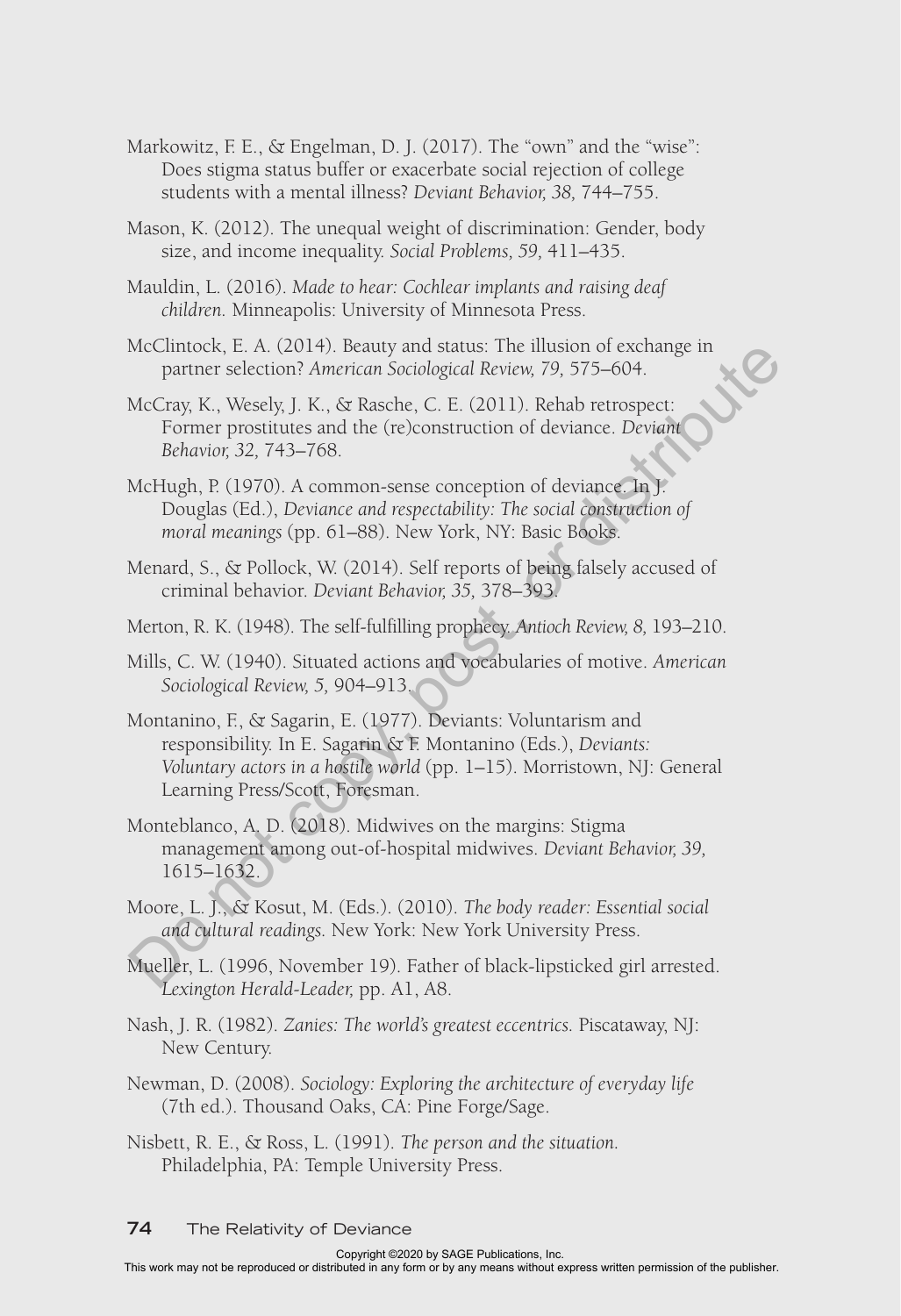- O'Brien, J. (2006). Shared meaning as the basis of humanness. In J. O'Brien (Ed.), *The production of reality* (4th ed., pp. 64–82). Thousand Oaks, CA: Pine Forge/Sage.
- Olzak, S., & Shanahan, S. (2014). Prisoners and paupers: The impact of group threat on incarceration in nineteenth-century U.S. cities. *American Sociological Review, 79,* 392–411.
- Pager, D. (2007). *Marked: Race, crime, and finding work in an era of mass incarceration.* Chicago, IL: University of Chicago Press.
- Pontikes, E., Negro, G., & Rao, H. (2010). Stained red. A study of stigma by association to blacklisted artists during the "Red Scare" in Hollywood, 1945 to 1960. *American Sociological Review, 75,* 456–478. Pontikes, E., Negro, G., & Rao, H. (2010). Stained red. A study of<br>stigma by association to blacklisted artists during the "Red Scare" in<br>Hollywood, 1945 to 1960. American Sociological Review, 75, 456–478.<br>Rassin, M. (201
	- Rassin, M. (2011). Tactics of concealment among people living with HIV. *Deviant Behavior, 32,* 101–114.
	- Renfrow, D. G., & Rollo, E. A. (2014). Sexting on campus: Minimizing perceived risks and neutralizing behaviors. *Deviant Behavior, 35,* 903–920.
	- Richardson, N. (2010). *Transgressive bodies: Representations in film and popular culture.* Burlington, VT: Ashgate.
	- Ridley, M. (1993). *The Red Queen: Sex and the evolution of human nature.*  New York, NY: Penguin.
	- Ridolfo, H., & Ward, B. W. (2013). *Mobility impairment and the construction of identity.* Boulder, CO: Lynne Rienner.
	- Roberts, I., & Edwards, P. (2010). *The energy glut: Climate change and the politics of fatness.* New York, NY: Zed Books.
	- Rocheleau, G. C., & Chavez, J. M. (2015). Guilt by association: The relationship between deviant peers and deviant labels. *Deviant Behavior, 36,* 167–186.
	- Ruane, J. M., & Cerulo, K. A. (2015). *Second thoughts: Sociology challenges conventional wisdom* (6th ed.). Thousand Oaks, CA: Sage.

Sabatello, M., & Schulze, M. (Eds.). (2014). *Human rights and disability advocacy.* Philadelphia: University of Pennsylvania Press.

- Sagarin, E. (1975). *Deviants and deviance: An introduction to the study of disvalued people and behavior.* New York, NY: Praeger.
- Saguy, A. C. (2013). *What's wrong with fat?* New York, NY: Oxford University Press.
- Sanders, C. (1996). Getting a tattoo. In E. Rubington & M. Weinberg (Eds.), *Deviance: The interactionist perspective* (6th ed., pp. 364–377). Boston, MA: Allyn & Bacon.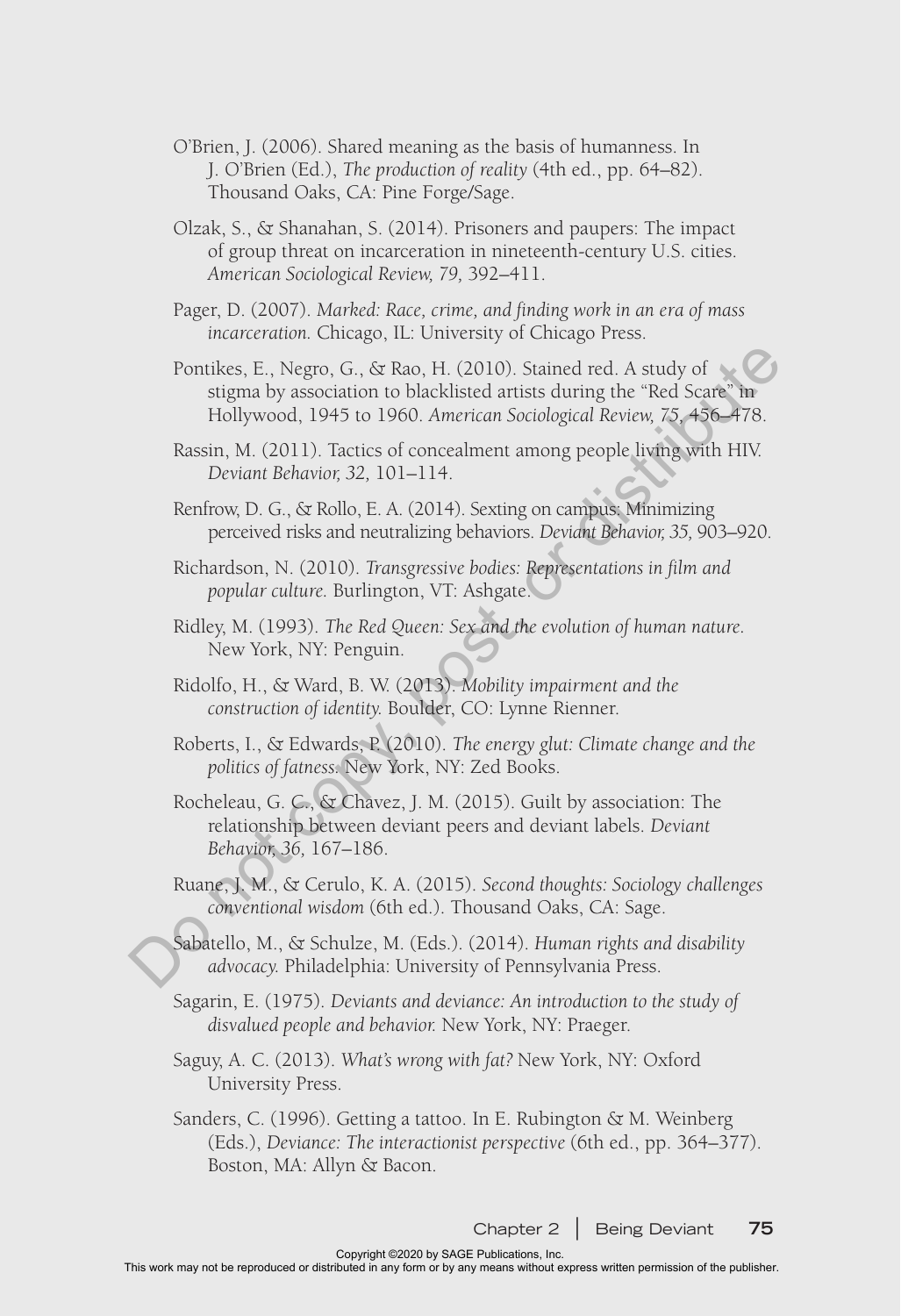- Schachter, A. (2016). From "different" to "similar": An experimental approach to understanding assimilation. *American Sociological Review, 81,* 981–1013.
- Schafer, M. H., Ferraro, K. F., & Mustillo, S. (2011). Children of misfortune: Early adversity and cumulative inequality in perceived life trajectories. *American Journal of Sociology, 116,* 1053–1091.
- Schroeder, R. D., & Mowen, T. J. (2014). "You can't eat WHAT?" Managing the stigma of celiac disease. *Deviant Behavior, 35,* 456–474.
- Schur, E. (1971). *Labeling deviant behavior: Its sociological implications.* New York, NY: Harper & Row.
- Schur, E. (1983). *Labeling women deviant.* Philadelphia, PA: Temple University Press.
- Scott, M., & Lyman, S. (1968). Accounts. *American Sociological Review, 33,*  46–62.
- Shanahan, M. J., Bauldry, S., Roberts, B. W., Macmillan, R., & Russo, R. (2014). Personality and the reproduction of social class. *Social Forces, 93,* 209–240.
- Sherry, M. (2010). *Disability hate crimes: Does anyone really hate disabled people?* Burlington, VT: Ashgate.
- Shippee, N. D. (2011). Gay, straight, and who I am: Passing within the frames for everyday life. *Deviant Behavior, 32,* 115–157.
- Sifakis, C. (1984). *American eccentrics.* New York, NY: Facts on File.
- Silver, E., Silver, S. R., Siennick, S., & Farkas, G. (2011). Bodily signs of academic success: An empirical examination of tattoos and grooming. *Social Problems, 58,* 538–564. Schur, E. (1971). Labeling deviant behavior: Its sociological implications. News<br>
York, NY: Harper & Row.<br>
Schur, E. (1983). Labeling women deviant. Philadelphia, PA: Temple<br>
University Press.<br>
Cost, M., & Lyman, S. (1968)
- Slevin, K. F. (2010). "If I had lots of money . . . I'd have a body makeover": Managing the aging body. *Social Forces, 88,* 1003–1020.
- Small, M. (1995). *What's love got to do with it? The evolution of human mating.* New York, NY: Anchor Books.
- Speakman, E. R. (2017). Constructing an "HIV-Killer": HIV non-disclosure and the techniques of vilification. *Deviant Behavior, 38,* 392–405.
- Stein, J. (2015, June 29). Nip. Tuck. Or else. Why you'll be getting cosmetic procedures even if you don't really want to. *Time, 185,*  40–48.
- Steinmetz, K. F., & Gerber, J. (2014). "The greatest crime syndicate since the Gambinos": A hacker critique of government, law, and law enforcement. *Deviant Behavior, 35,* 243–261.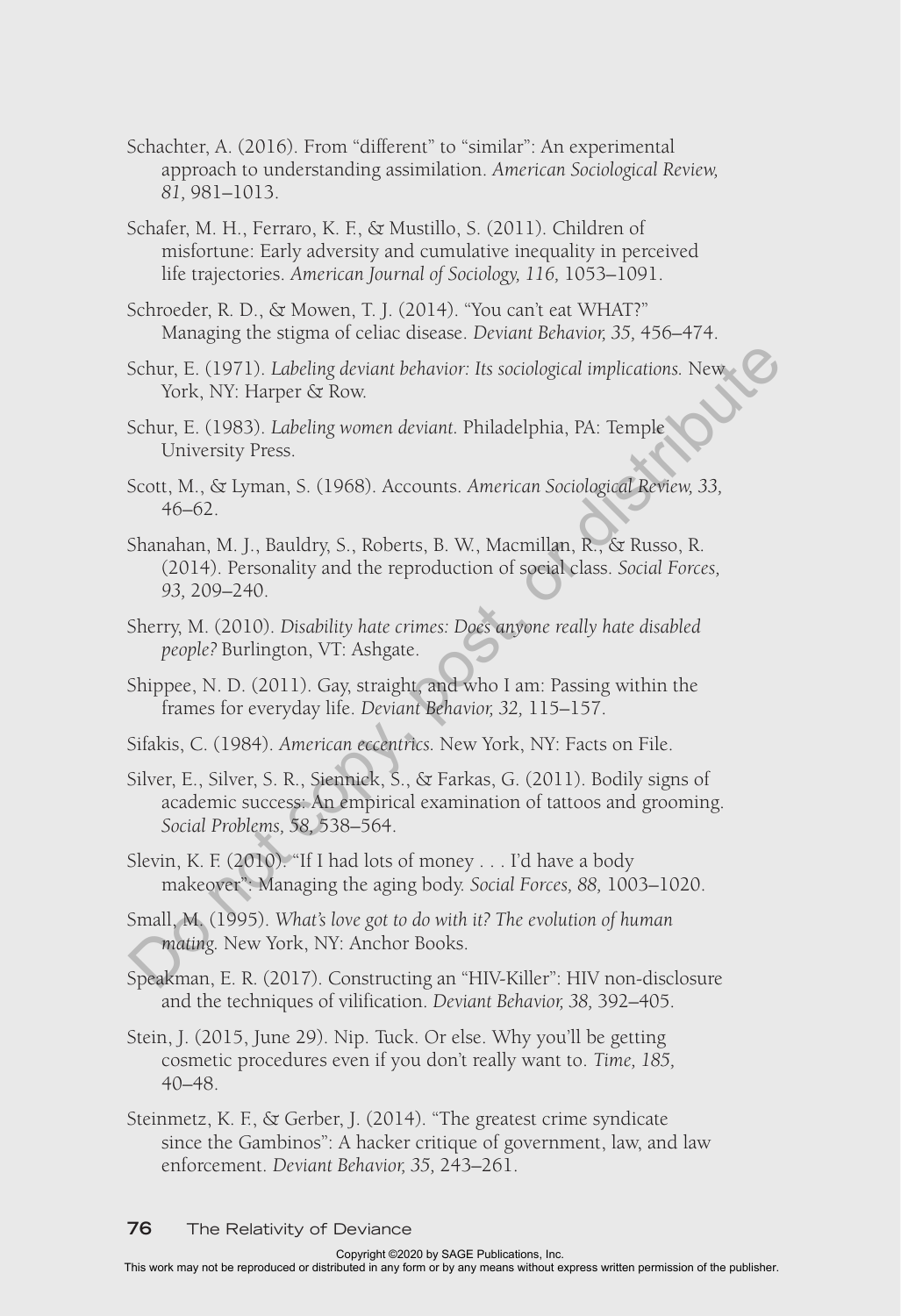- Stephens-Davidowitz, S. (2017). *Everybody lies: Big data, new data, and what the Internet can tell us about who we really are.* New York, NY: HarperCollins.
- Stiles, B. L., & Clark, R. E. (2011). BDSM: A subcultural analysis of sacrifices and delights. *Deviant Behavior, 32,* 158–189.
- Stuart, F., & Benezra, A. (2018). Criminalized masculinities: How policing shapes the construction of gender and sexuality in poor black communities. *Social Problems, 65,* 174–190.
- Suran, B. (1978). *Oddballs: The social maverick and the dynamics of individuality.* Chicago, IL: Nelson Hall.
- Sykes, G., & Matza, D. (1957). Techniques of neutralization: A theory of delinquency. *American Sociological Review, 22,* 664–670.
- Thomas, J. N., Crosby, L., & Milford, J. (2015). Gender differences among self-reported genital piercing stories. *Deviant Behavior, 36,* 441–462.
- Thompson, W. E., & Thompson, M. L. (2014). Mature motorcyclists: Violating age norms and loving it. *Deviant Behavior, 35,* 233–242.
- Trost, C. (1982). The blue people of Troublesome Creek. *Science, 82,* 34–39.
- Turick, R., Darvin, L., & Bopp, T. (2018). Should they be recruited? Fan perceptions of deviant student-athletes. *Deviant Behavior, 39,*  936*–*948.
- Turner, R. (1972). Deviance avowal as neutralization of commitment. *Social Problems, 19, 308–321.*
- Vail, D. A. (2008). Tattoos are like potato chips . . . you can't have just one: The process of becoming and being a collector. In E. Goode & D. A. Vail (Eds.), *Extreme deviance* (pp. 5–14). Thousand Oaks, CA: Pine Forge/Sage. Suran, B. (1978). Oddballs: The social maverick and the dynamics of<br>individuality. Chicago, IL: Nelson Hall.<br>Sykes, G., & Matza, D. (1957). Techniques of neutralization: Atheory of<br>delinquency. American Sociological Review
	- Van Buren, A. (1981). *The best of Dear Abby.* Kansas City, MO: Andrews & McMeel.
	- Vecitis, K. S. (2011). Young women's accounts of instrumental drug use for weight control. *Deviant Behavior, 32,* 451–474.
	- Wallace, I. (1957). *The square pegs: Some Americans who dared to be different.* New York, NY: Knopf.
	- Wappett, M., & Arndt, K. (Eds.). (2013). *Emerging perspectives on disability studies.* Hampshire, UK: Palgrave Macmillan.
	- Way, L. B., & Patten, R. (2013). *Hunting for "dirtbags": Why cops overpolice the poor and racial minorities.* Boston, MA: Northeastern University Press.